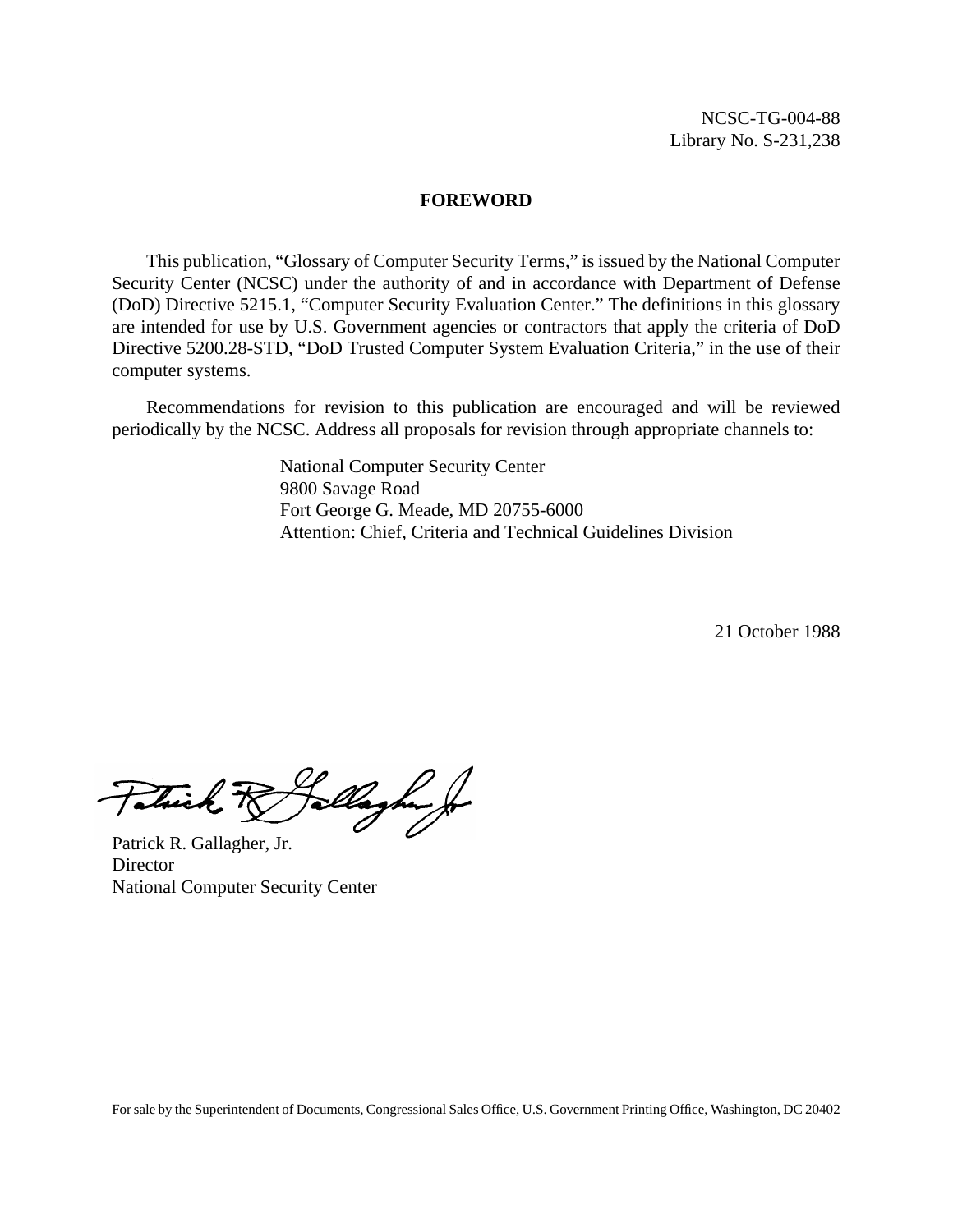## **ACKNOWLEDGMENTS**

Recognition is extended to Sue Berg as primary researcher for this glossary, Carol Lane as the initial editor, and to Mary Whittaker as final researcher and editor. Appreciation is extended to all who contributed and refined the definitions, particularly Devolyn Duggar and Maj. Douglas Hardie, USAF.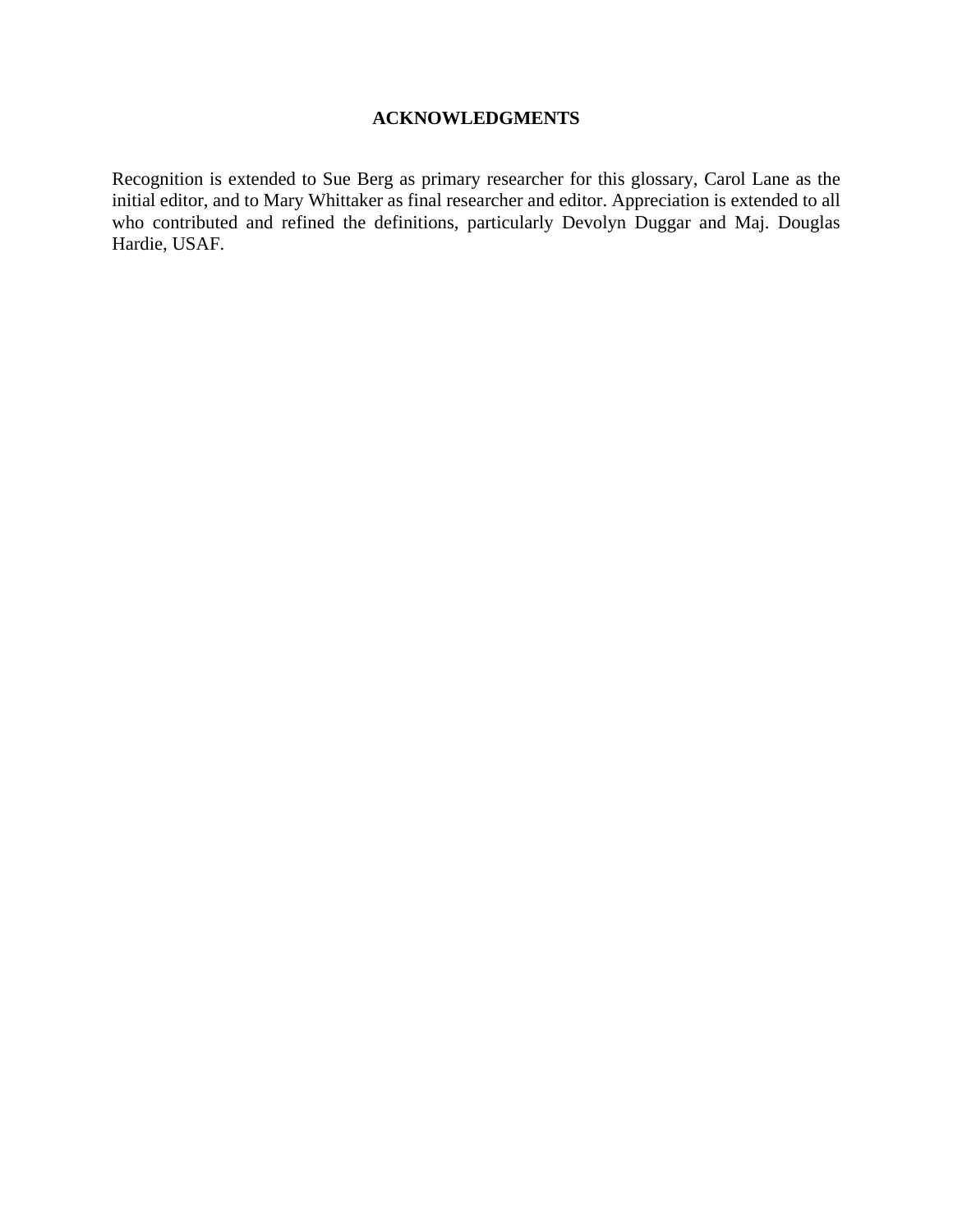### **PREFACE**

This glossary contains material drawn primarily from official documents of the United States Government departments and agencies. Other terms are from private organizations and individuals, as indicated in the Reference section at the end of this document.

The intent of the National Computer Security Center is for this document to focus on terms in the field of computer security. However, because of the overlap of computer security and other security disciplines, some terms such as *TEMPEST* are included.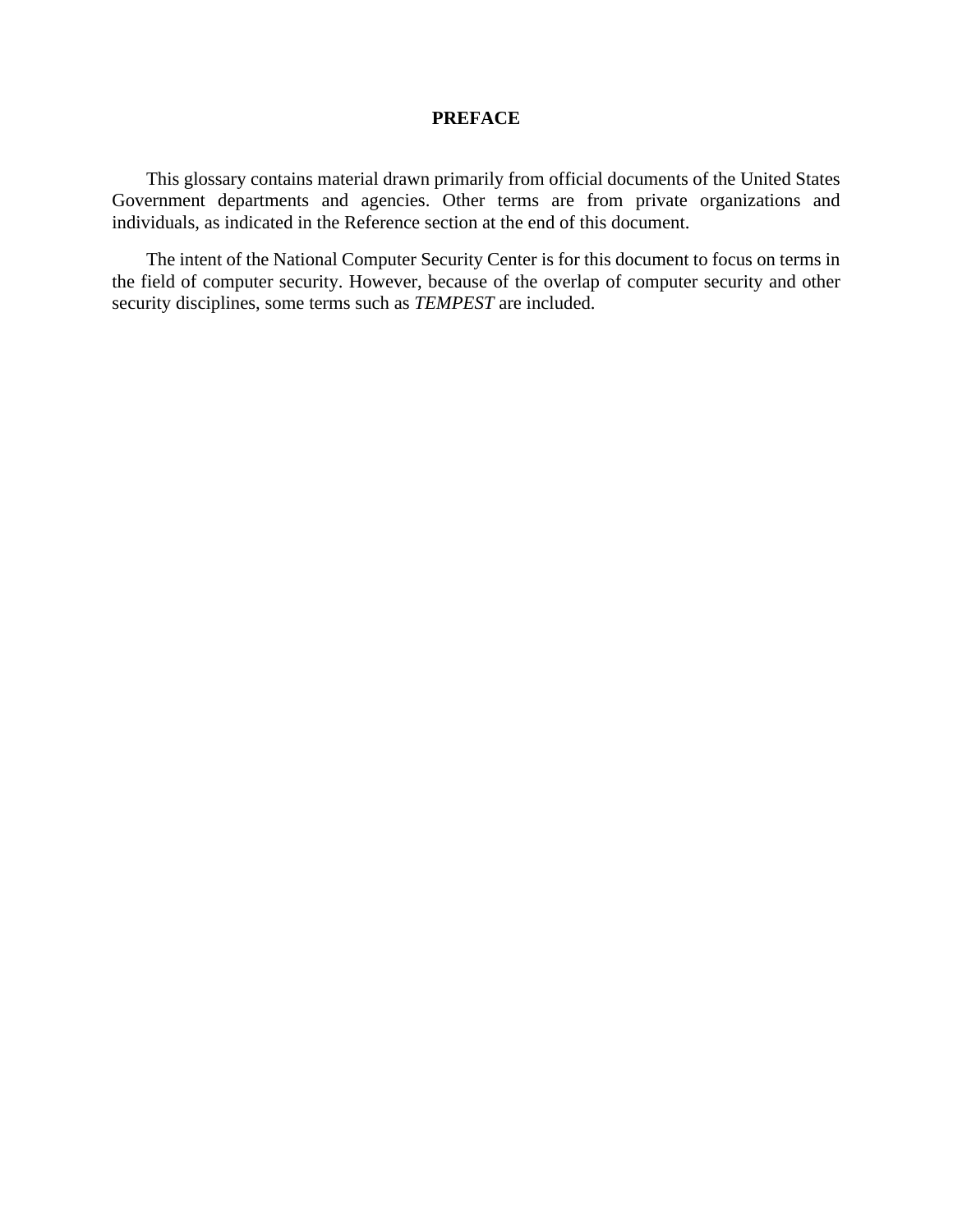# **TABLE OF CONTENTS**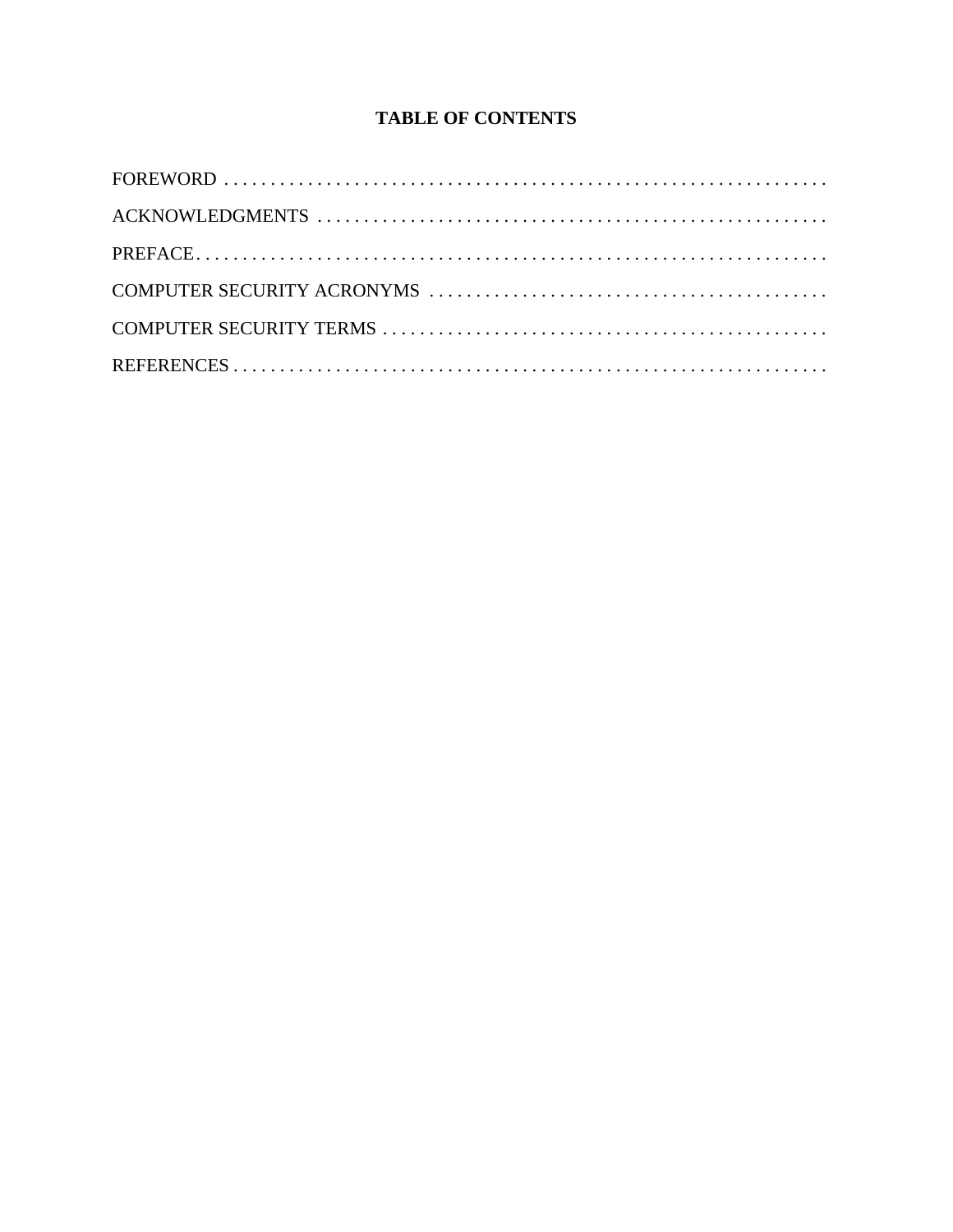# **GLOSSARY OF COMPUTER SECURITY ACRONYMS**

| <b>AIS</b>      | <b>Automated Information System</b>                                    |
|-----------------|------------------------------------------------------------------------|
| <b>COMPUSEC</b> | <b>Computer Security</b>                                               |
| <b>COMSEC</b>   | <b>Communications Security</b>                                         |
| <b>CSTVRP</b>   | <b>Computer Security Technical Vulnerability Reporting Program</b>     |
| <b>DAA</b>      | Designated Approving Authority                                         |
| <b>DAC</b>      | <b>Discretionary Access Control</b>                                    |
| <b>DES</b>      | Data Encryption Standard                                               |
| <b>DPL</b>      | Degausser Products List                                                |
| <b>DTLS</b>     | <b>Descriptive Top-Level Specification</b>                             |
| <b>EPL</b>      | <b>Evaluated Products List</b>                                         |
| <b>ETL</b>      | <b>Endorsed Tools List</b>                                             |
| <b>FTLS</b>     | Formal Top-Level Specification                                         |
| <b>ISSO</b>     | <b>Information System Security Officer</b>                             |
| <b>MAC</b>      | <b>Mandatory Access Control</b>                                        |
| <b>NCSC</b>     | <b>National Computer Security Center</b>                               |
| <b>NTISSC</b>   | National Telecommunications and Information Systems Security Committee |
| <b>OPSEC</b>    | <b>Operations Security</b>                                             |
| <b>PPL</b>      | <b>Preferred Products List</b>                                         |
| <b>SAISS</b>    | Subcommittee on Automated Information Systems Security of NTISSC       |
| SSO             | <b>System Security Officer</b>                                         |
| <b>STS</b>      | Subcommittee on Telecommunications Security of NTISSC                  |
| <b>TCB</b>      | <b>Trusted Computing Base</b>                                          |
| <b>TCSEC</b>    | DoD Trusted Computer System Evaluation Criteria                        |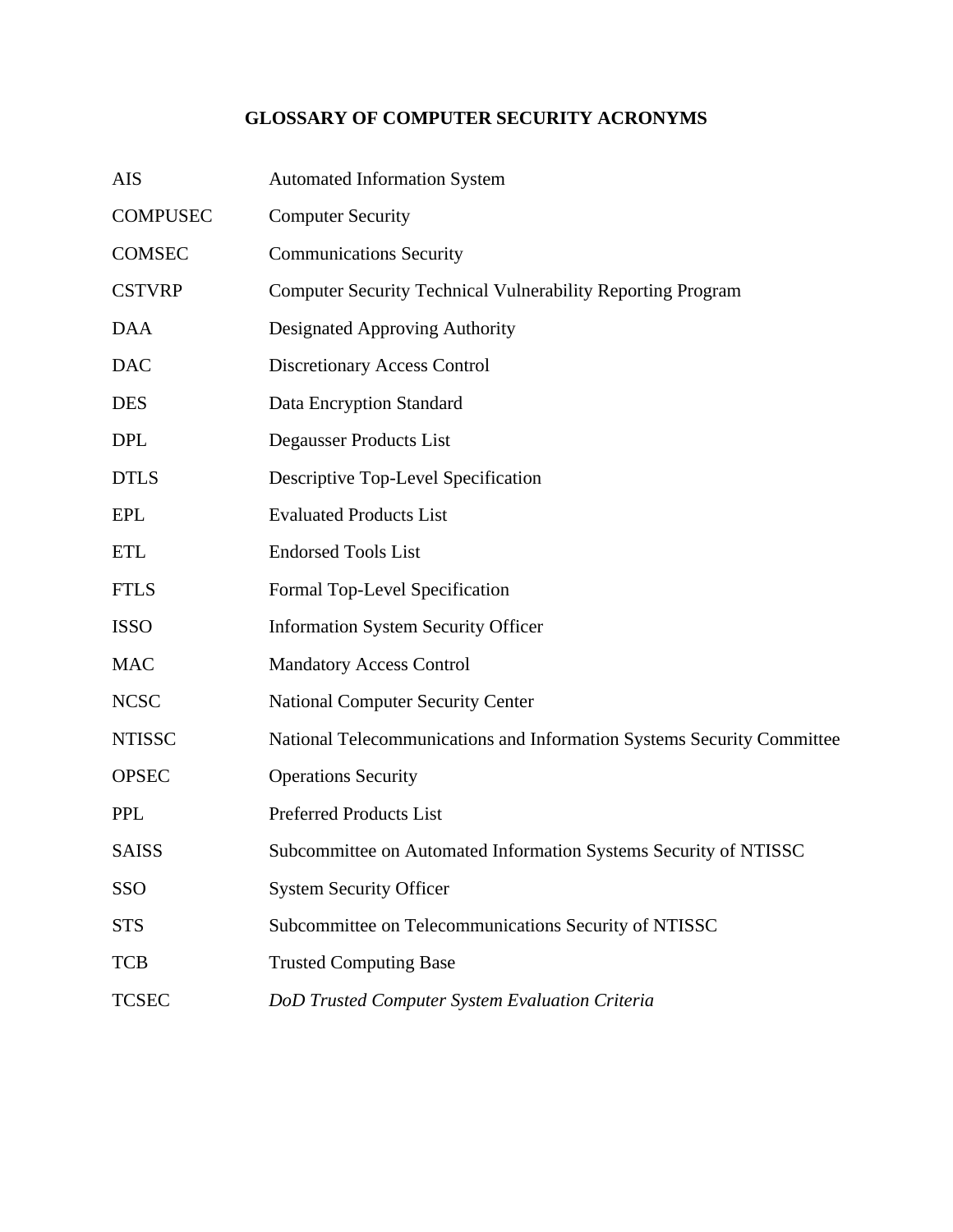## **GLOSSARY OF COMPUTER SECURITY TERMS**

**-\*-**

# **\*-property (or star property)**

A Bell-La Padula security model rule allowing a subject write access to an object only if the security level of the object dominates the security level of the subject. Also called confinement property.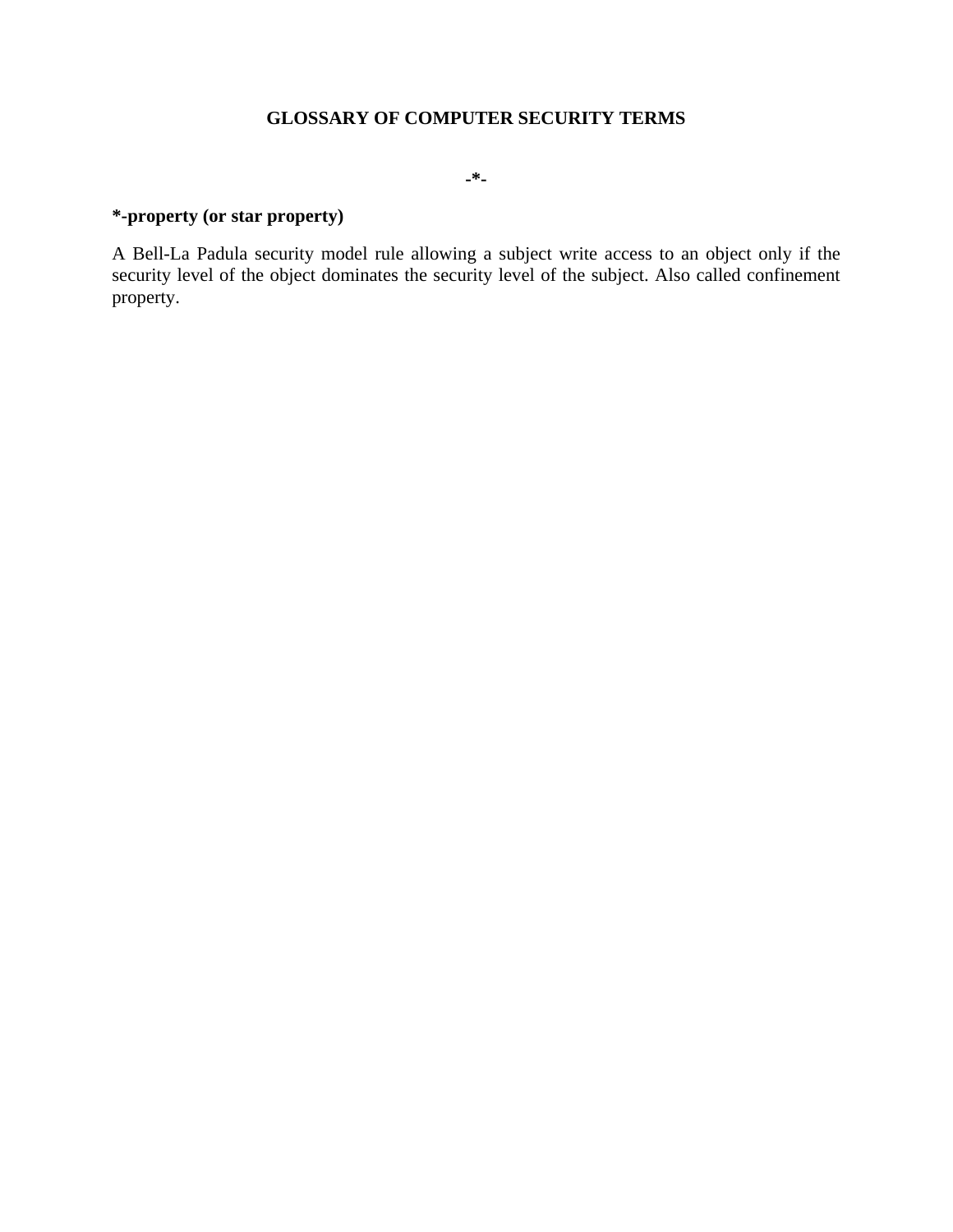**-A-**

#### **acceptance inspection**

The final inspection to determine whether or not a facility or system meets the specified technical and performance standards. Note: This inspection is held immediately after facility and software testing and is the basis for commissioning or accepting the information system.

#### **access**

A specific type of interaction between a subject and an object that results in the flow of information from one to the other.

### **access control**

The process of limiting access to the resources of a system only to authorized programs, processes, or other systems (in a network. Synonymous with *controlled access* and *limited access.*

### **access control mechanism**

Hardware or software features, operating procedures, management procedures, and various combinations of these designed to detect and prevent unauthorized access and to permit authorized access in an automated system.

### **access level**

The hierarchical portion of the security level used to identify the sensitivity of data and the clearance or authorization of users. Note: The access level, in conjunction with the nonhierarchical categories, forms the sensitivity label of an object. See *category, security level*, and *sensitivity label*.

#### **access list**

A list of users, programs, and/or processes and the specifications of access categories to which each is assigned.

#### **access period**

A segment of time, generally expressed on a daily or weekly basis, during which access rights prevail.

#### **access port**

A logical or physical identifier that a computer uses to distinguish different terminal input/ output data streams.

### **access type**

The nature of an access right to a particular device, program, or file (e.g., read, write, execute, append, modify, delete, or create).

#### **accountability**

The property that enables activities on a system to be traced to individuals who may then be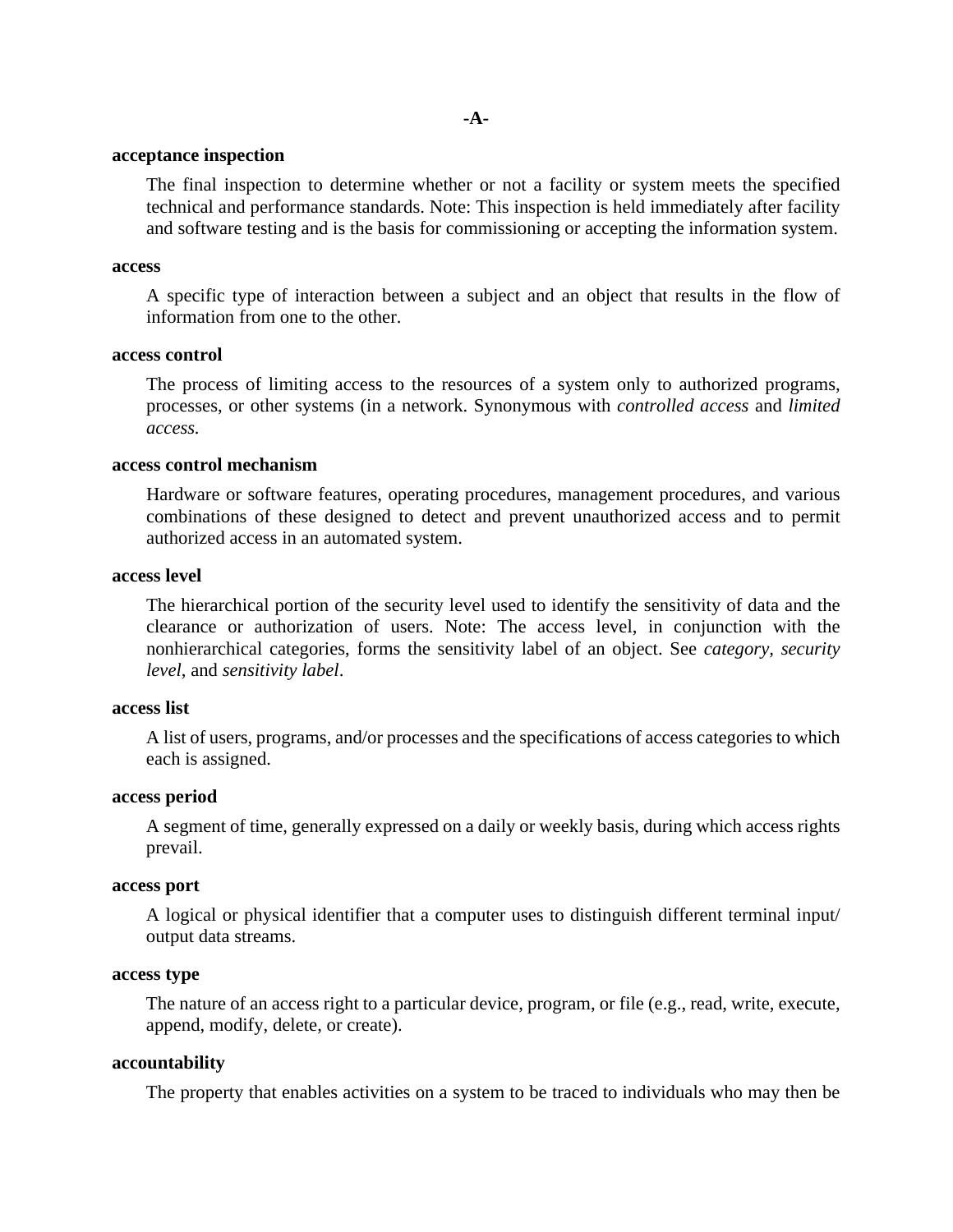held responsible for their actions.

## **accreditation**

A formal declaration by the DAA that the AIS is approved to operate in a particular security mode using a prescribed set of safeguards. Accreditation is the official management authorization for operation of an AIS and is based on the certification process as well as other management considerations. The accreditation statement affixes security responsibility with the DAA and shows that due care has been taken for security.

## **accreditation authority**

Synonymous with *Designated Approving Authority*.

## **add-on security**

The retrofitting of protection mechanisms, implemented by hardware or software.

## **administrative security**

The management constraints and supplemental controls established to provide an acceptable level of protection for data. Synonymous with *procedural security.*

### **assurance**

A measure of confidence that the security features and architecture of an AIS accurately mediate and enforce the security policy.

## **attack**

The act of trying to bypass security controls on a system. An attack may be active, resulting in the alteration of data; or passive, resulting in the release of data. Note: The fact that an attack is made does not necessarily mean that it will succeed. The degree of success depends on the vulnerability of the system or activity and the effectiveness of existing countermeasures.

## **audit trail**

A chronological record of system activities that is sufficient to enable the reconstruction, reviewing, and examination of the sequence of environments and activities surrounding or leading to an operation, a procedure, or an event in a transaction from its inception to final results.

## **authenticate**

(1) To verify the identity of a user, device, or other entity in a computer system, often as a prerequisite to allowing access to resources in a system.

(2) To verify the integrity of data that have been stored, transmitted, or otherwise exposed to possible unauthorized modification.

## **authenticator**

The means used to confirm the identity or to verify the eligibility of a station, originator, or individual.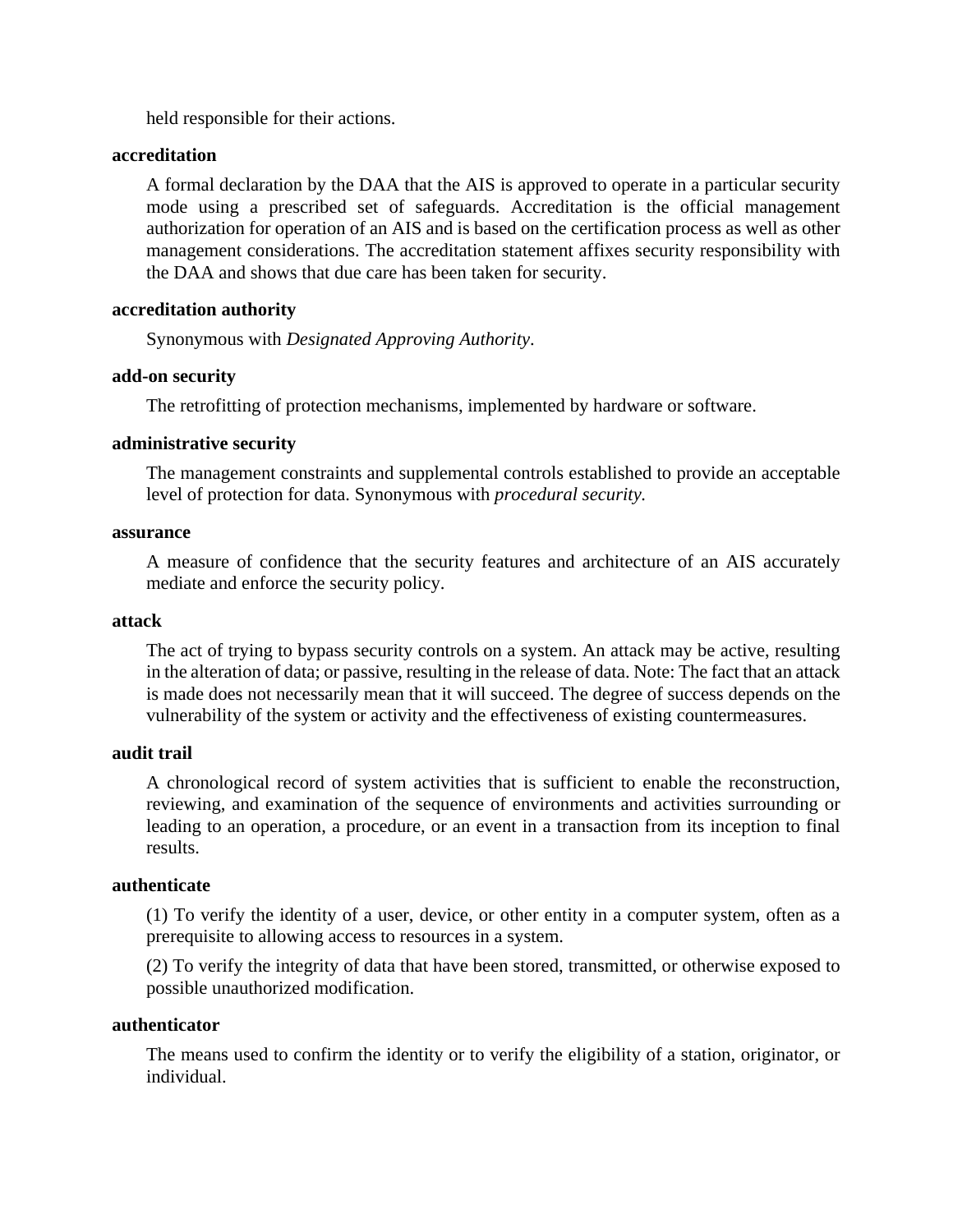## **authorization**

The granting of access rights to a user, program, or process.

## **automated data processing security**

Synonymous with *automated information systems security.*

### **automated information system (AIS)**

An assembly of computer hardware, software and/or firmware configured to collect, create, communicate, compute, disseminate, process, store, and/or control data or information.

### **automated information system security**

Measures and controls that protect an AIS against denial of service and unauthorized (accidental or intentional) disclosure, modification, or destruction of AISs and data. AIS security includes consideration of all hardware and/or software functions, characteristics and/ or features; operational procedures, accountability procedures, and access controls at the central computer facility, remote computer, and terminal facilities; management constraints; physical structures and devices; and personnel and communication controls needed to provide an acceptable level of risk for the AIS and for the data and information contained in the AIS. It includes the totality of security safeguards needed to provide an acceptable protection level for an AIS and for data handled by an AIS.

## **automated security monitoring**

The use of automated procedures to ensure that security controls are not circumvented.

### **availability of data**

The state when data are in the place needed by the user, at the time the user needs them, and in the form needed by the user.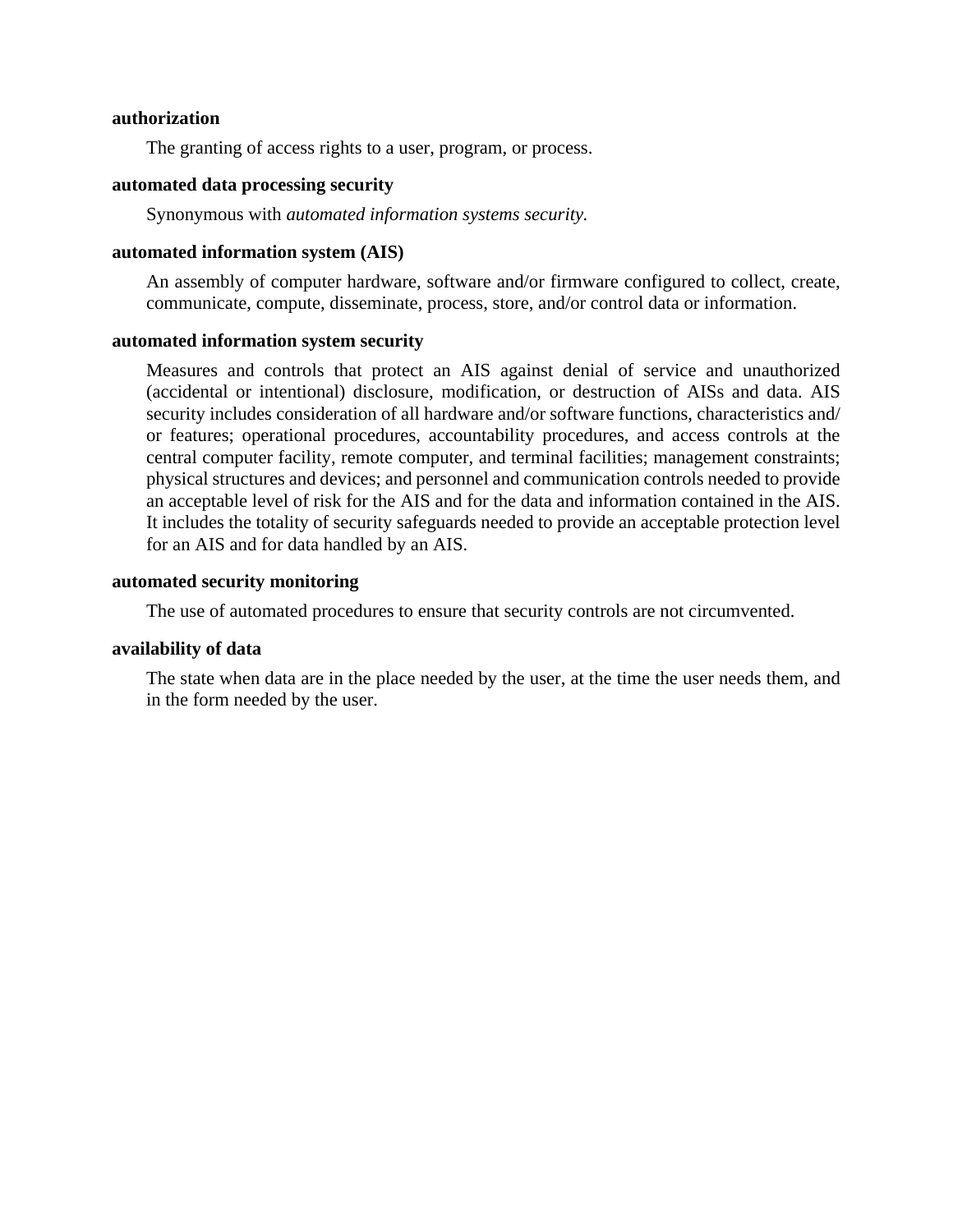### **back door**

Synonymous with *trap door.*

## **backup plan**

Synonymous with *contingency* pIan.

## **Bell-La Padula model**

A formal state transition model of computer security policy that describes a set of access control rules. In this formal model, the entities in a computer system are divided into abstract sets of subjects and objects. The notion of a secure state is defined, and it is proven that each state transition preserves security by moving from secure state to secure state, thereby inductively proving that the system is secure. A system state is defined to be "secure" if the only permitted access modes of subjects to objects are in accordance with a specific security policy. In order to determine whether or not a specific access mode is allowed, the clearance of a subject is compared to the classification of the object, and a determination is made as to whether the subject is authorized for the specific access mode. See *star property (\*-property)* and *simple security property.*

## **benign environment**

A nonhostile environment that may be protected from external hostile elements by physical, personnel, and procedural security countermeasures.

## **between-the-lines entry**

Unauthorized access obtained by tapping the temporarily inactive terminal of a legitimate user. See *piggy back.*

## **beyond A1**

A level of trust defined by the *DoD Trusted Computer System Evaluation Criteria (TCSEC)* that is beyond the state-of-the-art technology available at the time the criteria were developed. It includes all the A1-level features plus additional ones not required at the A1 level.

## **browsing**

The act of searching through storage to locate or acquire information without necessarily knowing of the existence or the format of the information being sought.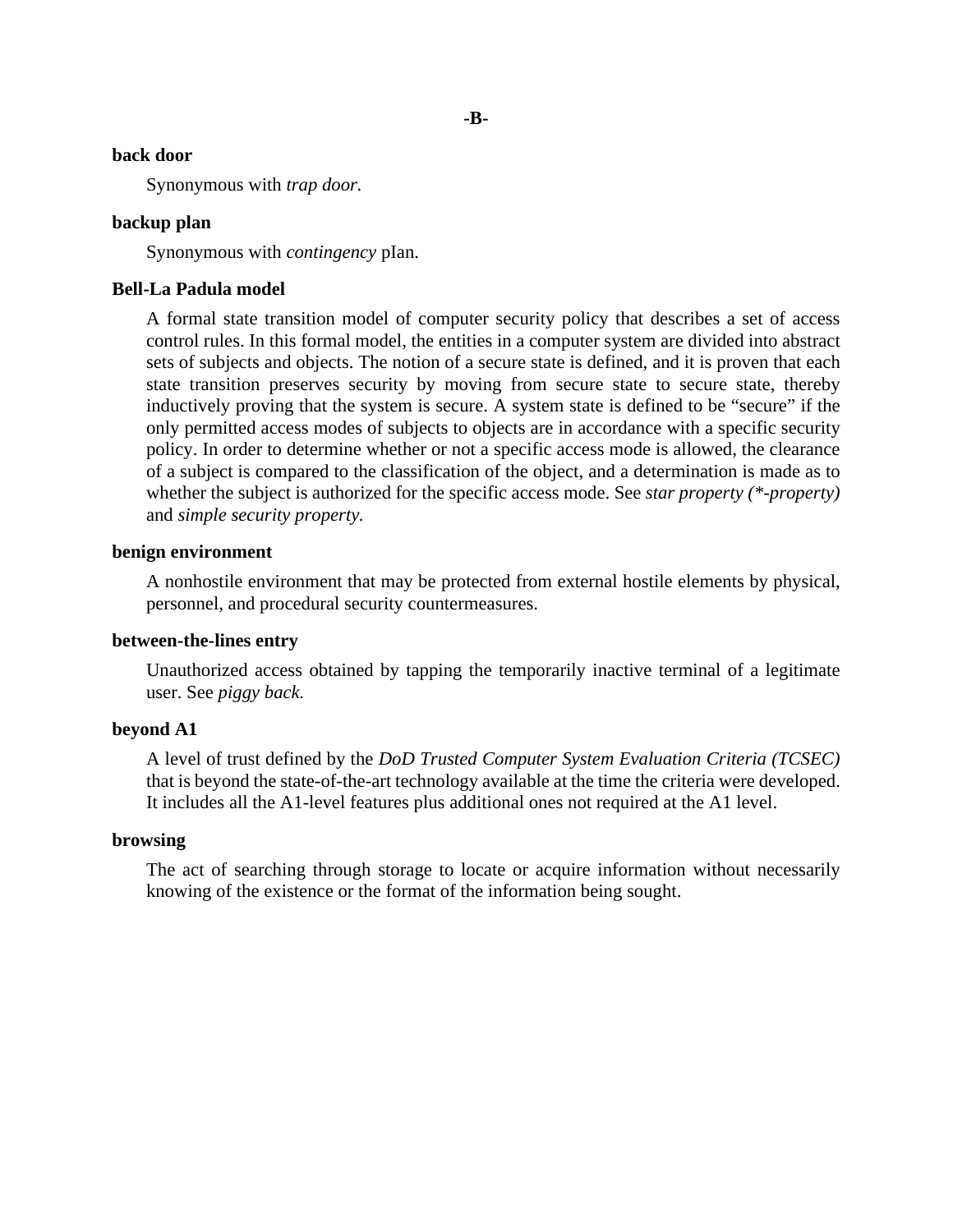## **call back**

A procedure for identifying a remote terminal. In a call back, the host system disconnects the caller and then dials the authorized telephone number of the remote terminal to reestablish the connection. Synonymous with *dial back.*

## **capability**

A protected identifier that both identifies the object and specifies the access rights to be allowed to the accessor who possesses the capability. In a capability-based system, access to protected objects such as files is granted if the would-be accessor possesses a capability for the object.

### **category**

A restrictive label that has been applied to classified or unclassified data as a means of increasing the protection of the data and further restricting access to the data.

## **certification**

The comprehensive evaluation of the technical and nontechnical security features of an AIS and other safeguards, made in support of the accreditation process, that establishes the extent to which a particular design and implementation meet a specified set of security requirements.

### **closed security environment**

An environment in which both of the following conditions hold true:

(1) Application developers (including maintainers) have sufficient clearances and authorizations to provide an acceptable presumption that they have not introduced malicious logic. (2) Configuration control provides sufficient assurance that applications and the equipment are protected against the introduction of malicious logic prior to and during the operation of system applications.

### **communications security (COMSEC)**

Measures taken to deny unauthorized persons information derived from telecommunications of the U.S. Government concerning national security, and to ensure the authenticity of such telecommunicatons. Communications security includes cryptosecurity, transmission security, emission security, and physical security of communications security material and information.

#### **compartment**

A class of information that has need-to-know access controls beyond those normally provided for access to Confidential, Secret or Top Secret information.

## **compartmented security mode**

See *modes of operation.*

## **compromise**

A violation of the security policy of a system such that unauthorized disclosure of sensitive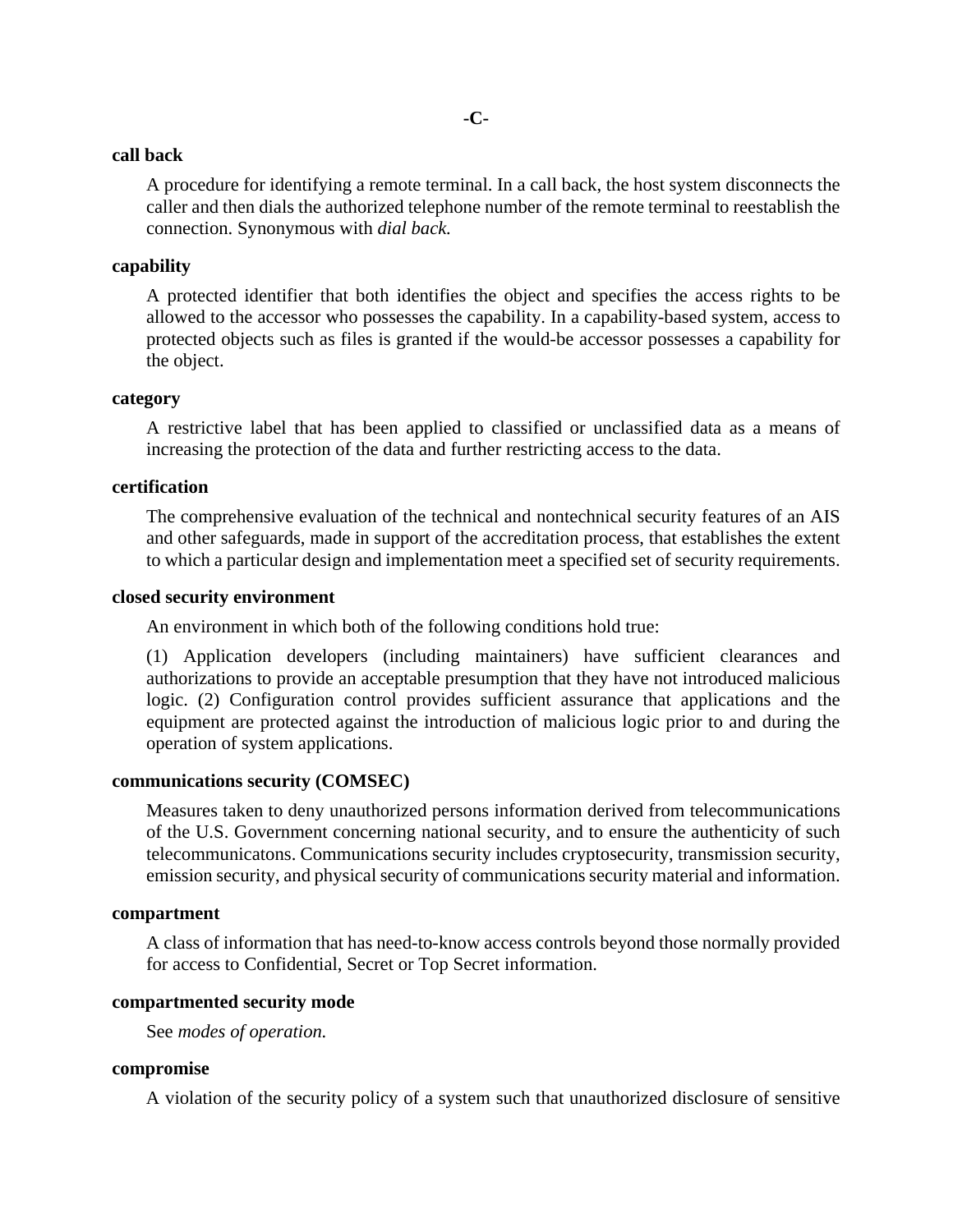information may have occurred.

### **compromising emanations**

Unintentional data-related or intelligence-bearing signals that, if intercepted and analyzed, disclose the information transmission received, handled, or otherwise processed by any information processing equipment. See *TEMPEST*.

## **computer abuse**

The misuse, alteration, disruption or destruction of data processing resources. The key aspect is that it is intentional and improper.

## **computer cryptography**

The use of a crypto-algorithm in a computer, microprocessor, or microcomputer to perform encryption or decryption in order to protect information or to authenticate users, sources, or information.

## **computer fraud**

Computer-related crimes involving deliberate misrepresentation, alteration or disclosure of data in order to obtain something of value (usually for monetary gain). A computer system must have been involved in the perpetration or coverup of the act or series of acts. A computer system might have been involved through improper manipulation of input data; output or results; applications programs; data files; computer operations; communications; or computer hardware, systems software, or firmware.

## **computer security (COMPUSEC)**

Synonymous with *automated information systems security*.

## **computer security subsystem**

A device designed to provide limited computer security features in a larger system environment.

## **Computer Security Technical Vulnerability Reporting Program (CSTVRP)**

A program that focuses on technical vulnerabilities in commercially available hardware, firmware and software products acquired by DoD. CSTVRP provides for the reporting, cataloging, and discreet dissemination of technical vulnerability and corrective measure information to DoD components on a need-to-know basis.

## **concealment system**

A method of achieving confidentiality in which sensitive information is hidden by embedding it in irrelevant data.

## **confidentiality**

The concept of holding sensitive data in confidence, limited to an appropriate set of individuals or organizations.

## **configuration control**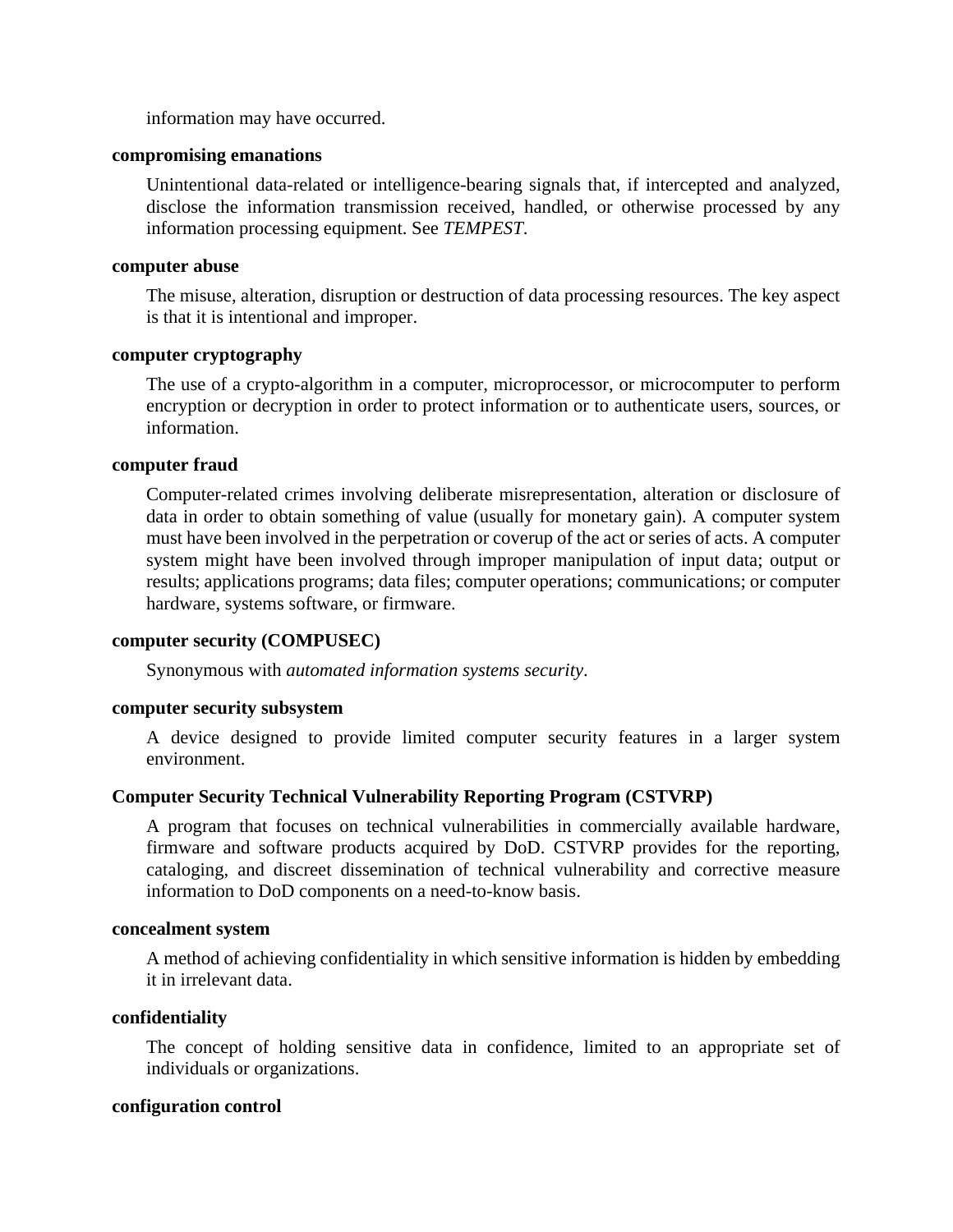The process of controlling modifications to the system's hardware, firmware, software, and documentation that provides sufficient assurance that the system is protected against the introduction of improper modifications prior to, during, and after system implementation. Compare *configuration management.*

## **configuration management**

The management of security features and assurances through control of changes made to a system's hardware, software, firmware, documentation, test, test fixtures and test documentation throughout the development and operational life of the system. Compare *configuration control*.

### **confinement**

The prevention of the leaking of sensitive data from a program.

### **confinement channel**

Synonymous with *covert channel*.

## **confinement property**

Synonymous with *star property (\*-property).*

#### **contamination**

The intermixing of data at different sensitivity and need-to-know levels. The lower level data is said to be contaminated by the higher level data; thus, the contaminating (higher level) data may not receive the required level of protection.

#### **contingency plan**

A plan for emergency response, backup operations, and post-disaster recovery maintained by an activity as a part of its security program that will ensure the availability of critical resources and facilitate the continuity of operations in an emergency situation. Synonymous with *disaster plan and emergency plan*.

### **control zone**

The space, expressed in feet of radius, surrounding equipment processing sensitive information, that is under sufficient physical and technical control to preclude an unauthorized entry or compromise.

## **controlled access**

See *access control.*

## **controlled sharing**

The condition that exists when access control is applied to all users and components of a system.

### **cost-risk analysis**

The assessment of the costs of providing data protection for a system versus the cost of losing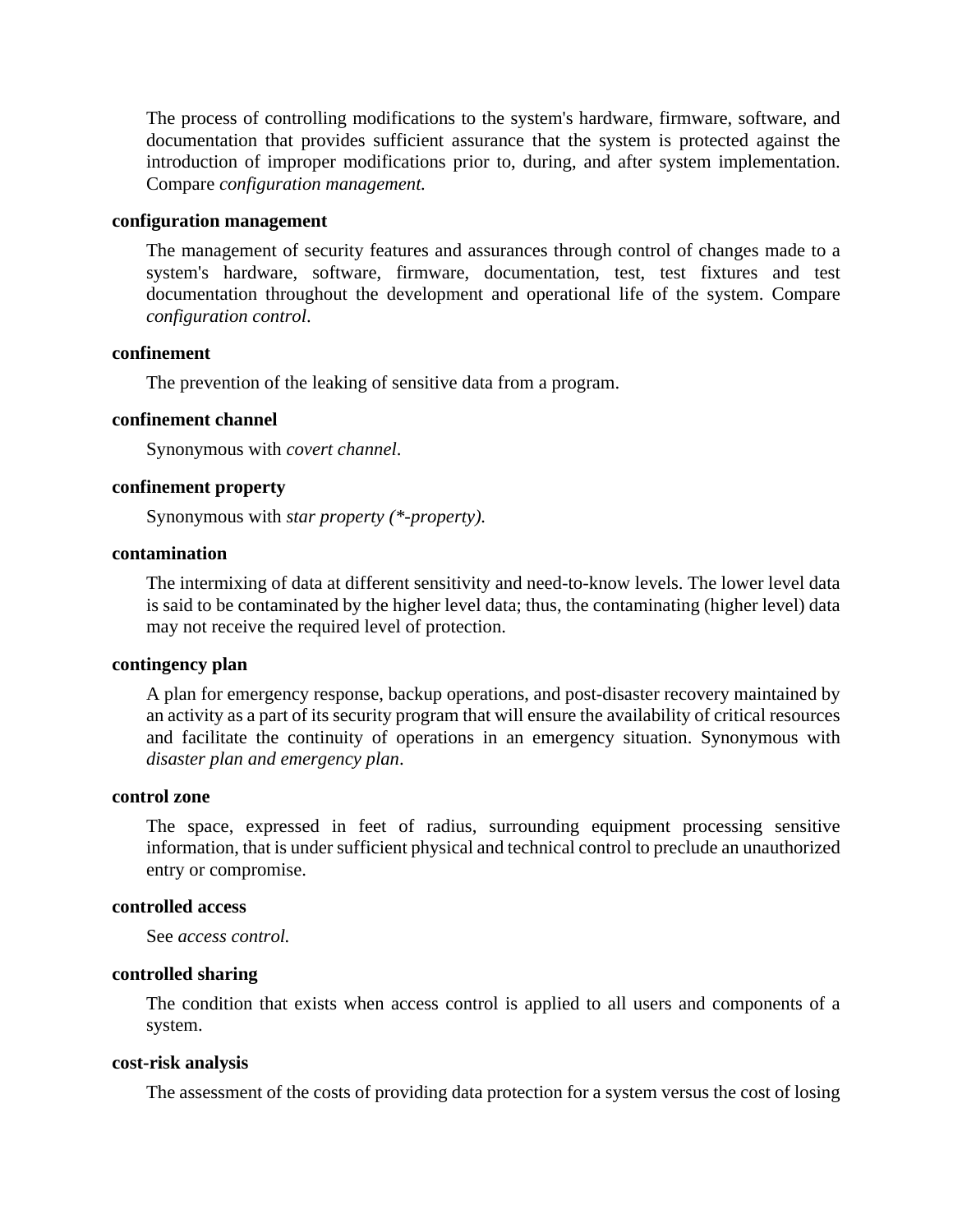or compromising the data.

#### **countermeasure**

Any action, device, procedure, technique, or other measure that reduces the vulnerability of or threat to a system.

## **covert channel**

A communications channel that allows two cooperating processes to transfer information in a manner that violates the system's security policy. Synonymous with *confinement channel*.

## **covert storage channel**

A covert channel that involves the direct or indirect writing of a storage location by one process and the direct or indirect reading of the storage location by another process. Covert storage channels typically involve a finite resource (e.g., sectors on a disk) that is shared by two subjects at different security levels.

## **covert timing channel**

A covert channel in which one process signals information to another by modulating its own use of system resources (e.g., CPU time) in such a way that this manipulation affects the real response time observed by the second process.

## **Criteria**

See *DoD Trusted Computer System Evaluation Criteria*.

## **crypto-algorithm**

A well-defined procedure or sequence of rules or steps used to produce a key stream or cipher text from plain text and vice versa.

## **cryptography**

The principles, means and methods for rendering information unintelligible, and for restoring encrypted information to intelligible form.

## **cryptosecurity**

The security or protection resulting from the proper use of technically sound cryptosystems.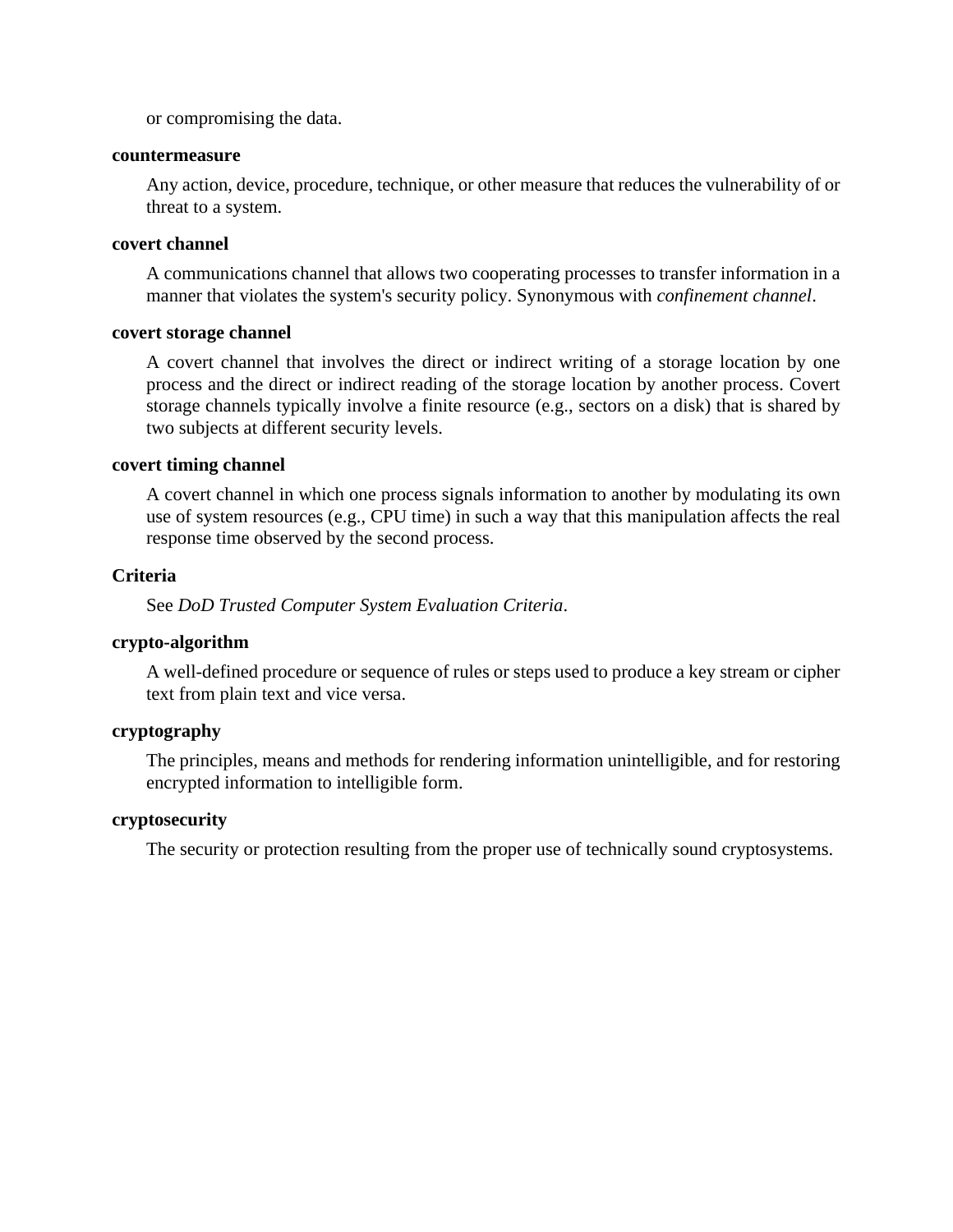### **-D-**

### **Data Encryption Standard (DES)**

A cryptographic algorithm for the protection of unclassified data, published in Federal Information Processing Standard (FIPS) 46. The DES, which was approved by the National Institute of Standards and Technology, is intended for public and government use.

### **data flow control**

Synonymous with *information flow control*.

### **data integrity**

The property that data meet an a priori expectation of quality.

### **data security**

The protection of data from unauthorized (accidental or intentional) modification, destruction, or disclosure.

### **declassification of AIS storage media**

An administrative decision or procedure to remove or reduce the security classification of the subject media.

### **dedicated security mode**

See *modes of operation*.

#### **default classification**

A temporary classification reflecting the highest classification being processed in a system. The default classification is included in the caution statement affixed to the object.

#### **degauss**

To reduce magnetic flux density to zero by applying a reverse magnetizing field.

#### **degausser**

An electrical device that can generate a magnetic field for the purpose of degaussing magnetic storage media.

#### **Degausser Products List (DPL)**

A list of commercially produced degaussers that meet National Security Agency specifications. This list is included in the *NSA Information Systems Security Products and Services Catalogue*, and is available through the Government Printing Office.

#### **denial of service**

Any action or series of actions that prevent any part of a system from functioning in accordance with its intended purpose. This includes any action that causes unauthorized destruction, modification, or delay of service. Synonymous with *interdiction*.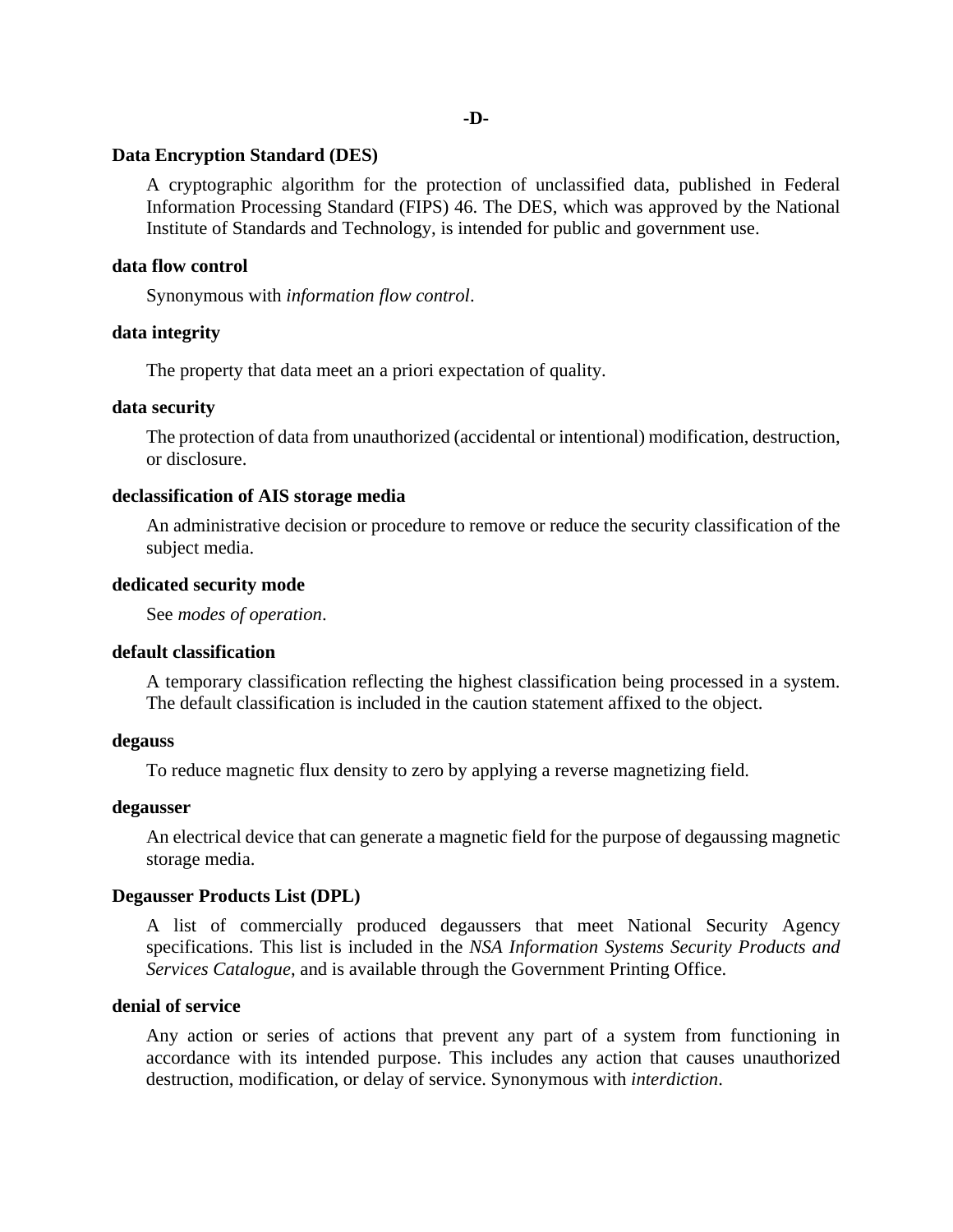## **Descriptive Top-Level Specification (DTLS)**

A top-level specification that is written in a natural language (e.g., English), an informal design notation, or a combination of the two.

## **Designated Approving Authority (DAA)**

The official who has the authority to decide on accepting the security safeguards prescribed for an AIS or that official who may be responsible for issuing an accreditation statement that records the decision to accept those safeguards.

## **dial back**

Synonymous with *call back*.

## **dial-up**

The service whereby a computer terminal can use the telephone to initiate and effect communication with a computer.

## **disaster plan**

Synonymous with *contingency plan*.

## **discretionary access control (DAC)**

A means of restricting access to objects based on the identity and need-to-know of the user, process and/or groups to which they belong. The controls are discretionary in the sense that a subject with a certain access permission is capable of passing that permission (perhaps indirectly) on to any other subject. Compare *mandatory access control*.

## *DoD Trusted Computer System Evaluation Criteria (TCSEC)*

A document published by the National Computer Security Center containing a uniform set of basic requirements and evaluation classes for assessing degrees of assurance in the effectiveness of hardware and software security controls built into systems. These criteria are intended for use in the design and evaluation of systems that will process and/or store sensitive or classified data. This document is Government Standard DoD 5200.28-STD and is frequently referred to as "*The Criteria*" or "*The Orange Book*."

## **domain**

The unique context (e.g., access control parameters) in which a program is operating; in effect, the set of objects that a subject has the ability to access. See process and subject.

## **dominate**

Security level  $S_1$  is said to dominate security level  $S_2$  if the hierarchical classification of  $S_1$  is greater than or equal to that of  $S_2$  and the nonhierarchical categories of  $S_1$  include all those of  $S_2$  as a subset.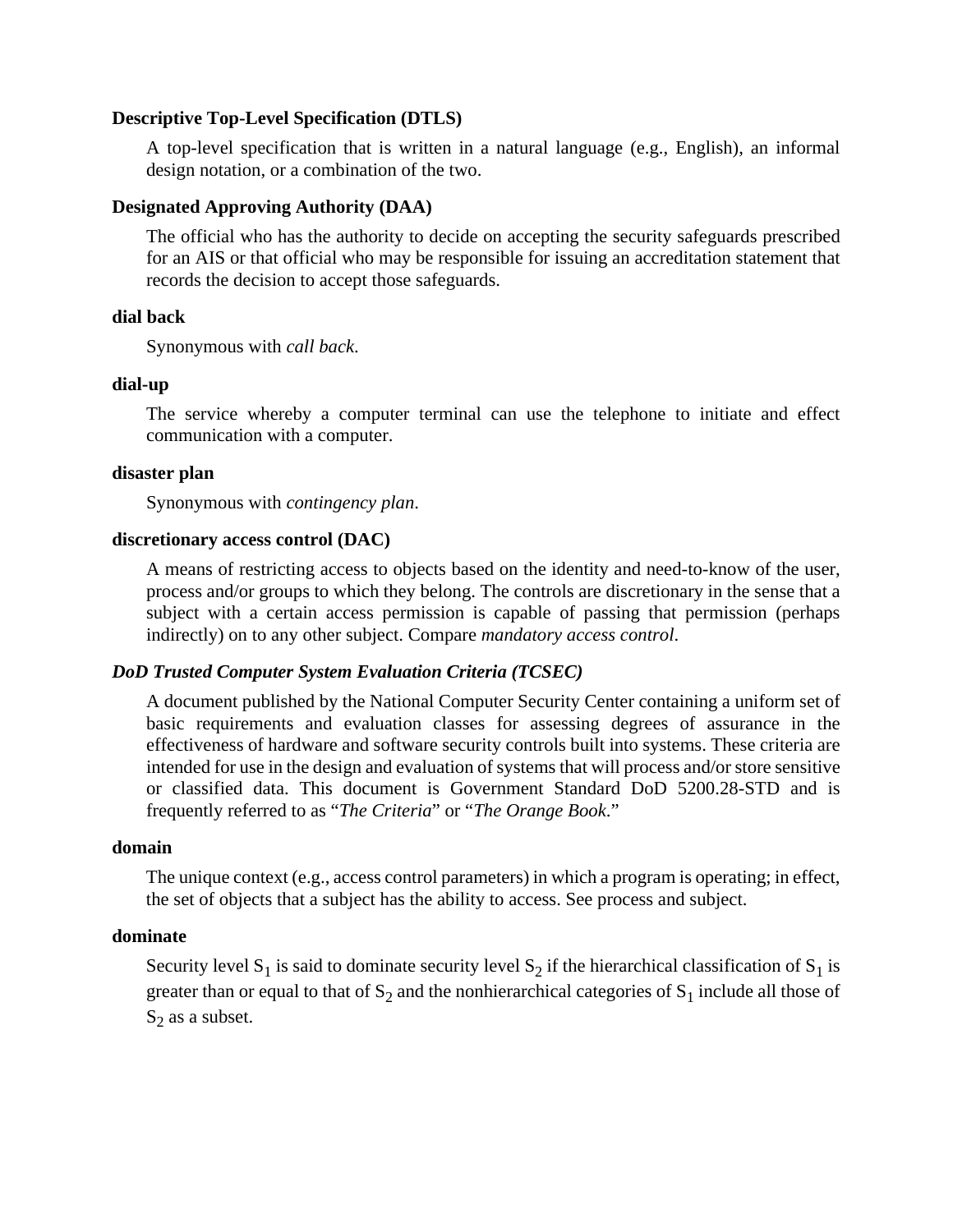### **emanations**

See *compromising emanations.*

#### **embedded system**

A system that performs or controls a function, either in whole or in part, as an integral element of a larger system or subsystem.

### **emergency plan**

Synonymous with *contingency pIan*.

### **emission security**

The protection resulting from all measures taken to deny unauthorized persons information of value that might be derived from intercept and from an analysis of compromising emanations from systems.

### **end-to-end encryption**

The protection of information passed in a telecommunications system by cryptographic means, from point of origin to point of destination.

## **Endorsed Tools List (ETL)**

The list of formal verification tools endorsed by the NCSC for the development of systems with high levels of trust.

## **Enhanced Hierarchical Development Methodology**

An integrated set of tools designed to aid in creating, analyzing, modifying, managing, and documenting program specifications and proofs. This methology includes a specification parser and type checker, a theorem prover, and a multi-level security checker. Note: This methodology is not based upon the Hierarchical Development Methodology.

## **entrapment**

The deliberate planting of apparent flaws in a system for the purpose of detecting attempted penetrations.

#### **environment**

The aggregate of external procedures, conditions, and objects that affect the development, operation, and maintenance of a system.

#### **erasure**

A process by which a signal recorded on magnetic media is removed. Erasure is accomplished in two ways: (1) by alternating current erasure, by which the information is destroyed by applying an alternating high and low magnetic field to the media; or (2) by direct current erasure, by which the media are saturated by applying a unidirectional magnetic field.

## **Evaluated Products List (EPL)**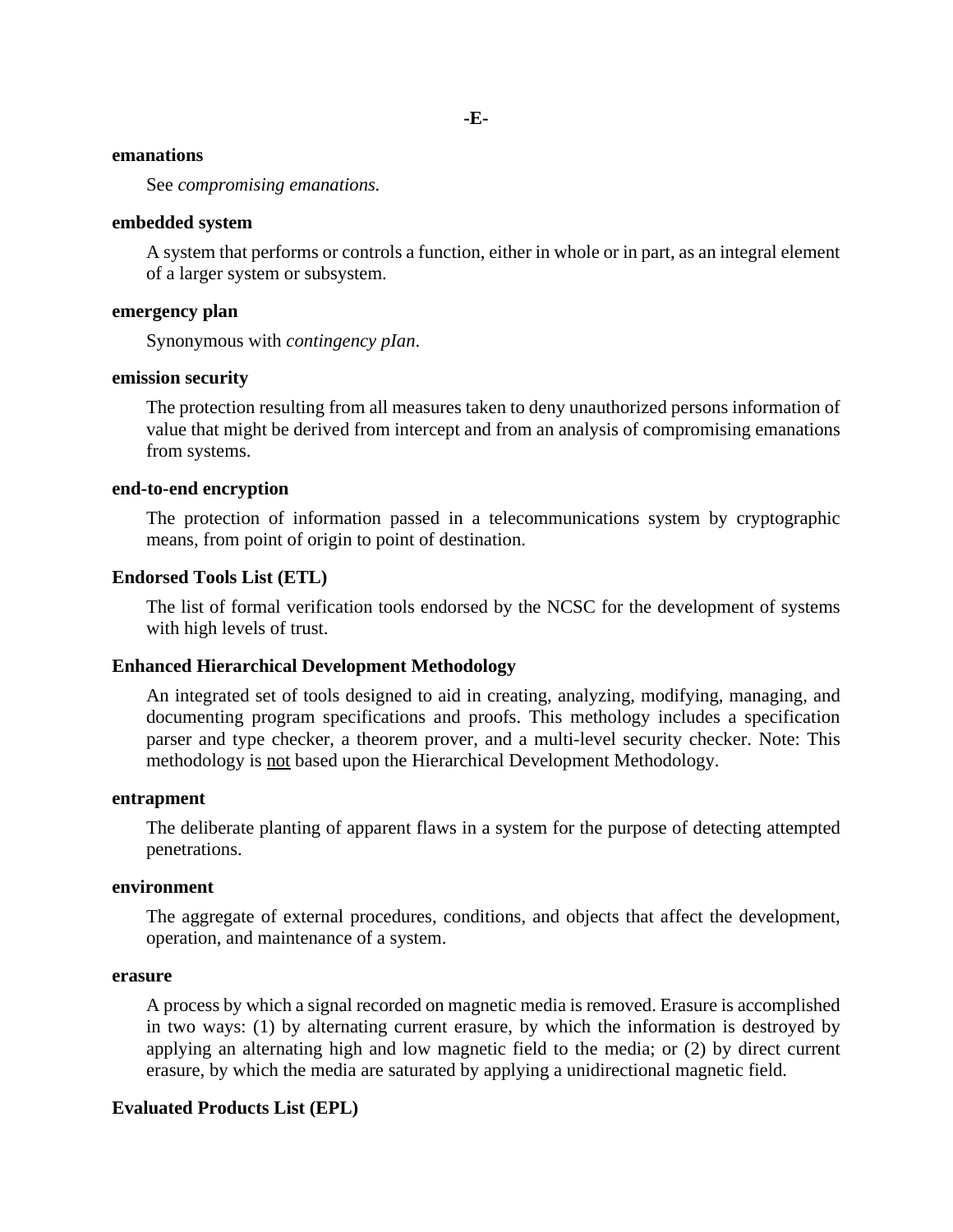A list of equipments, hardware, software, and/or firmware that have been evaluated against, and found to be technically compliant, at a particular level of trust, with the DoD TCSEC by the NCSC. The EPL is included in the *National Security Agency Information Systems Security Products* and *Services Catalogue*, which is available through the Government Printing Office.

## **executive state**

One of several states in which a system may operate and the only one in which certain privileged instructions may be executed. Such instructions cannot be executed when the system is operating in other (e.g., user) states. Synonymous with *supervisor state*.

## **exploitable channel**

Any information channel that is usable or detectable by subjects external to the trusted computing base whose purpose is to violate the security policy of the system. See *covert channel.*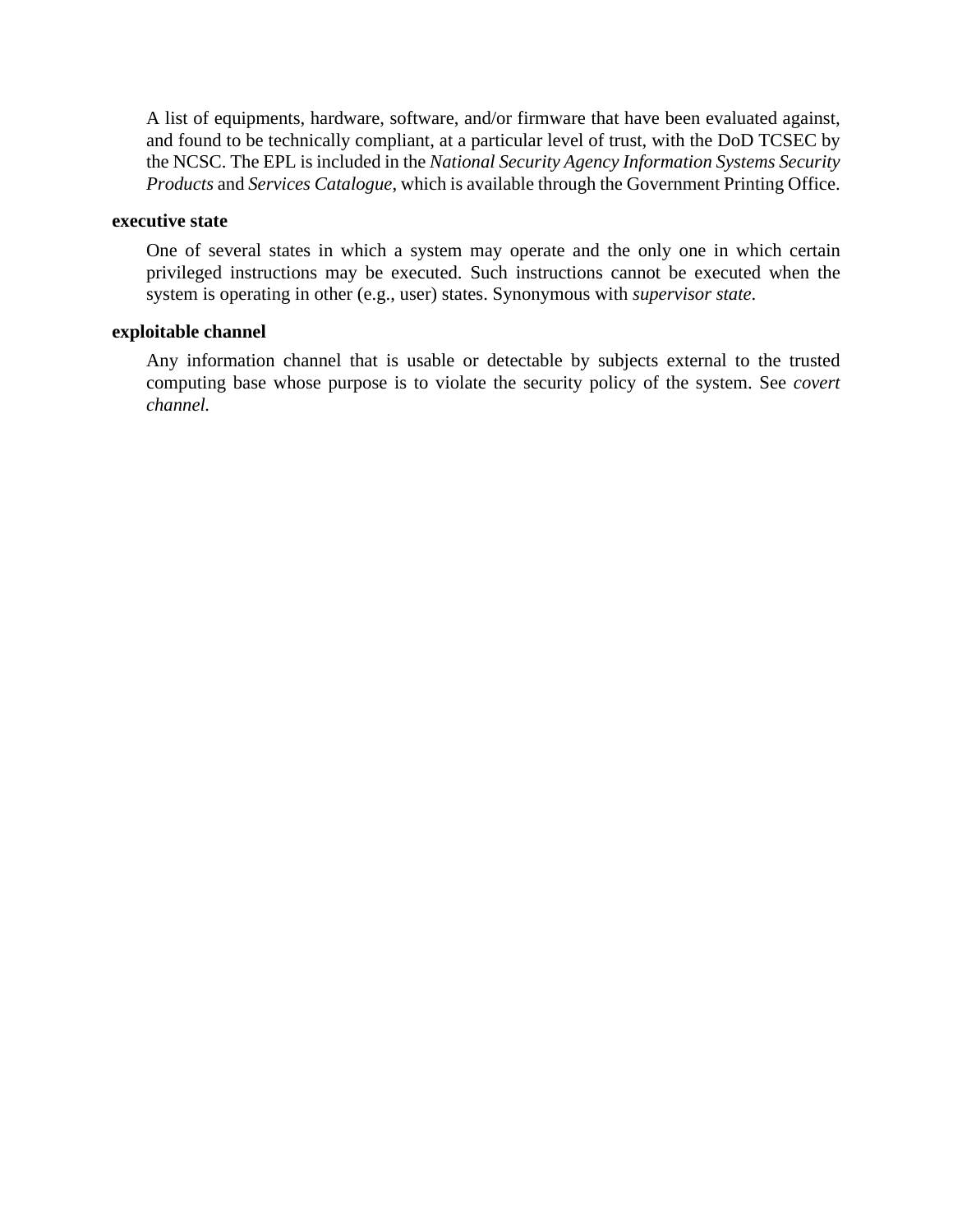### **failsafe**

Pertaining to the automatic protection of programs and/or processing systems to maintain safety when a hardware or software failure is detected in a system.

## **failsoft**

Pertaining to the selective termination of affected nonessential processing when a hardware or software failure is detected in a system.

### **failure access**

An unauthorized and usually inadvertent access to data resulting from a hardware or software failure in the system.

### **failure control**

The methodology used to detect and provide fail-safe or fail-soft recovery from hardware and software failures in a system.

### **fault**

A condition that causes a device or system component to fail to perform in a required manner.

## **fetch protection**

A system-provided restriction to prevent a program from accessing data in another users segment of storage.

## **file protection**

The aggregate of all processes and procedures in a system designed to inhibit unauthorized access, contamination, or elimination of a file.

## **file security**

The means by which access to computer files is limited to authorized users only.

## **flaw hypothesis methodology**

A systems analysis and penetration technique in which specifications and documentation for the system are analyzed and then flaws in the system are hypothesized. The list of hypothesized flaws is then prioritized on the basis of the estimated probability that a flaw exists and, assuming a flaw does exist, on the ease of exploiting it, and on the extent of control or compromise it would provide. The prioritized list is used to direct a penetration attack against the system.

## **flow control**

See *information flow control*.

## **formal access approval**

Documented approval by a data owner to allow access to a particular category of information.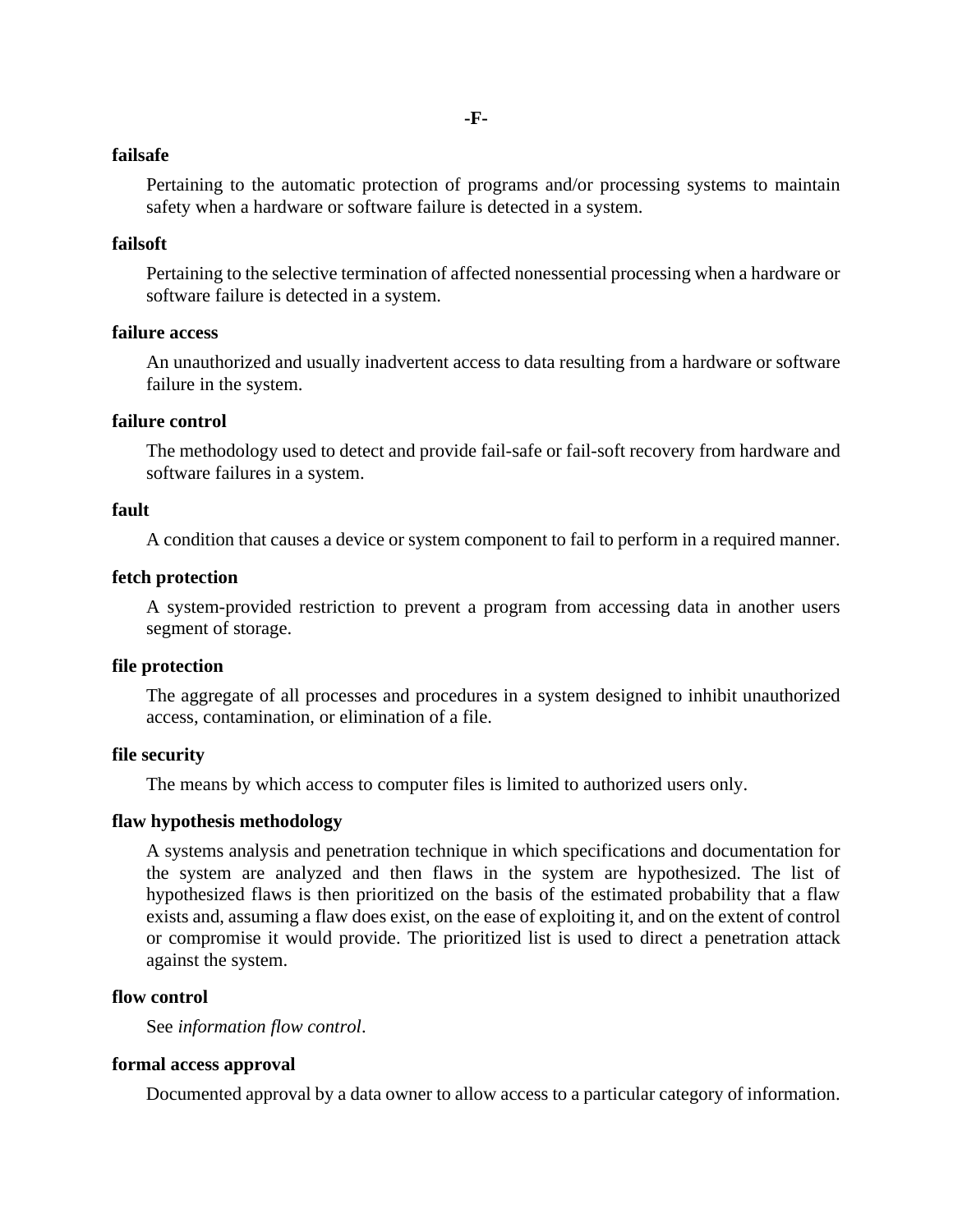## **Formal Development Methodology**

A collection of languages and tools that enforces a rigorous method of verification. This methodology uses the Ina Jo specification language for successive stages of system development, including identification and modeling of requirements, high-level design, and program design.

### **formal proof**

A complete and convincing mathematical argument, presenting the full logical justification for each proof step, for the truth of a theorem or set of theorems.

### **formal security policy model**

A mathematically precise statement of a security policy. To be adequately precise, such a model must represent the initial state of a system, the way in which the system progresses from one state to another, and a definition of a "secure" state of the system. To be acceptable as a basis for a TCB, the model must be supported by, a formal proof that if the initial state of the system satisfies the definition of a "secure" state and if all assumptions required by the model hold, then all future states of the system will be secure. Some formal modeling techniques include: state transition models, denotational semantics models, and algebraic specification models. See *Bell-La Padula model* and *security policy model.*

## **Formal Top-Level Specification (FTLS)**

A top-level specification that is written in a formal mathematical language to allow theorems showing the correspondence of the system specification to its formal requirements to be hypothesized and formally proven.

## **formal verification**

The process of using formal proofs to demonstrate the consistency between a formal specification of a system and a formal security policy model (design verification) or between the formal specification and its high level program implementation (implementation verification).

### **front-end security filter**

A security filter, which could be implemented in hardware or software, that is logically separated from the remainder of the system to protect the system's integrity.

### **functional testing**

The segment of security testing in which the advertised security mechanisms of the system are tested, under operational conditions, for correct operation.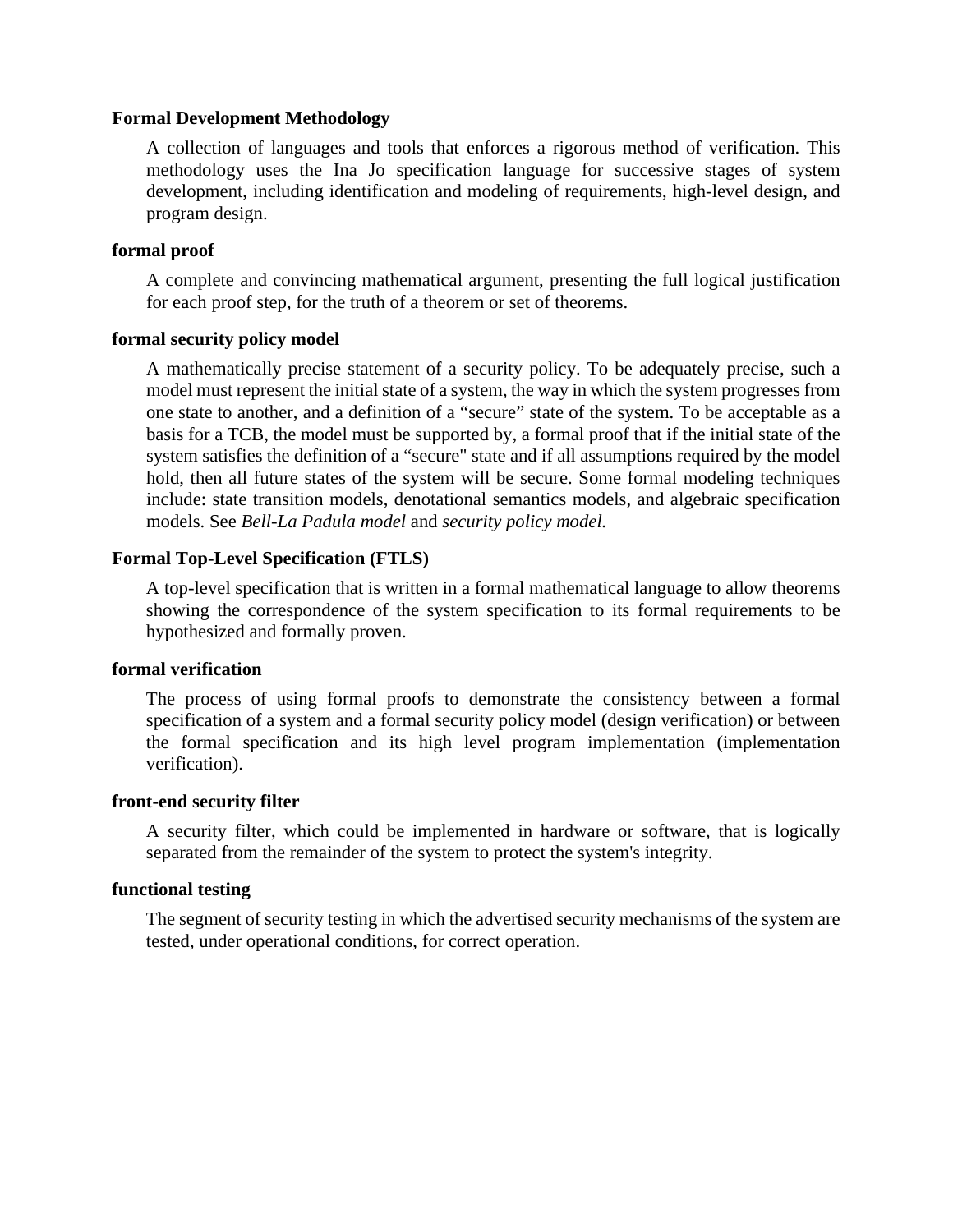## **granularity**

An expression of the relative size of a data object; e.g., protection at the file level is considered coarse granularity, whereas protection at field level is considered to be of a finer granularity.

## **guard**

A processor that provides a filter between two disparate systems operating at different security levels or between a user terminal and a data base to filter out data that the user is not authorized to access.

## **Gypsy Verification Environment**

An integrated set of tools for specifying, coding, and verifying programs written in the Gypsy language, a language similar to Pascal which has both specification and programming features. This methology includes an editor, a specification processor, a verification condition generator, a user-directed theorem prover, and an information flow tool.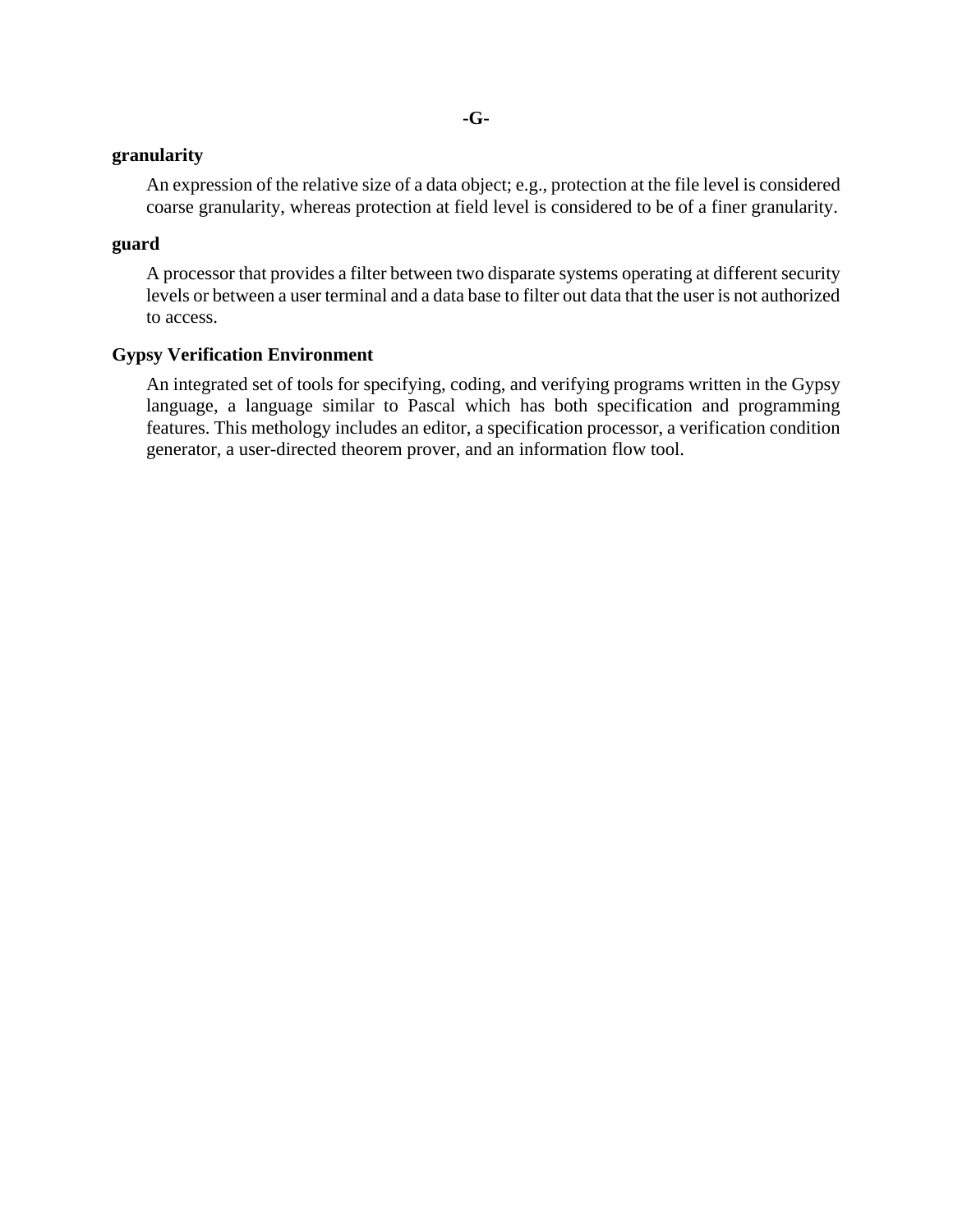### **handshaking procedure**

A dialogue between two entities (e.g., a user and a computer, a computer and another computer, or a program and another program) for the purpose of identifying and authenticating the entities to one another.

## **Hierarchical Development Methodology**

A methodology for specifying and verifying the design programs written in the Special specification language. The tools for this methodology include the Special specification processor, the Boyer-Moore theorem prover, and the Feiertag information flow tool.

## **host to front-end protocol**

A set of conventions governing the format and control of data that are passed from a host to a front-end machine.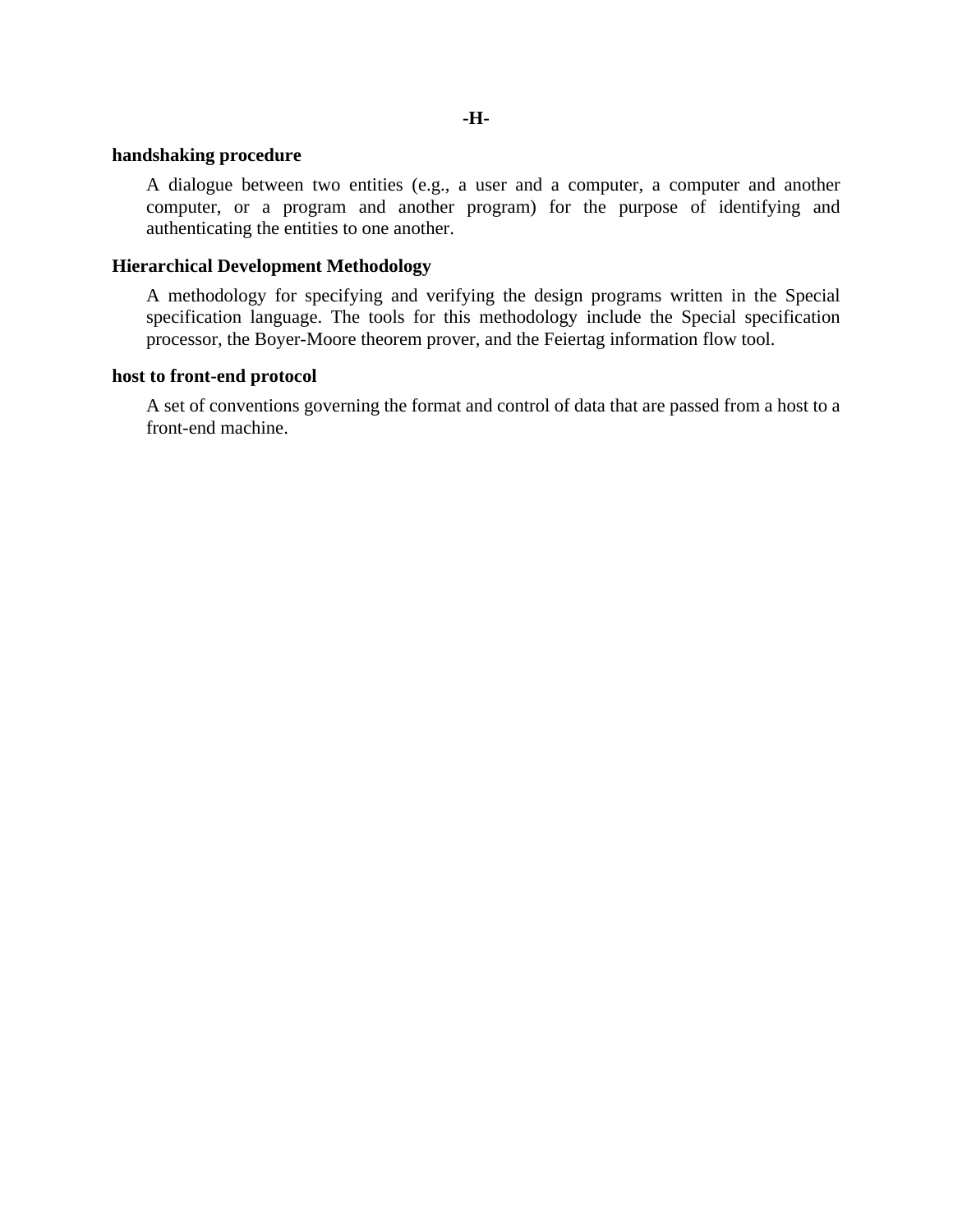### **identification**

The process that enables recognition of an entity by a system, generally by the use of unique machine-readable user names.

#### **impersonating**

Synonymous with *spoofing.*

### **incomplete parameter checking**

A system design flaw that results when all parameters have not been fully anticipated for accuracy and consistency, thus making the system vulnerable to penetration.

### **individual accountability**

The ability to associate positively the identity of a user with the time, method, and degree of access to a system.

## **information flow control**

A procedure to ensure that information transfers within a system are not made from a higher security level object to an object of a lower security level. See *covert channel, simple security property, star property (\*-property).* Synonymous with *data flow control* and *flow control.*

### **Information System Security Officer (ISSO)**

The person responsible to the DAA for ensuring that security is provided for and implemented throughout the life cycle of an AIS from the beginning of the concept development plan through its design, development, operation, maintenance, and secure disposal.

## *Information Systems Security Products and Services Catalogue*

A catalogue issued quarterly by the National Security Agency that incorporates the DPL, EPL, ETL, PPL and other security product and service lists. This catalogue is available through the U.S. Government Printing Office, Washington, DC 20402, (202)783-3238.

## **integrity**

Sound, unimpaired or perfect condition.

### **interdiction**

See *denial of service*.

## **internal security controls**

Hardware, firmware, and software features within a system that restrict access to resources (hardware, software, and data) to authorized subjects only (persons, programs, or devices).

### **isolation**

The containment of subjects and objects in a system in such a way that they are separated from one another, as well as from the protection controls of the operating system.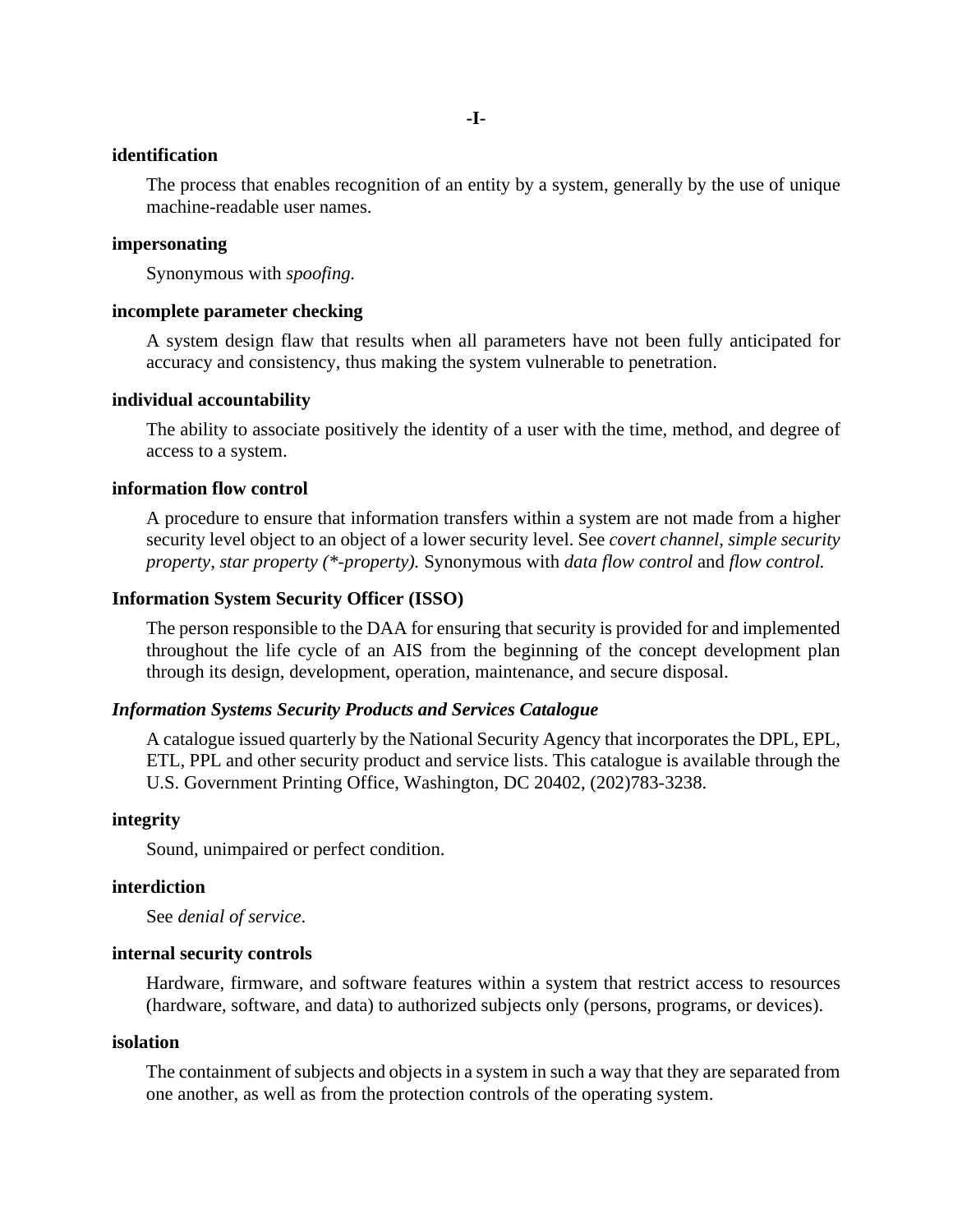This document contains no entries beginning with the letter "J".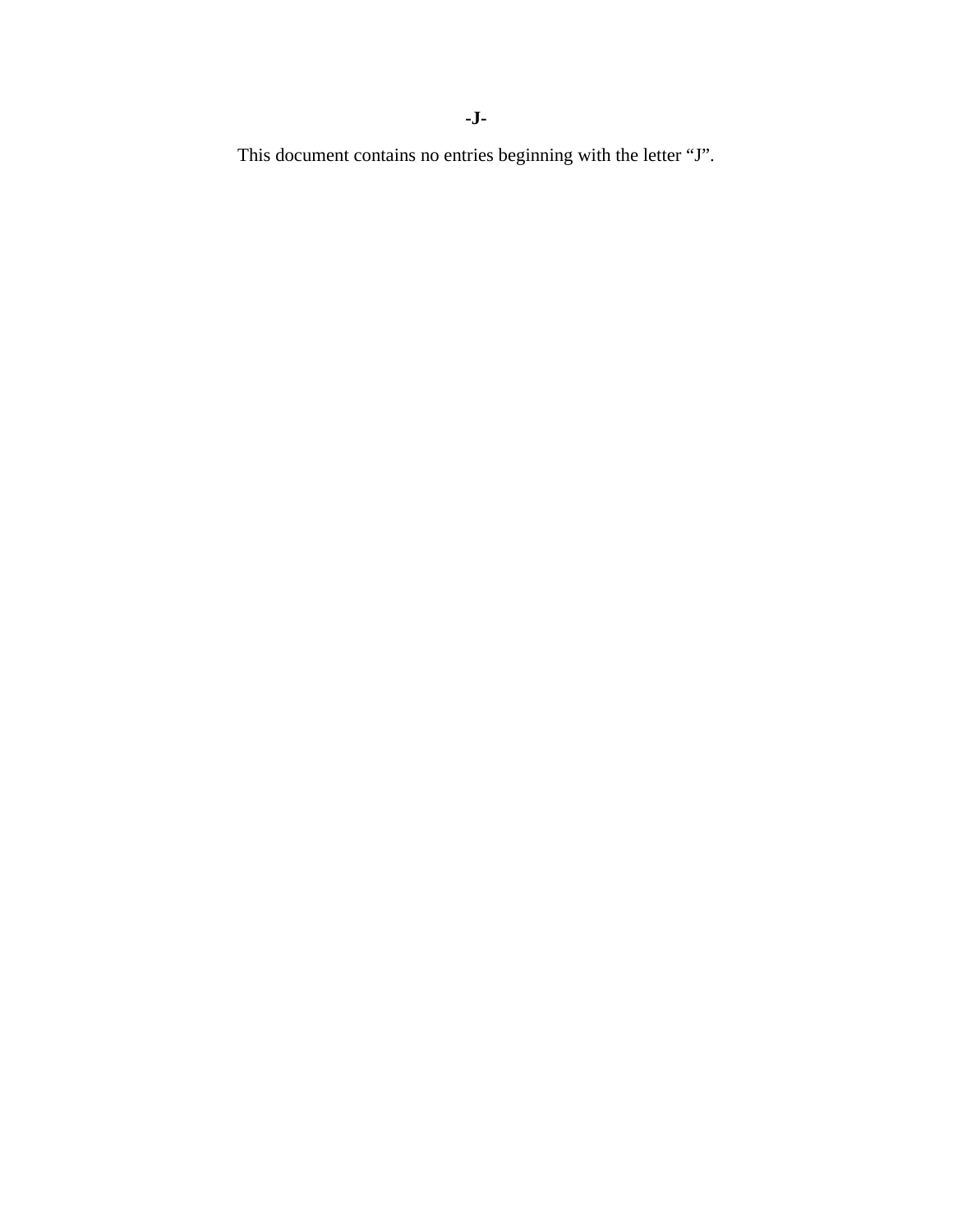This document contains no entries beginning with the letter "K".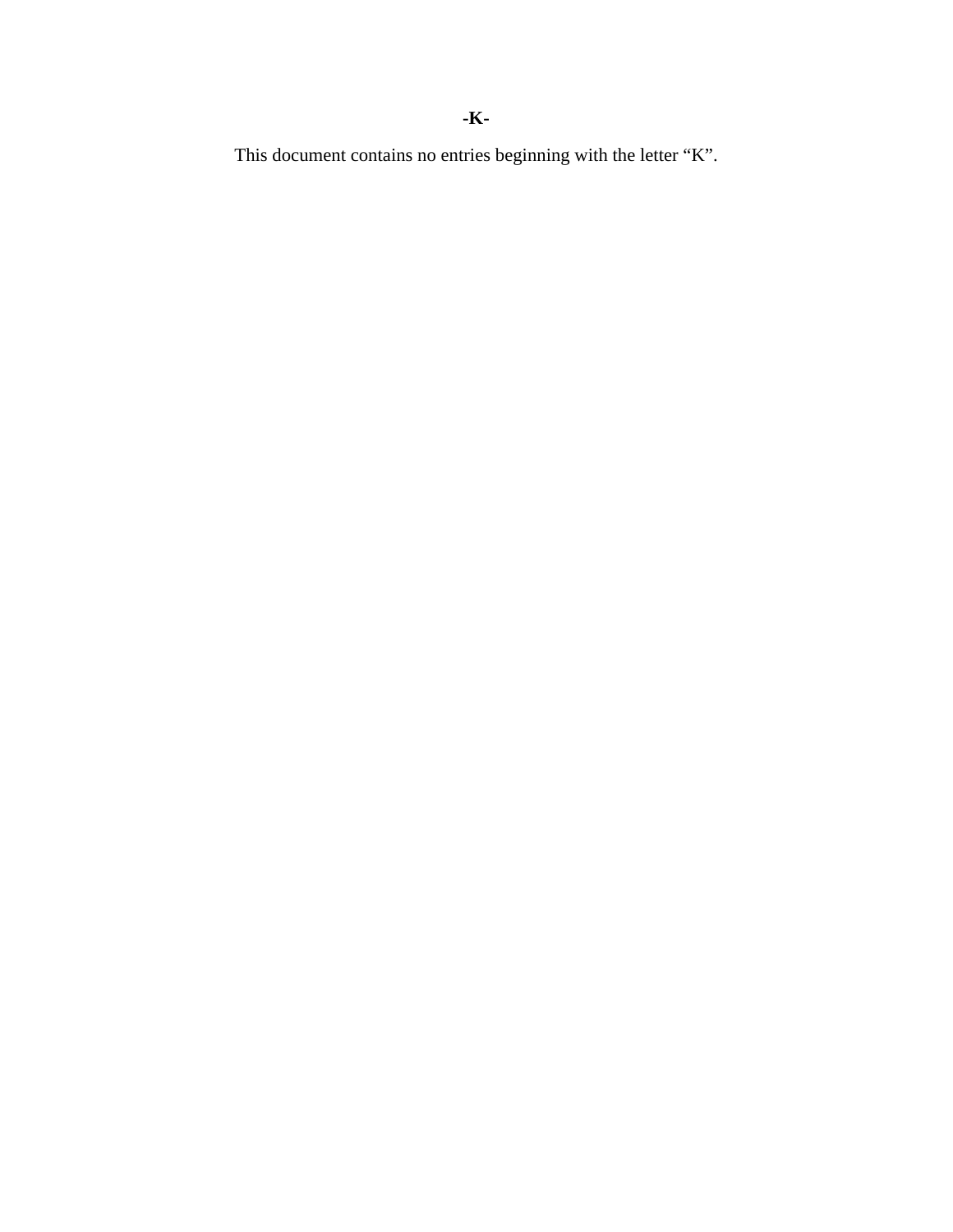## **least privilege**

The principle that requires that each subject be granted the most restrictive set of privileges needed for the performance of authorized tasks. The application of this principle limits the damage that can result from accident, error, or unauthorized use.

## **limited access**

Synonymous with *access control.*

## **list-oriented**

A computer protection system in which each protected object has a list of all subjects authorized to access it. Compare *ticket-oriented.*

### **lock-and-key protection system**

A protection system that involves matching a key or password with a specific access requirement.

### **logic bomb**

A resident computer program that triggers the perpetration of an unauthorized act when particular states of the system are realized.

### **loophole**

An error of omission or oversight in software or hardware that permits circumventing the system security policy.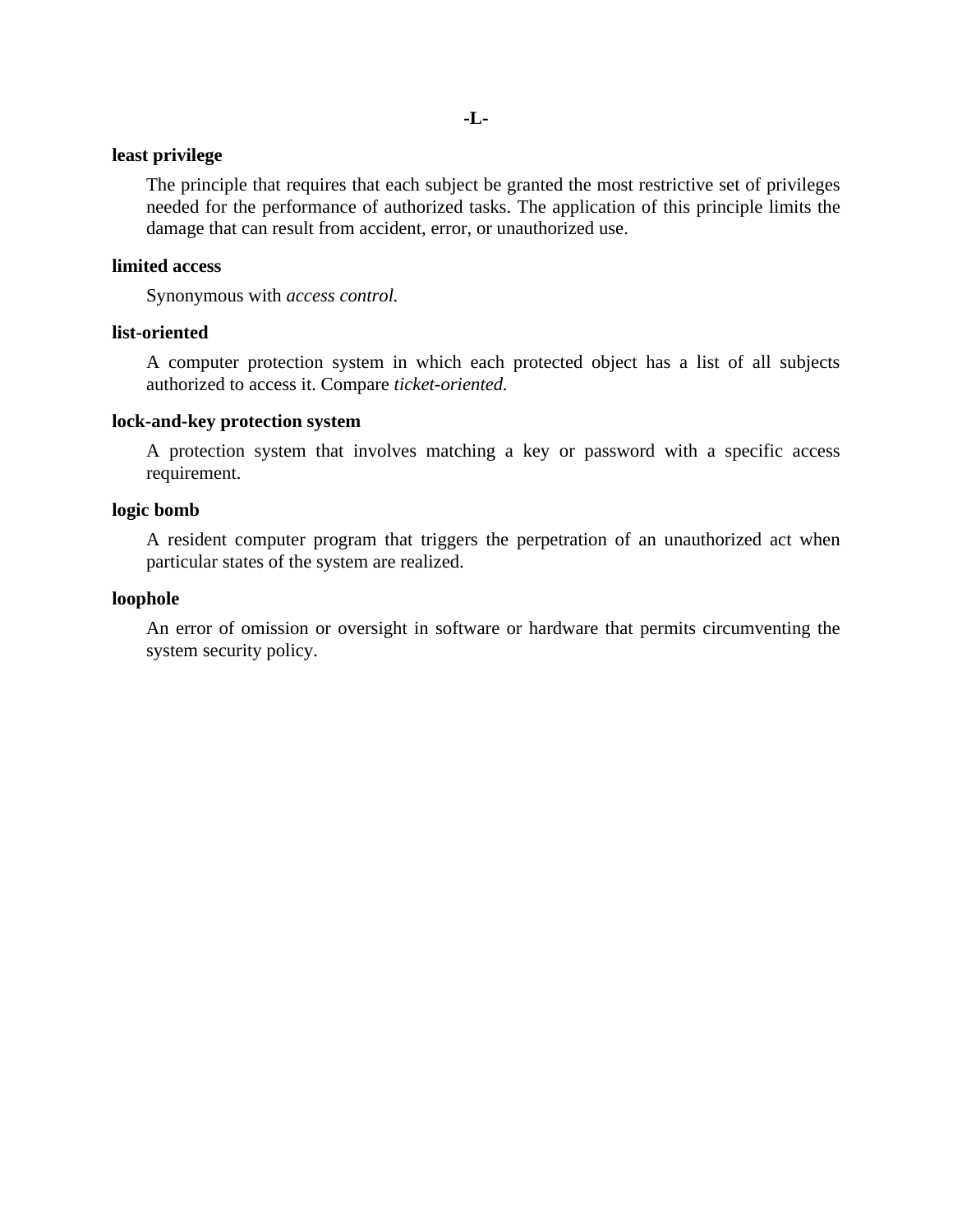#### **magnetic remanence**

A measure of the magnetic flux density remaining after removal of the applied magnetic force. Refers to any data remaining on magnetic storage media after removal of the power.

### **maintenance hook**

Special instructions in software to allow easy maintenance and additional feature development. These are not clearly defined during access for design specification. Hooks frequently allow entry into the code at unusual points or without the usual checks, so they are a serious security risk if they are not removed prior to live implementation. Maintenance hooks are special types of trap doors.

#### **malicious logic**

Hardware, software, or firmware that is intentionally included in a system for an unauthorized purpose; e.g., a Trojan horse.

### **mandatory access control (MAC)**

A means of restricting access to objects based on the sensitivity (as represented by a label) of the information contained in the objects and the formal authorization (i. e., clearance) of subjects to access information of such sensitivity. Compare *discretionary access control.*

#### **masquerading**

Synonymous with *spoofing.*

#### **mimicking**

Synonymous with *spoofing.*

#### **modes of operation**

A description of the conditions under which an AIS functions, based on the sensitivity of data processed and the clearance levels and authorizations of the users. Four modes of operation are authorized:

(1) Dedicated Mode

An AIS is operating in the dedicated mode when each user with direct or indirect individual access to the AIS, its peripherals, remote terminals, or remote hosts, has all of the following:

a. A valid personnel clearance for all information on the system.

b. Formal access approval for, and has signed nondisclosure agreements for all the information stored and/or processed (including all compartments, subcompartments and/or special access programs).

c. A valid need-to-know for all information contained within the system.

### (2) System-High Mode

An AS is operating in the system-high mode when each user with direct or indirect access to the AIS, its peripherals, remote terminals, or remote hosts has all of the following: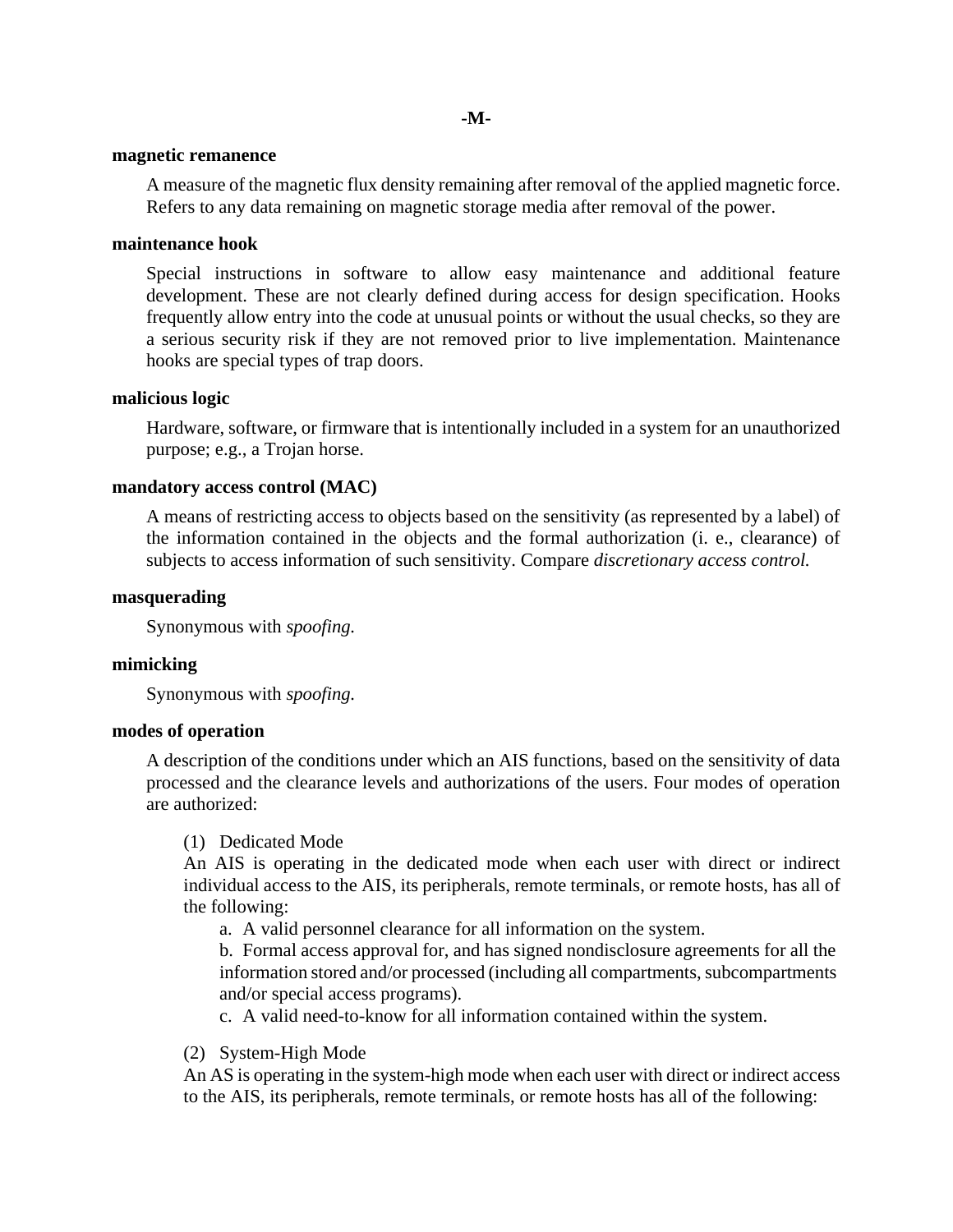a. A valid personnel clearance for all information on the AIS.

b. Formal access approval for, and has signed nondisclosure agreements for all the information stored and/or processed (including all compartments,

subcompartments, and/or special access programs).

c. A valid need-to-know for some of the information contained within the AIS.

## (3) Compartmented Mode

An AIS is operating in the compartmented mode when each user with direct or indirect access to AIS, its peripherals, remote terminals, or remote hosts, has all of the following.

a. A valid personnel clearance for the most restricted information processed in the AIS.

b. Formal access approval for, and has signed nondisclosure agreements for that information to which he/she is to have access.

c. A valid need-to-know for that information to which he/she is to have access.

(4) Multilevel Mode

An AIS is operating in the multilevel mode when all the following statements are satisfied concerning the users with direct or indirect access to the AIS, its peripherals, remote terminals, or remote hosts:

a. Some do not have a valid personnel clearance for all the information processed in the AIS.

b. All have the proper clearance and have the appropriate formal access approval for that information to which he/she is to have access.

c. All have a valid need-to-know for that information to which they are to have access.

## **multilevel device**

A device that is used in a manner that permits it to simultaneously process data of two or more security levels without risk of compromise. To accomplish this, sensitivity labels are normally stored on the same physical medium and in the same form (i.e., machine-readable or humanreadable) as the data being processed.

## **multilevel secure**

A class of system containing information with different sensitivities that simultaneously permits access by users with different security clearances and needs-to-know, but prevents users from obtaining access to information for which they lack authorization.

## **multilevel security mode**

See *modes of operation*.

## **multiple access rights terminal**

A terminal that may be used by more than one class of users; for example, users with different access rights to data.

## **multiuser mode of operation**

A mode of operation designed for systems that process sensitive unclassified information in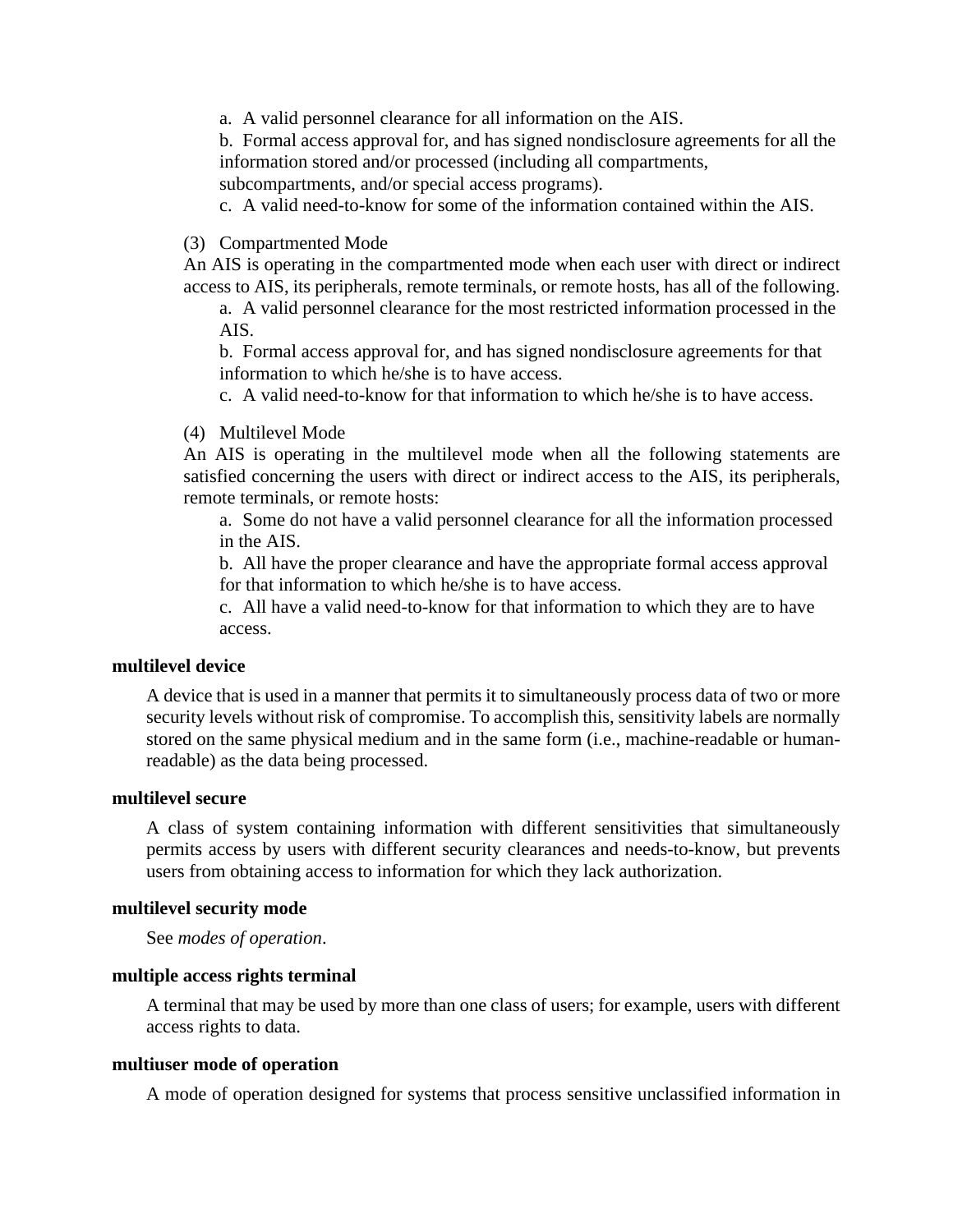which users may not have a need-to-know for all information processed in the system. This mode is also for microcomputers processing sensitive unclassified information that cannot meet the requirements of the stand-alone mode of operation.

## **mutually suspicious**

The state that exists between interacting processes (subsystems or programs) in which neither process can expect the other process to function securely with respect to some property.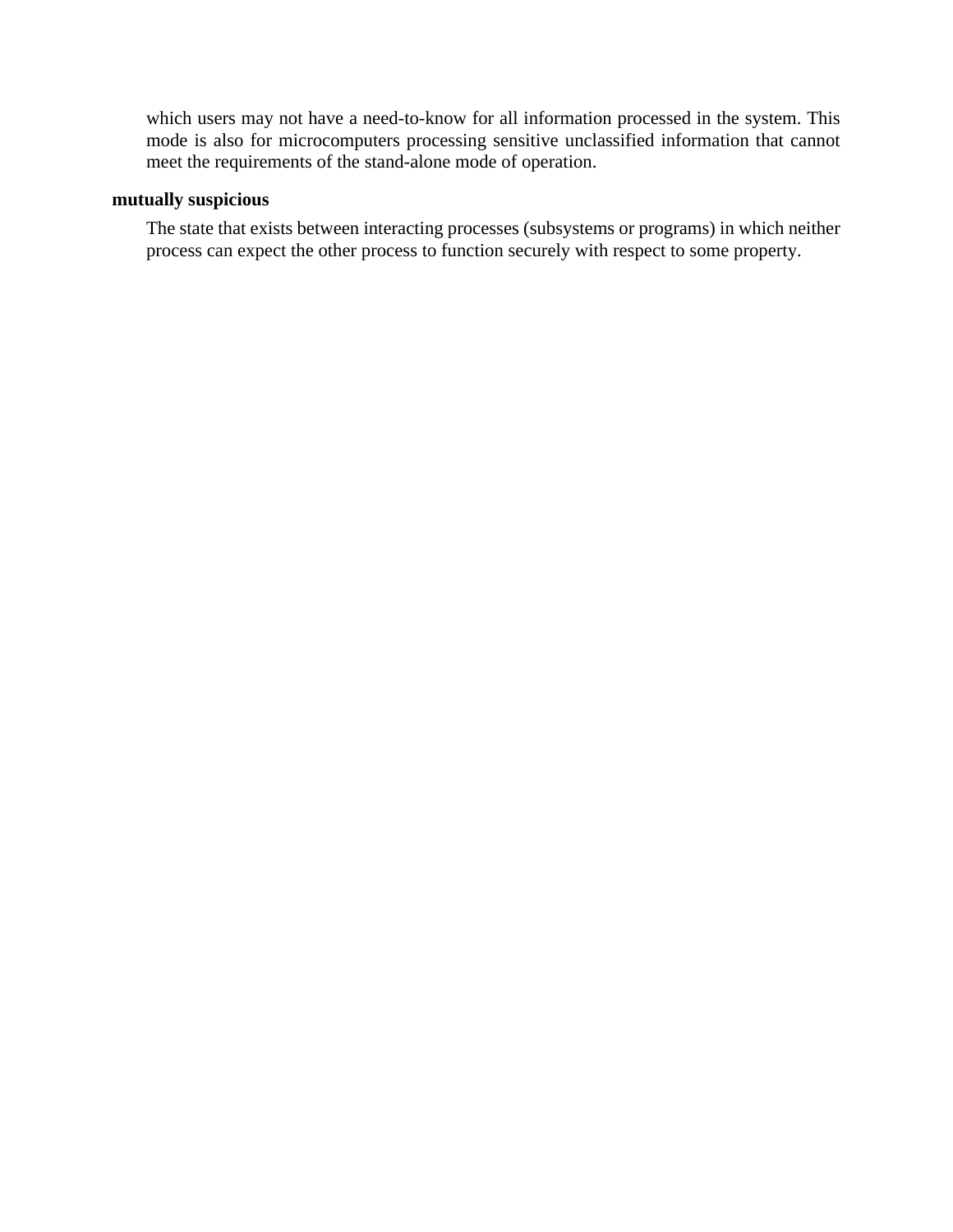### **National Computer Security Assessment Program**

A program designed to evaluate the interrelationship of empirical data of computer security infractions and critical systems profiles, while comprehensively incorporating information from the CSTVRP. The assessment will build threat and vulnerability scenarios that are based on a collection of facts from relevant reported cases. Such scenarios are a powerful, dramatic, and concise form of representing the value of loss experience analysis.

## **National Computer Security Center (NCSC)**

Originally named the DoD Computer Security Center, the NCSC is responsible for encouraging the widespread availability of trusted computer systems throughout the Federal Government.

## **National Security Decision Directive 145 (NSDD 145)**

Signed by President Reagan on 17 September 1984, this directive is entitled "National Policy on Telecommunications and Automated Information Systems Security." It provides initial objectives, policies, and an organizational structure to guide the conduct of national activities toward safeguarding systems that process, store, or communicate sensitive information; establishes a mechanism for policy development; and assigns implementation responsibilities.

## **National Telecommunications and Information Systems Security Advisory Memoranda/Instructions (NTISSAM, NTISSI)**

NTISS Advisory Memoranda and Instructions provide advice, assistance, or information of general interest on telecommunications and systems security to all applicable federal departments and agencies. NTISSAMs/NTISSIs are promulgated by the National Manager for Telecommunications and Automated Information Systems Security and are recommendatory.

## **National Telecommunications and Information System Security Directives (NTISSD)**

NTISS Directives establish national-level decisions relating to NTISS policies, plans, programs, systems, or organizational delegations of authority. NTISSDs are promulgated by the Executive Agent of the Government for Telecommunications and Information Systems Security, or by the Chairman of the NTISSC when so delegated by the Executive Agent. NTISSDs are binding upon all federal departments and agencies.

## **need-to-know**

The necessity for access to, knowledge of, or possession of specific information required to carry out official duties.

## **network front end**

A device that implements the necessary network protocols, including security-related protocols, to allow a computer system to be attached to a network.

## **NSDD 145**

See *National Security Decision Directive 145*.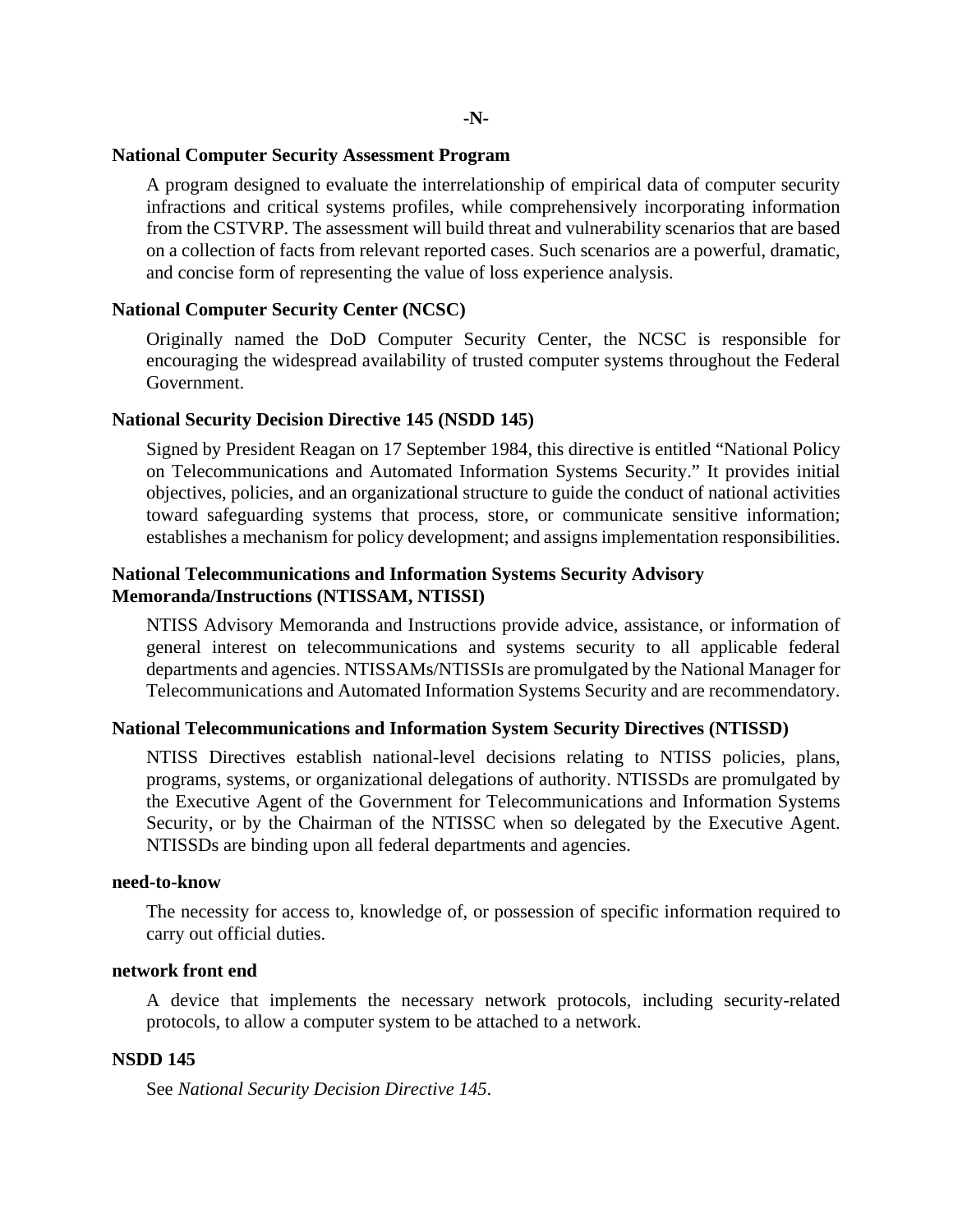#### **object**

A passive entity that contains or receives information. Access to an object potentially implies access to the information it contains. Examples of objects are: records, blocks, pages, segments, files, directories, directory trees, and programs, as well as bits, bytes, words, fields, processors, video displays, keyboards, clocks, printers, and network nodes.

#### **object reuse**

The reassignment and reuse of a storage medium (e.g., page frame, disk sector, magnetic tape) that once contained one or more objects. To be securely reused and assigned to a new subject, storage media must contain no residual data (magnetic remanence) from the object(s) previously contained in the media.

### **open security environment**

An environment that includes those systems in which at least one of the folIowing conditions holds true: (1) Application developers (including maintainers) do not have sufficient clearance or authorization to provide an acceptable presumption that they have not introduced malicious logic. (2) Configuration control does not provide sufficient assurance that applications are protected against the introduction of malicious logic prior to and during the operation of system applications.

## **Operations Security (OPSEC)**

An analytical process by which the U.S. Government and its supporting contractors can deny to potential adversaries information about capabilities and intentions by identifying, controlling, and protecting evidence of the planning and execution of sensitive activities and operations.

### **Orange Book**

Alternate name for *DoD Trusted Computer Security Evaluation Criteria*.

## **overt channel**

A path within a computer system or network that is designed for the authorized transfer of data. Compare *covert channel*.

### **overwrite procedure**

A stimulation to change the state of a bit followed by a known pattern. See *magnetic remanence.*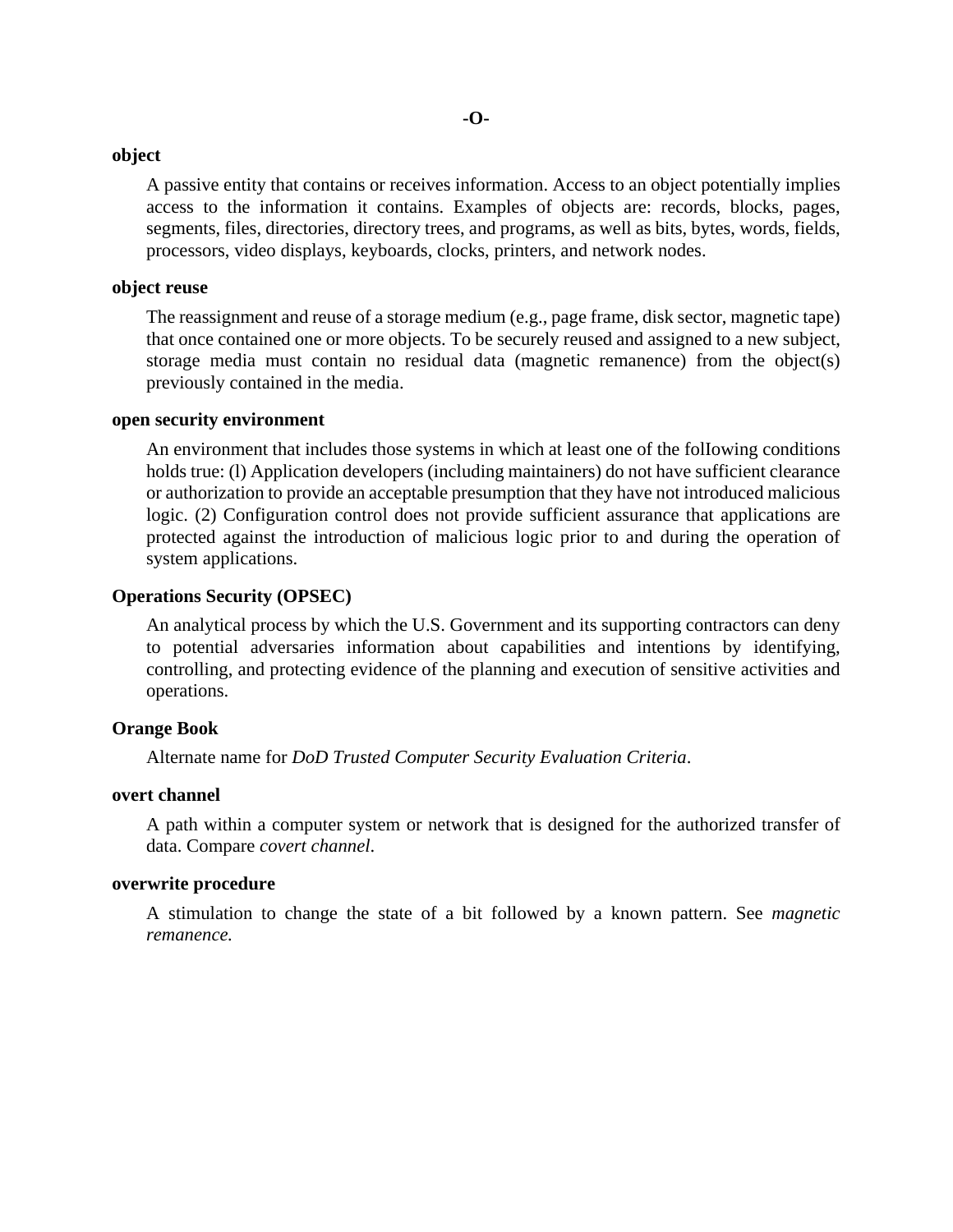#### **partitioned security mode**

A mode of operation wherein all personnel have the clearance but not necessarily formal access approval and need-to-know for all information contained in the system. Not to be confused with *compartmented security mode*.

#### **password**

A protected/private character string used to authenticate an identity.

### **penetration**

The successful act of bypassing the security mechanisms of a system.

#### **penetration signature**

The characteristics or identifying marks that may be produced by a penetration.

#### **penetration study**

A study to determine the feasibility and methods for defeating controls of a system.

### **penetration testing**

The portion of security testing in which the evaluators attempt to circumvent the security features of a system. The evaluators may be assumed to use all system design and implementation documentation, which may include listings of system source code, manuals, and circuit diagrams. The evaluators work under the same constraints applied to ordinary users.

#### **periods processing**

The processing of various levels of sensitive information at distinctly different times. Under periods processing, the system must be purged of all information from one processing period before transitioning to the next when there are different users with differing authorizations.

### **permissions**

A description of the type of authorized interactions a subject can have with an object. Examples include: read, write, execute, add, modify, and delete.

#### **personnel security**

The procedures established to ensure that all personnel who have access to sensitive information have the required authority as well as appropriate clearances.

## **physical security**

The application of physical barriers and control procedures as preventive measures or countermeasures against threats to resources and sensitive information.

## **piggyback**

Gaining unauthorized access to a system via another user's legitimate connection. See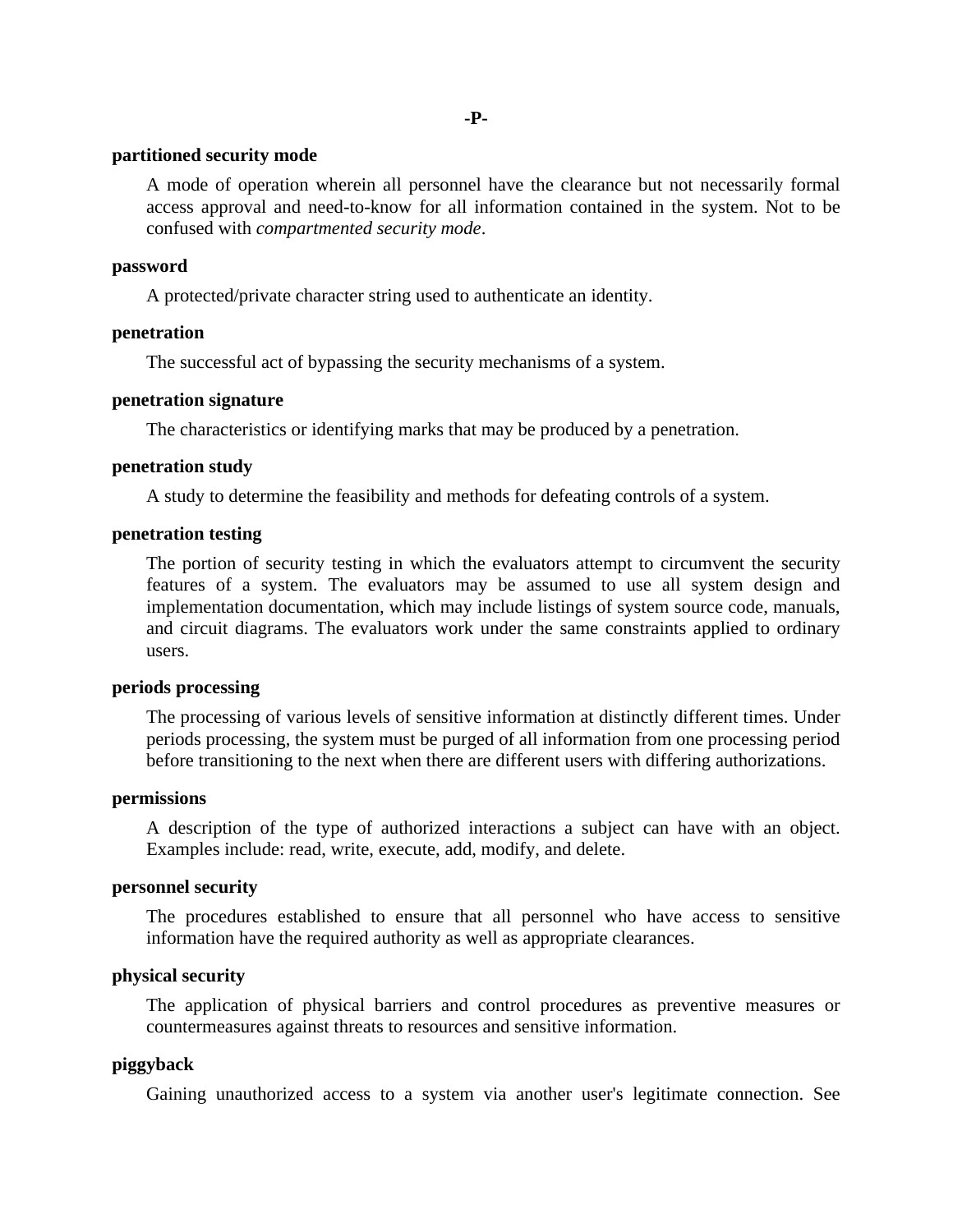### *between-the-lines entry.*

### **Preferred Products List (PPL)**

A list of commercially produced equipments that meet TEMPEST and other requirements prescribed by the National Security Agency. This list is included in the NSA Information Systems Security Products and Services Catalogue, issued quarterly and available through the Government Printing Office.

### **print suppression**

Eliminating the displaying of characters in order to preserve their secrecy; e.g., not displaying the characters of a password as it is keyed at the input terminal.

### **privileged instructions**

A set of instructions (e.g., interrupt handling or special computer instructions) to control features (such as storage protection features) that are generally executable only when the automated system is operating in the executive state.

## **procedural security**

Synonymous with *administrative security.*

#### **process**

A program in execution. See *domain and subject.*

### **protection philosophy**

An informal description of the overall design of a system that delineates each of the protection mechanisms employed. A combination, appropriate to the evaluation class, of formal and informal techniques is used to show that the mechanisms are adequate `to enforce the security policy.

## **protection ring**

One of a hierarchy of privileged modes of a system that gives certain access rights to user programs and processes authorized to operate in a given mode.

## **protection-critical portions of the TCB**

Those portions of the TCB whose normal function is to deal with the control of access between subjects and objects. Their correct operation is essential to the protection of the data on the system.

#### **protocols**

A set of rules and formats, semantic and syntactic, that permits entities to exchange information.

#### **pseudo-flaw**

An apparent loophole deliberately implanted in an operating system program as a trap for intruders.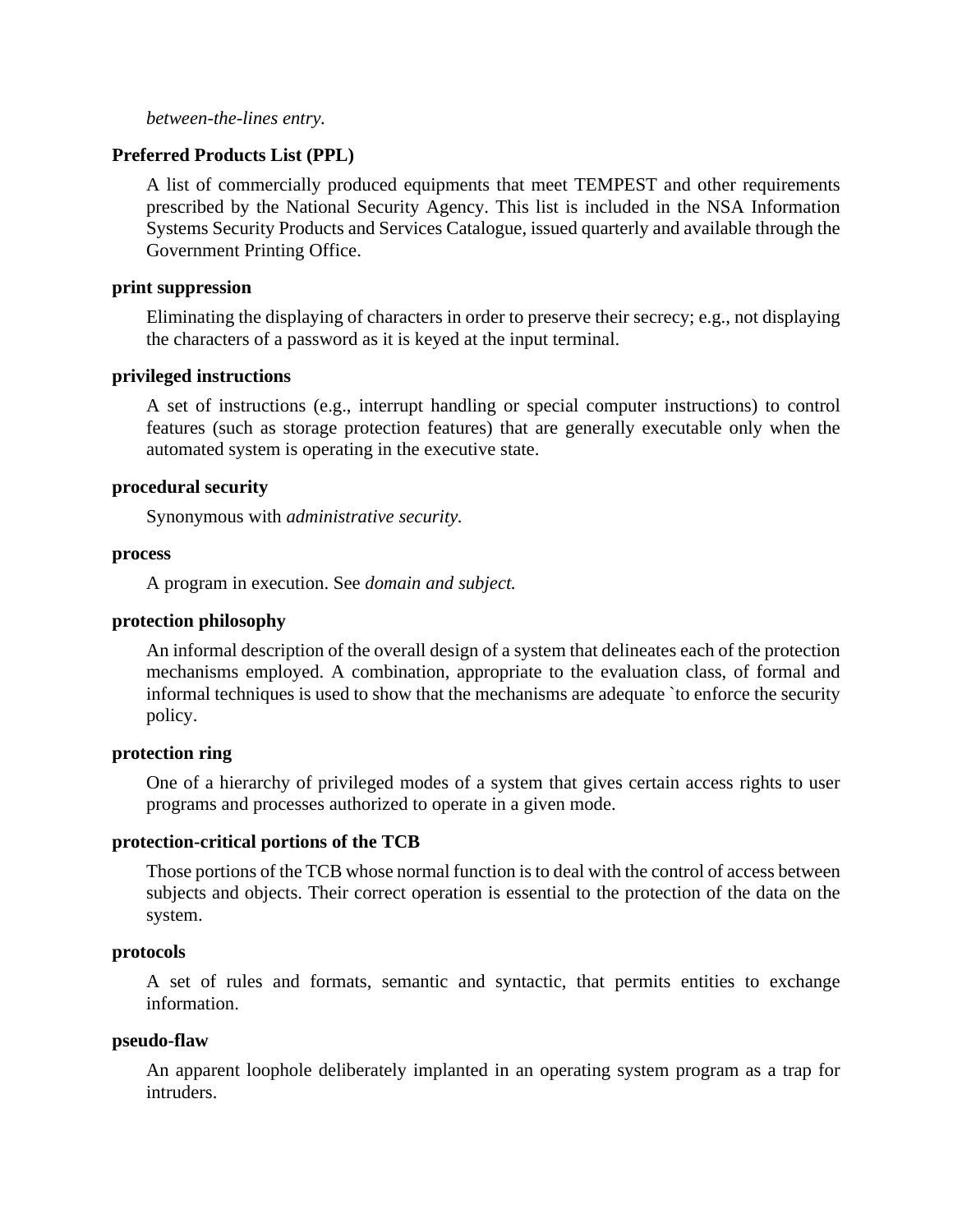## **Public Law 100-235 (P.L. 100-235)**

Also known as the Computer Security Act of 1987, this law creates a means for establishing minimum acceptable security practices for improving the security and privacy of sensitive information in federal computer systems. This law assigns to the National Institute of Standards and Technology responsibility for developing standards and guidelines for federal computer systems processing unclassified data. The law also requires establishment of security plans by all operators of federal computer systems that contain sensitive information.

## **purge**

The removal of sensitive data from an AIS, AIS storage device, or peripheral device with storage capacity, at the end of a processing period. This action is performed in such a way that there is assurance proportional to the sensitivity of the data that the data may not be reconstructed. An AIS must be disconnected from any external network before a purge. After a purge, the medium can be declassified by observing the review procedures of the respective agency.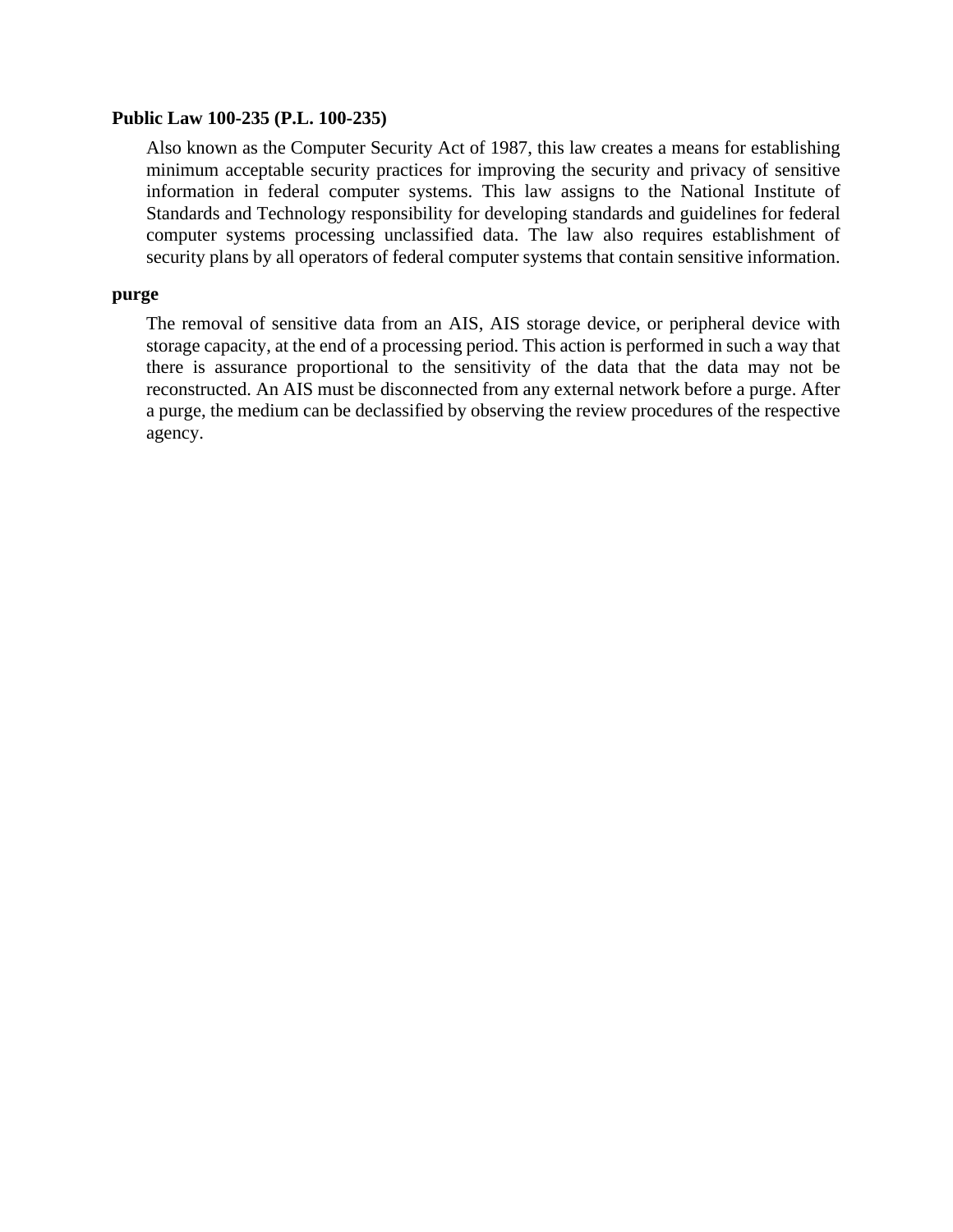This document contains no entries beginning with the letter "Q".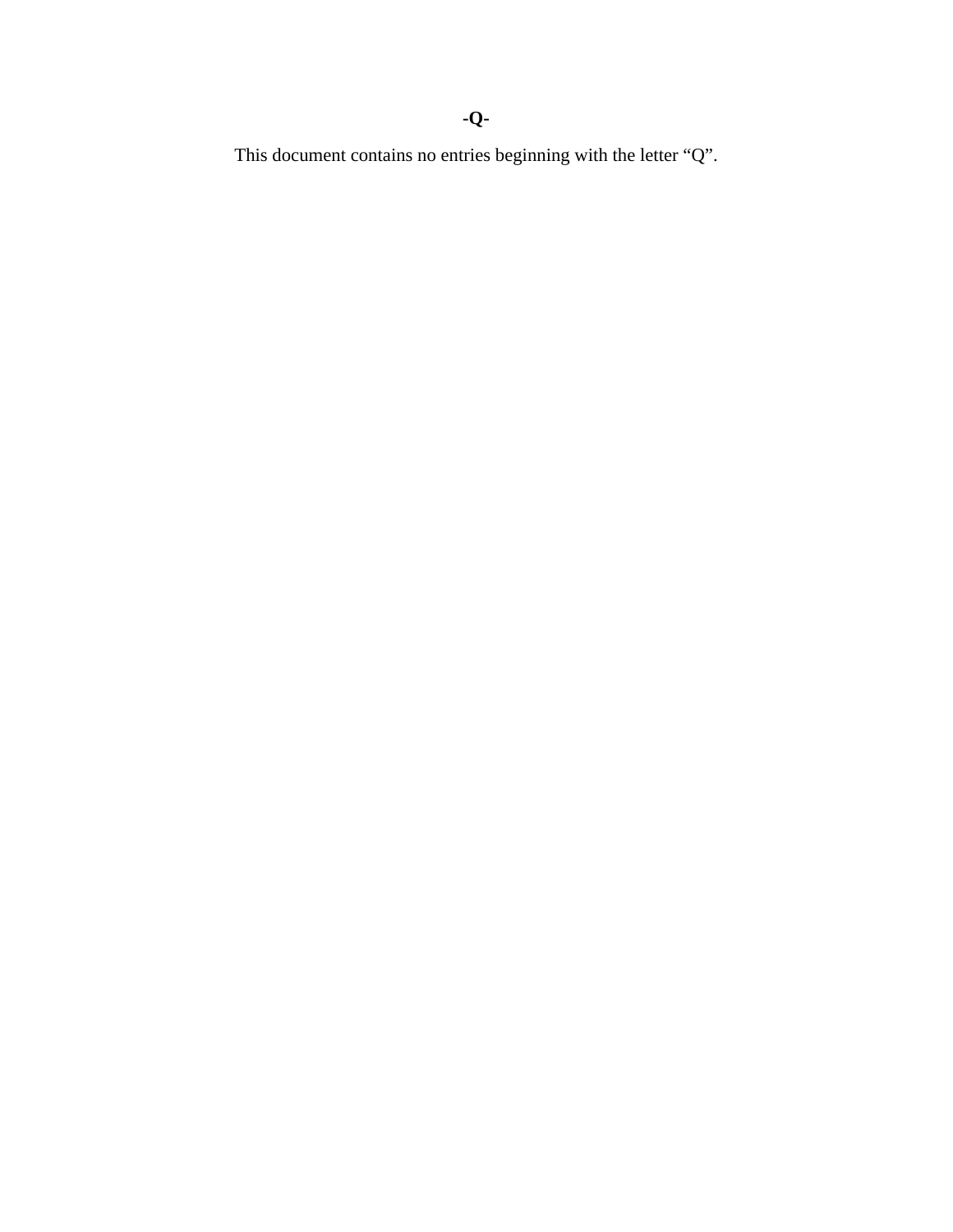#### **read**

A fundamental operation that results only in the flow of information from an object to a subject.

### **read access**

Permission to read information.

### **recovery procedures**

The actions necessary to restore a system's computational capability and data files after a system failure.

### **reference monitor concept**

An access-control concept that refers to an abstract machine that mediates all accesses to objects by subjects.

### **reference validation mechanism**

An implementation of the reference monitor concept. A security kernel is a type of reference validation mechanism.

### **reliability**

The probability of a given system performing its mission adequately for a specified period of time under the expected operating conditions.

### **residual risk**

The portion of risk that remains after security measures have been applied.

### **residue**

Data left in storage after processing operations are complete, but before degaussing or rewriting has taken place.

### **resource encapsulation**

The process of ensuring that a resource not be directly accessible by a subject, but that it be protected so that the reference monitor can properly mediate accesses to it.

### **restricted area**

Any area to which access is subject to special restrictions or controls for reasons of security or safeguarding of property or material.

## **risk**

The probability that a particular threat will exploit a particular vulnerability of the system.

## **risk analysis**

The process of identifying security risks, determining their magnitude, and identifying areas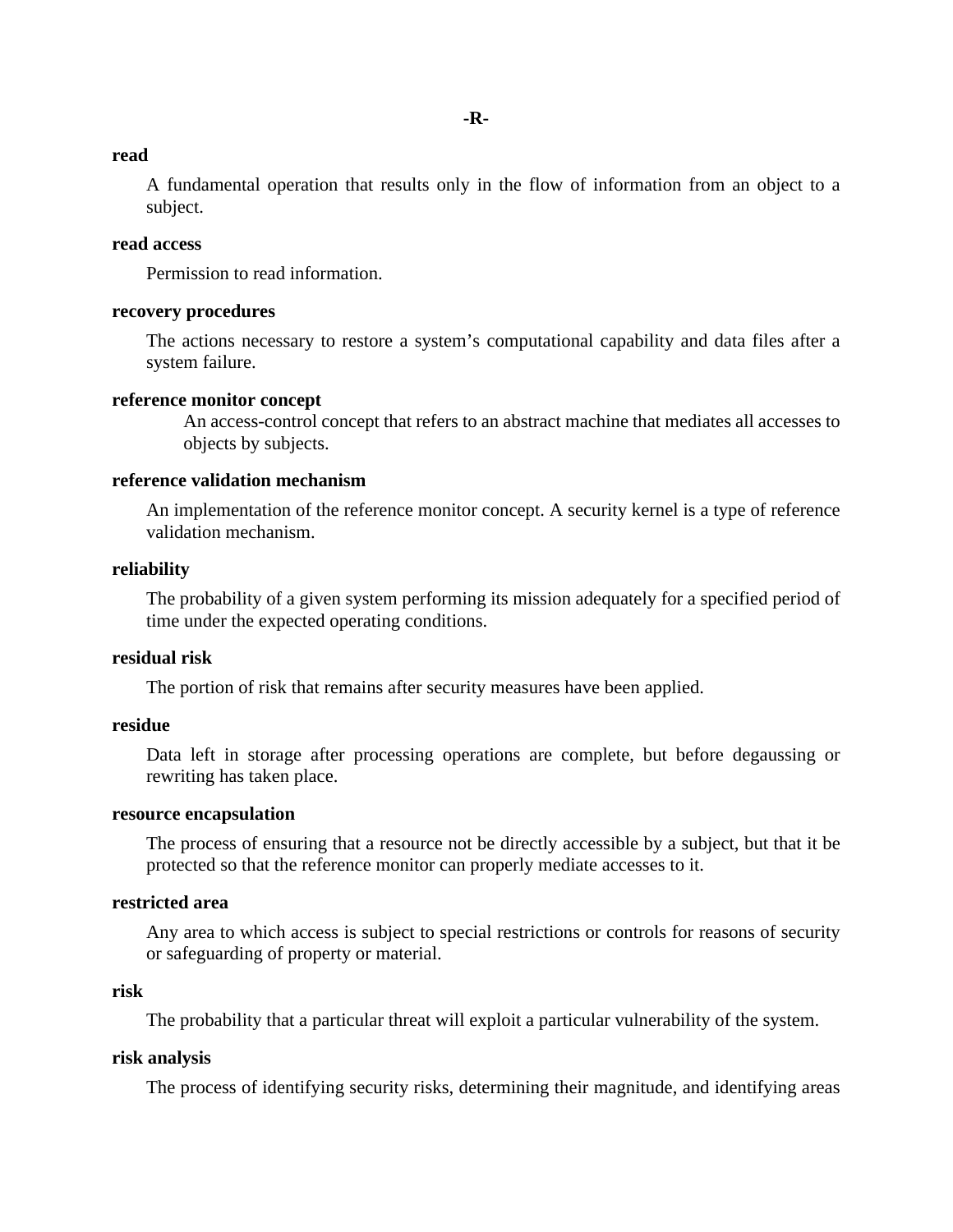needing safeguards. Risk analysis is a part of risk management. Synonymous with *risk assessment.*

### **risk assessment**

Synonymous with *risk analysis.*

## **risk index**

The disparity between the minimum clearance or authorization of system users and the maximum sensitivity (e.g., classification and categories) of data processed by a system. See CSC-STD-003-85 and CSC-STD-004-85 for a complete explanation oft his term.

## **risk management**

The total process of identifying, controlling, and eliminating or minimizing uncertain events that may affect system resources. It includes risk analysis, cost benefit analysis, selection, implementation and test, security evaluation of safeguards, and overall security review.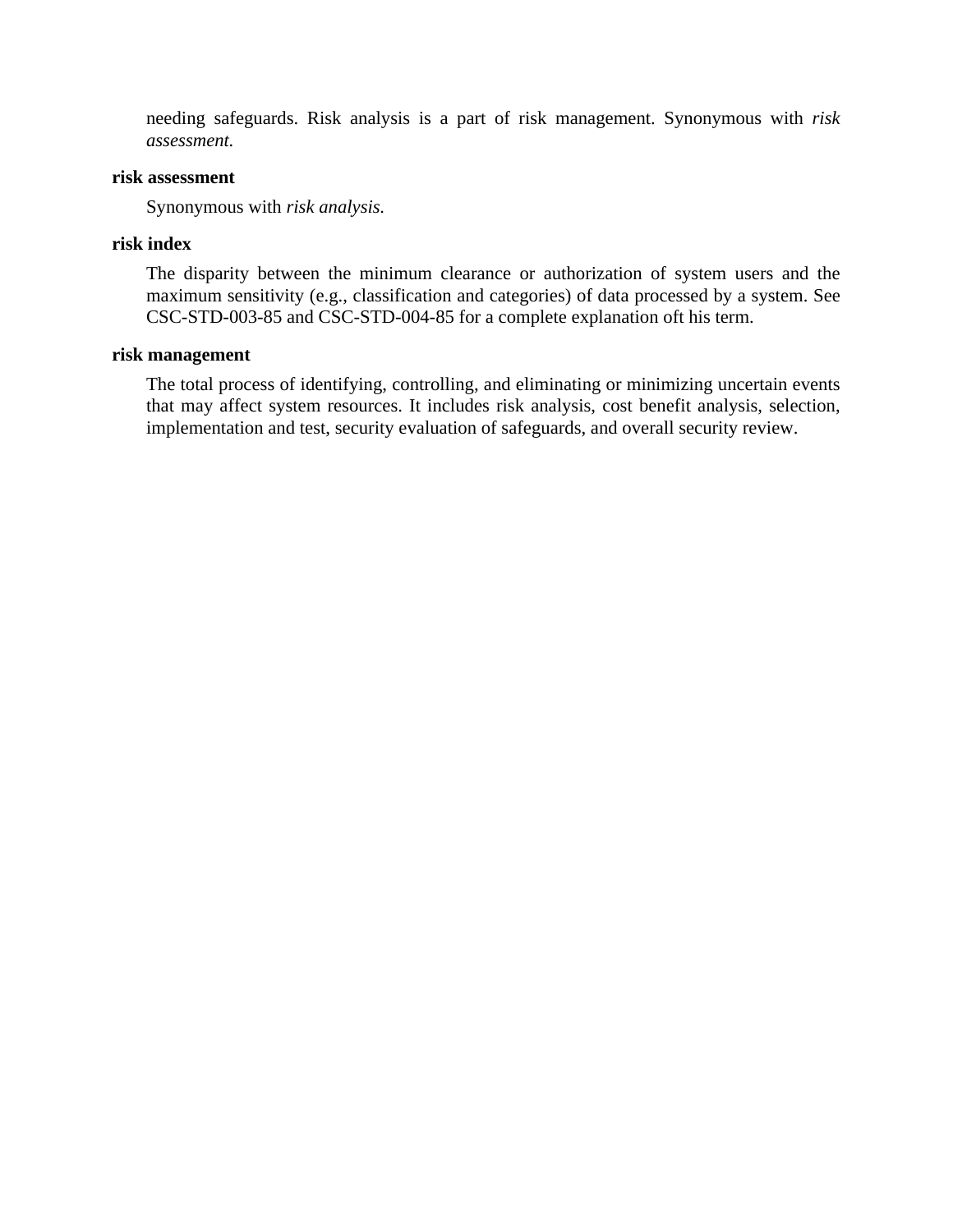#### **safeguards**

See *security safeguards.*

## **scavenging**

Searching through object residue to acquire unauthorized data.

### **secure configuration management**

The set of procedures appropriate for controlling changes to a system's hardware and software structure for the purpose of ensuring that changes will not lead to violations of the system's security policy.

#### **secure state**

A condition in which no subject can access any object in an unauthorized manner.

#### **secure subsystem**

A subsystem that contains its own implementation of the reference monitor concept for those resources it controls. However, the secure subsystem must depend on other controls and the base operating system for the control of subjects and the more primitive system objects.

### **security critical mechanisms**

Those security mechanisms whose correct operation is necessary to ensure that the security policy is enforced.

### **security evaluation**

An evaluation done to assess the degree of trust that can be placed in systems for the secure handling of sensitive information. One type, a product evaluation, is an evaluation performed on the hardware and software features and assurances of a computer product from a perspective that excludes the application environment. The other type, a system evaluation, is done for the purpose of assessing a system's security safeguards with respect to a specific operational mission and is a major step in the certification and accreditation process.

## **security fault analysis**

A security analysis, usually performed on hardware at gate level, to determine the security properties of a device when a hardware fault is encountered.

### **security features**

The security-relevant functions, mechanisms, and characteristics of system hardware and software. Security features are a subset of system security safeguards.

### **security filter**

A trusted subsystem that enforces a security policy on the data that pass through it.

### **security flaw**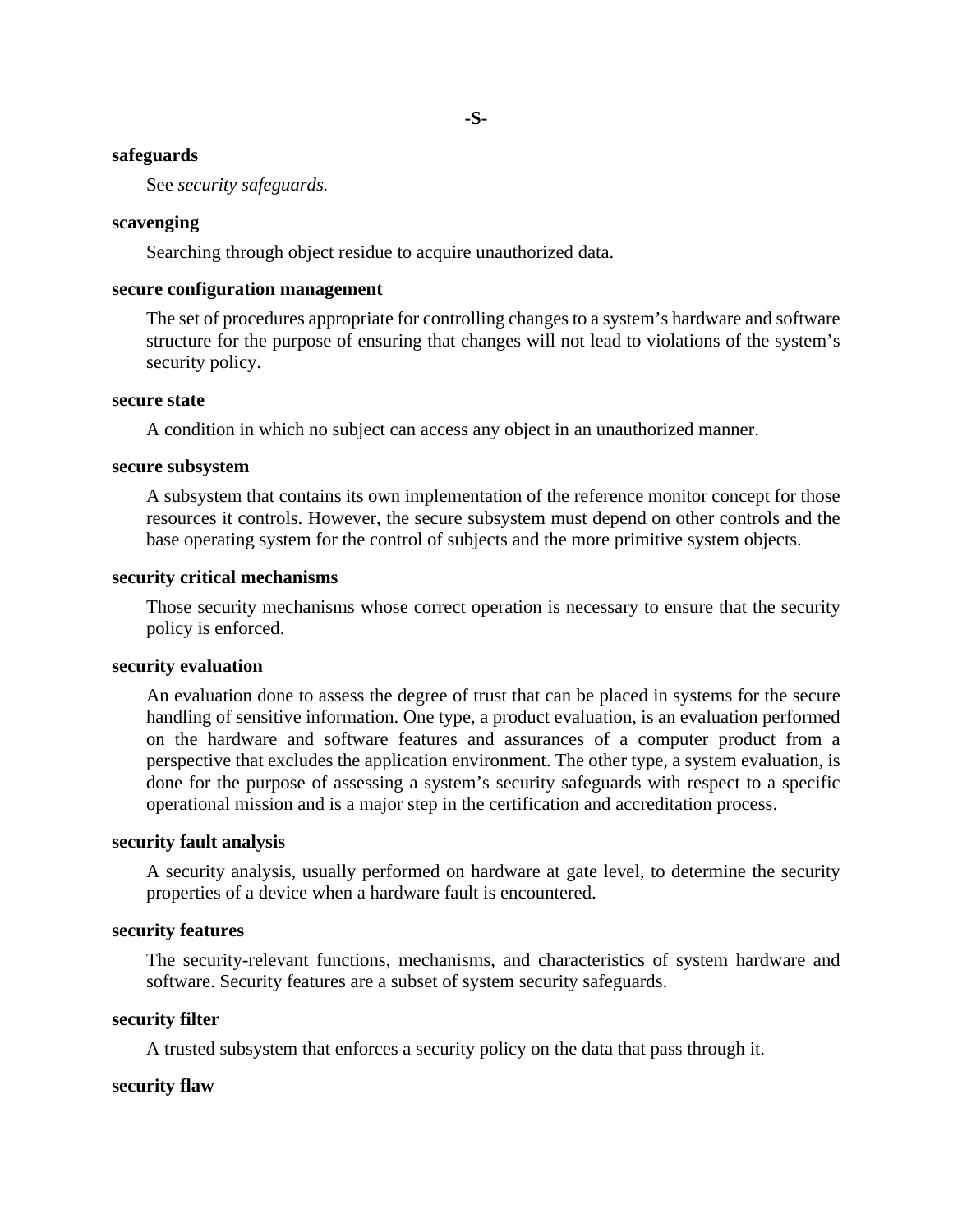An error of commission or omission in a system that may allow protection mechanisms to be bypassed.

#### **security flow analysis**

A security analysis performed on a formal system specification that locates potential flows of information within the system.

## **security kernel**

The hardware, firmware, and software elements of a TCB that implement the reference monitor concept. It must mediate all accesses, be protected from modification, and be verifiable as correct.

### **security label**

A piece of information that represents the security level of an object.

### **security level**

The combination of a hierarchical classification and a set of nonhierarchical categories that represents the sensitivity of information.

### **security measures**

Elements of software, firmware, hardware, or procedures that are included in a system for the satisfaction of security specifications.

#### **security perimeter**

The boundary where security controls are in effect to protect assets.

## **security policy**

The set of laws, rules, and practices that regulate how an organization manages, protects, and distributes sensitive information.

### **security policy model**

A formal presentation of the security policy enforced by the system. It must identify the set of rules and practices that regulate how a system manages, protects, and distributes sensitive information. See *Bell-La Padula model* and *formal security policy model.*

#### **security range**

The highest and lowest security levels that are permitted in or on a system, system component, subsystem or network.

## **security requirements**

The types and levels of protection necessary for equipment, data, information, applications, and facilities to meet security policy.

### **security requirements baseline**

A description of minimum requirements necessary for a system to maintain an acceptable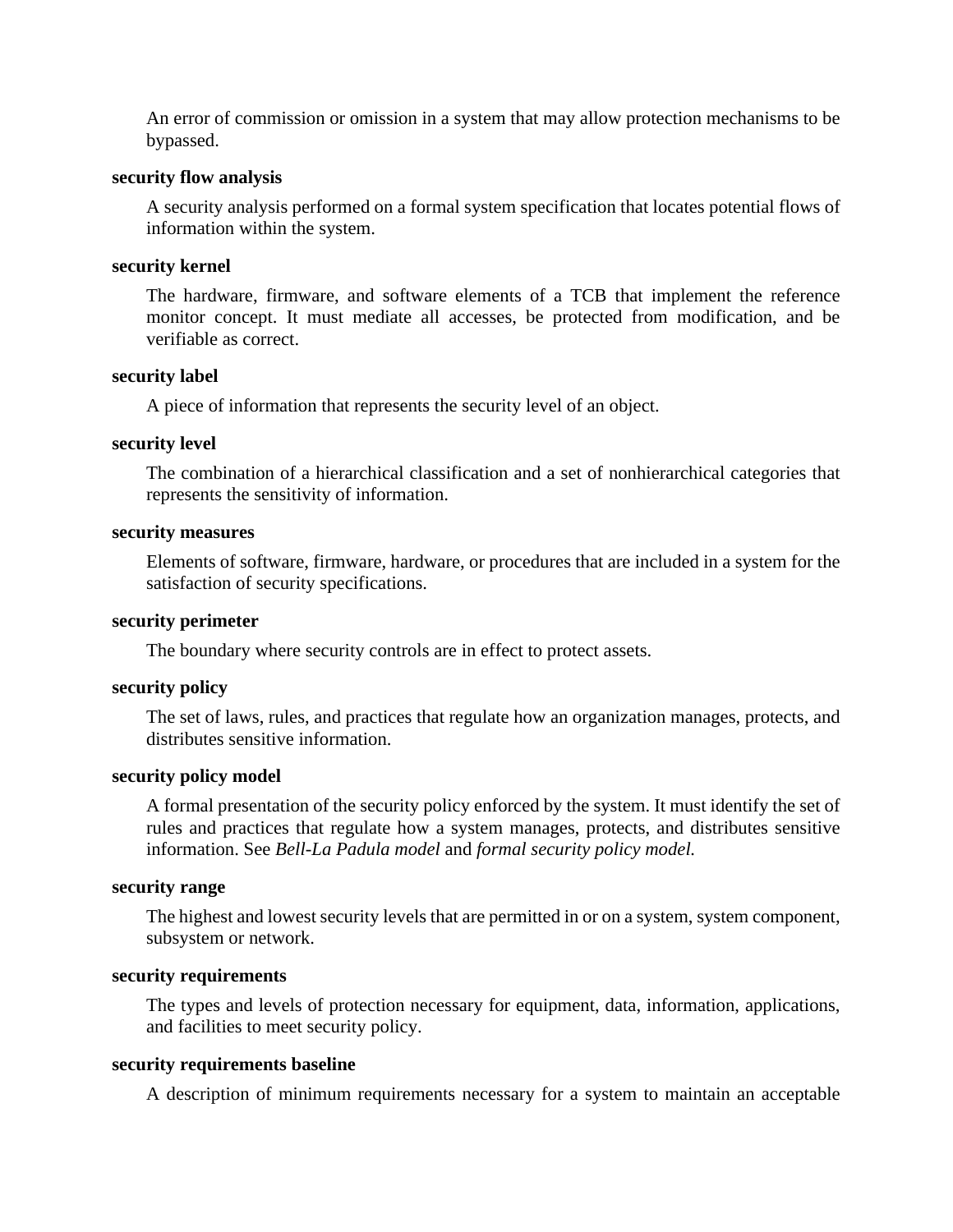level of security.

### **security safeguards**

The protective measures and controls that are prescribed to meet the security requirements specified for a system. Those safeguards may include but are not necessarily limited to: hardware and software security features, operating procedures, accountability procedures, access and distribution controls, management constraints, personnel security, and physical structures, areas, and devices. Also called safeguards.

## **security specifications**

A detailed description of the safeguards required to protect a system.

### **security test and evaluation**

An examination and analysis of the security safeguards of a system as they have been applied in an operational environment to determine the security posture of the system.

## **security testing**

A process used to determine that the security features of a system are implemented as designed. This includes hands-on functional testing, penetration testing, and verification.

### **sensitive information**

Any information, the loss, misuse, modification of, or unauthorized access to, could affect the national interest or the conduct of Federal programs, or the privacy to which individuals are entitled under Section 552a of Title 5, U.S. Code, but that has not been specifically authorized under criteria established by an Executive order or an act of Congress to be kept classified in the interest of national defense or foreign policy.

### **sensitivity label**

A piece of information that represents the security level of an object. Sensitivity labels are used by the TCB as the basis for mandatory access control decisions.

## **simple security condition**

See *simple security property*.

## **simple security property**

A Bell-La Padula security model rule allowing a subject read access to an object only if the security level of the subject dominates the security level of the object. Synonymous with *simple security condition.*

### **single-level device**

An automated information systems device that is used to process data of a single security level at any one time.

## **Software Development Methodologies**

Methodologies for specifying and verifying design programs for system development. Each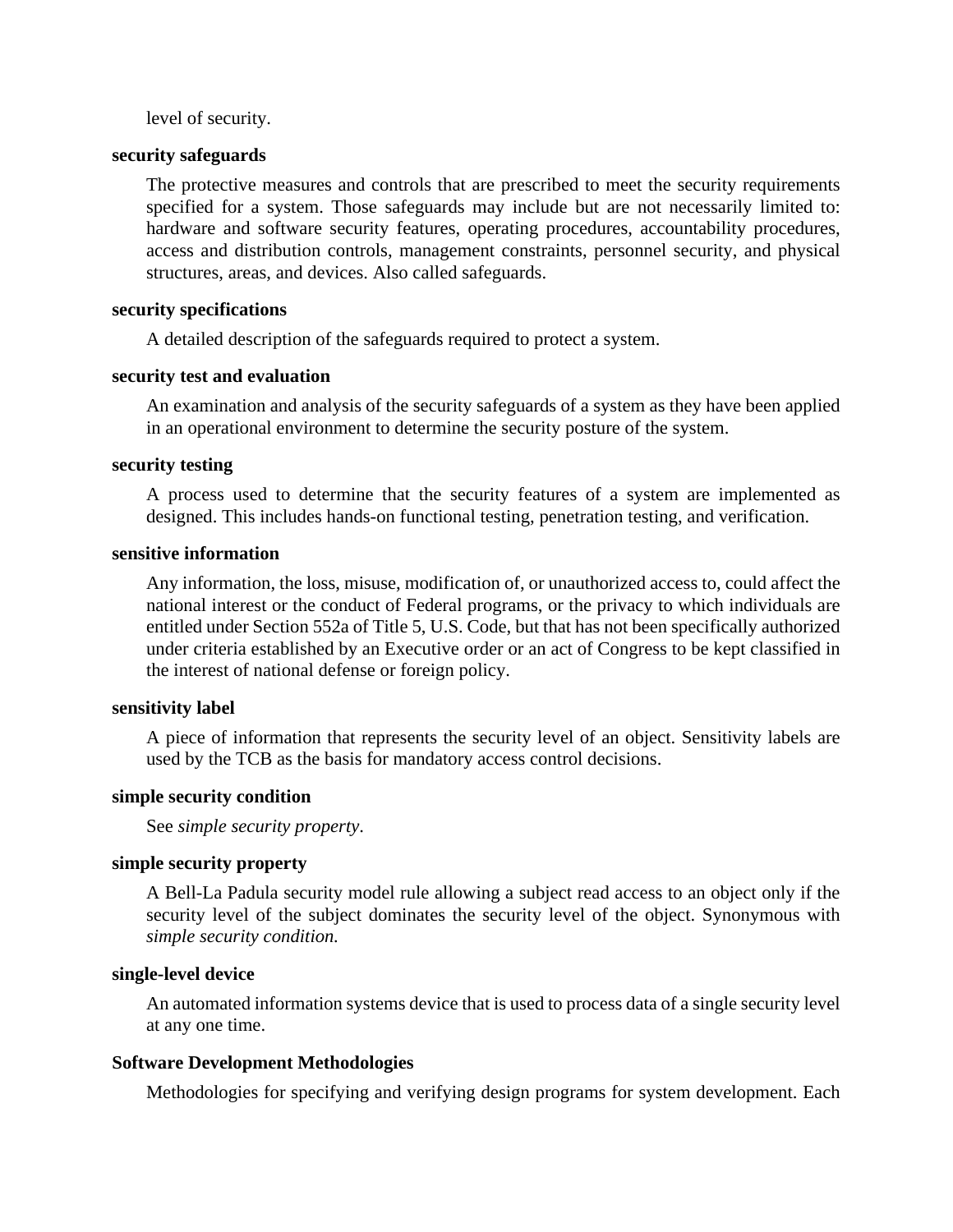methodology is written for a specific computer language. See *Enhanced Hierarchical Development Methodology, Formal Development Methodology, Gypsy Verification Environment* and *Hierarchical Development Methodology*.

### **software security**

General purpose (executive, utility or software development tools) and applications programs or routines that protect data handled by a system.

### **software system test and evaluation process**

A process that plans, develops and documents the quantitative demonstration of the fulfillment of all baseline functional performance, operational and interface requirements.

## **spoofing**

An attempt to gain access to a system by posing as an authorized user. Synonymous with impersonating, masquerading or *.mimicking*.

## **stand-alone, shared system**

A system that is physically and electrically isolated from all other systems, and is intended to be used by more than one person, either simultaneously (e.g., a system with multiple terminals) or serially, with data belonging to one user remaining available to the system while another user is using the system (e.g., a personal computer with non removable storage media such as a hard disk).

#### **stand-alone, single-user system**

A system that is physically and electrically isolated from all other systems, and is intended to be used by one person at a time, with no data belonging to other users remaining in the system (e.g., a personal computer with removable storage media such as a floppy disk).

## **star property**

See *\*-property, page 2*.

## **State Delta Verification System**

A system designed to give high confidence regarding microcode performance by using formulae that represent isolated states of a computation to check proofs concerning the course of that computation.

### **state variable**

A variable that represents either the state of the system or the state of some system resource.

## **storage object**

An object that supports both read and write accesses.

## **Subcommittee on Automated Information Systems Security (SAISS)**

NSDD-145 authorizes and directs the establishment, under the NTISSC, of a permanent Subcommittee on Automated Information Systems Security. The SAISS is composed of one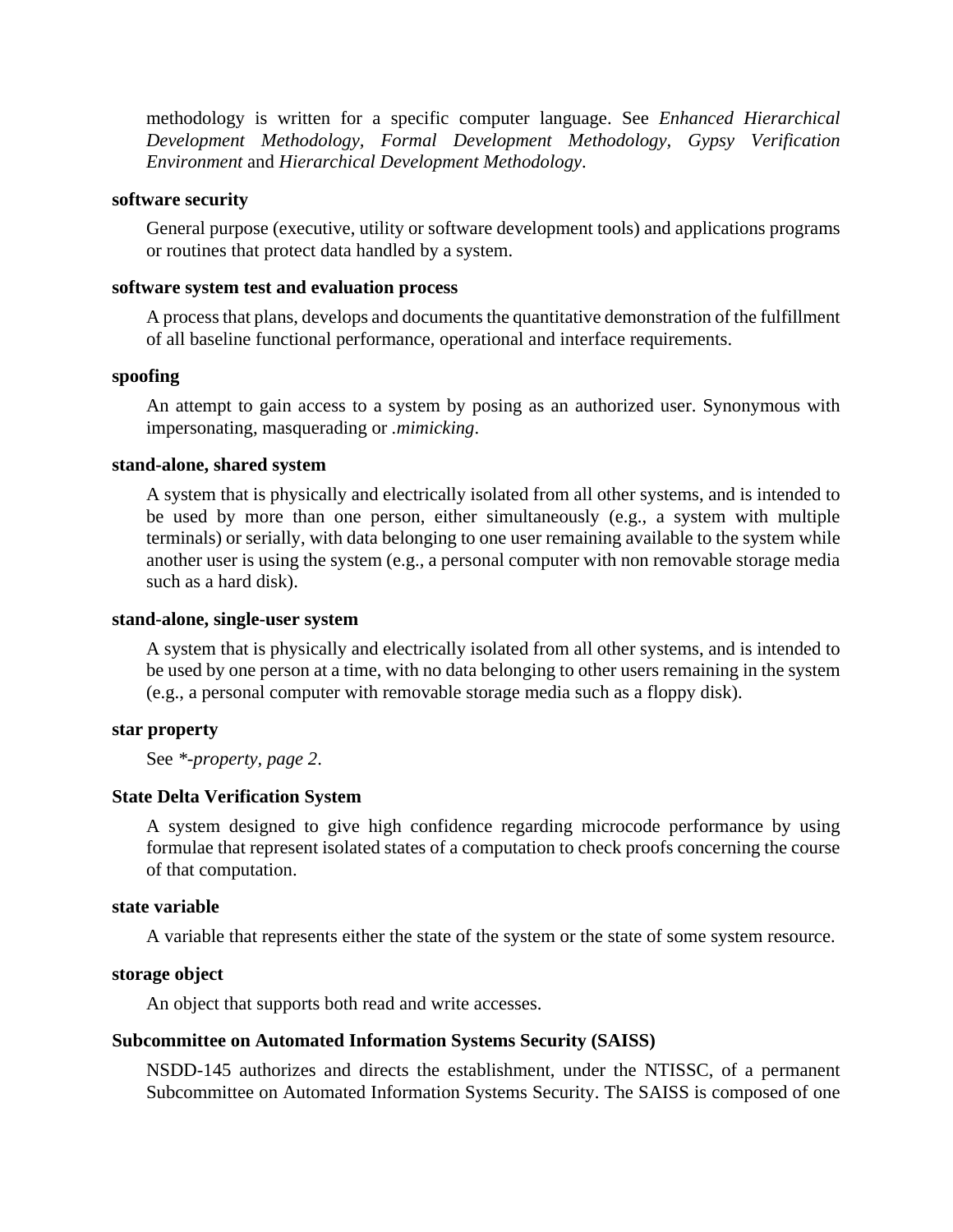voting member from each organization represented on the NTISSC.

### **Subcommittee on Telecommunications Security (STS)**

NSDD-145 authorizes and directs the establishment, under the NTISSC, of a permanent Subcommittee on Telecommunications Security. The STS is composed of one voting member from each organization represented on the NTISSC.

### **subject**

An active entity, generally in the form of a person, process, or device, that causes information to flow among objects or changes the system state. Technically, a process/domain pair.

### **subject security level**

A subject's security level is equal to the security level of the objects to which it has both read and write access. A subject's security level must always be dominated by the clearance of the user with which the subject is associated.

#### **supervisor state**

Synonymous with *executive state*.

## **System Development Methodologies**

Methodologies developed through software engineering to manage the complexity of system development. Development methodologies include software engineering aids and high-level design analysis tools.

### **system high security mode**

See *modes of operation*.

## **system integrity**

The quality that a system has when it performs its intended function in an unimpaired manner, free from deliberate or inadvertent unauthorized manipulation of the system.

### **system low**

The lowest security level supported by a system at a particular time or in a particular environment.

## **System Security Officer (550)**

See *Information System Security Officer*.

## **Systems Security Steering Group**

The senior government body established by NSDD-145 to provide top-level review and policy guidance for the telecommunications security and automated information systems security activities of the U.S. Government. This group is chaired by the Assistant to the President for National Security Affairs and consists of the Secretary of State, Secretary of Treasury, the Secretary of Defense, the Attorney General, the Director of the Office of Management and Budget, and the Director of Central Intelligence.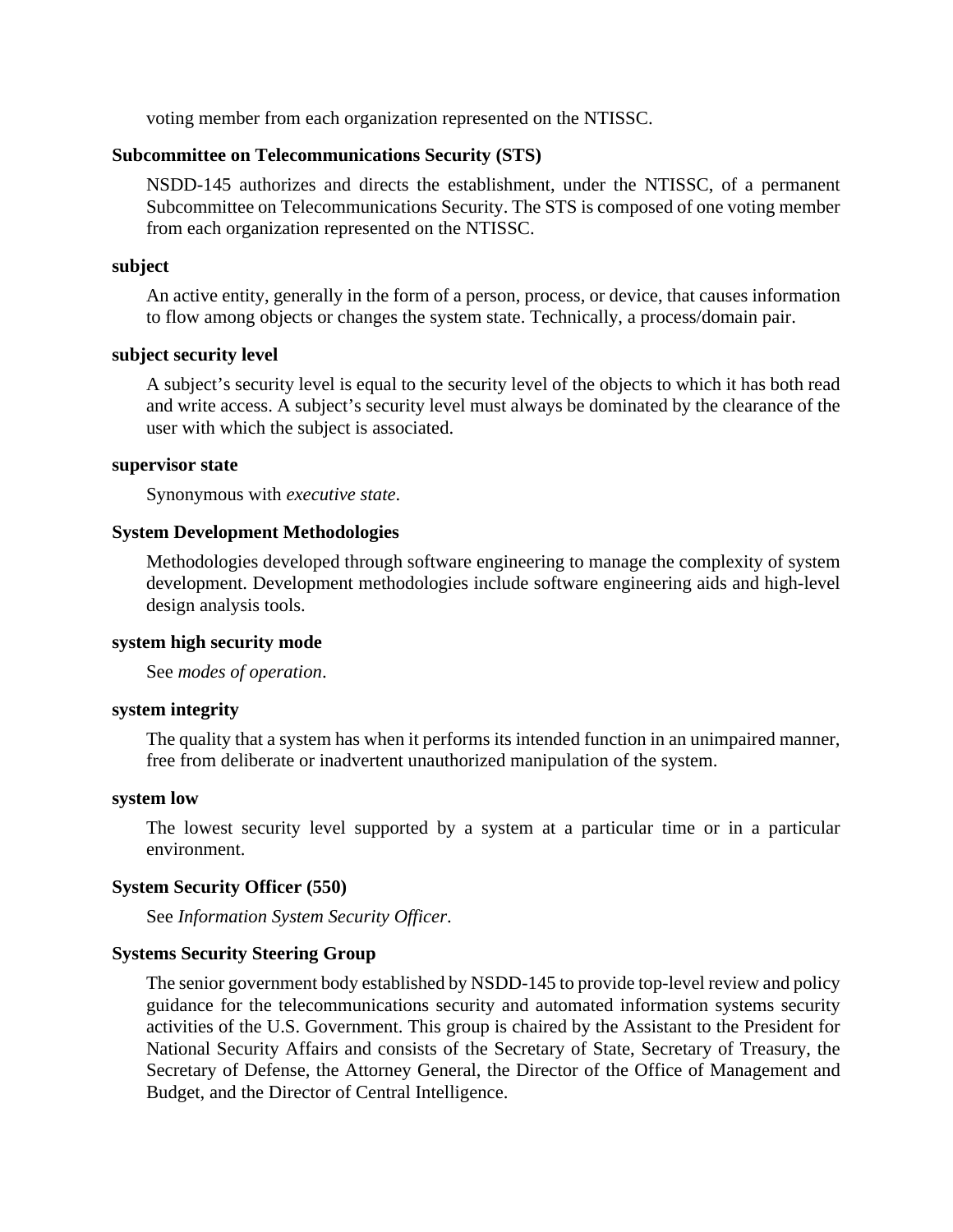#### **tampering**

An unauthorized modification that alters the proper functioning of an equipment or system in a manner that degrades the security or functionality it provides.

### **technical attack**

An attack that can be perpetrated by circumventing or nullifying hardware and software protection mechanisms, rather than by subverting system personnel or other users.

### **technical vulnerability**

A hardware, firmware, communication, or software flaw that leaves a computer processing system open for potential exploitation, either externally or internally, thereby resulting in risk for the owner, user, or manager of the system.

## **TEMPEST**

The study and control of spurious electronic signals emitted by electrical equipment.

## **terminal identification**

The means used to uniquely identify a terminal to a system.

### **threat**

Any circumstance or event with the potential to cause harm to a system in the form of destruction, disclosure, modification of data, and/or denial of service.

### **threat agent**

A method used to exploit a vulnerability in a system, operation, or facility.

## **threat analysis**

The examination of all actions and events that might adversely affect a system or operation.

## **threat monitoring**

The analysis, assessment, and review of audit trails and other data collected for the purpose of searching out system events that may constitute violations or attempted violations of system security.

## **ticket-oriented**

A computer protection system in which each subject maintains a list of unforgeable bit patterns, called tickets, one for each object the subject is authorized to access. Compare *listoriented.*

#### **time-dependent password**

A password that is valid only at a certain time of day or during a specified interval of time.

## **top-level specification**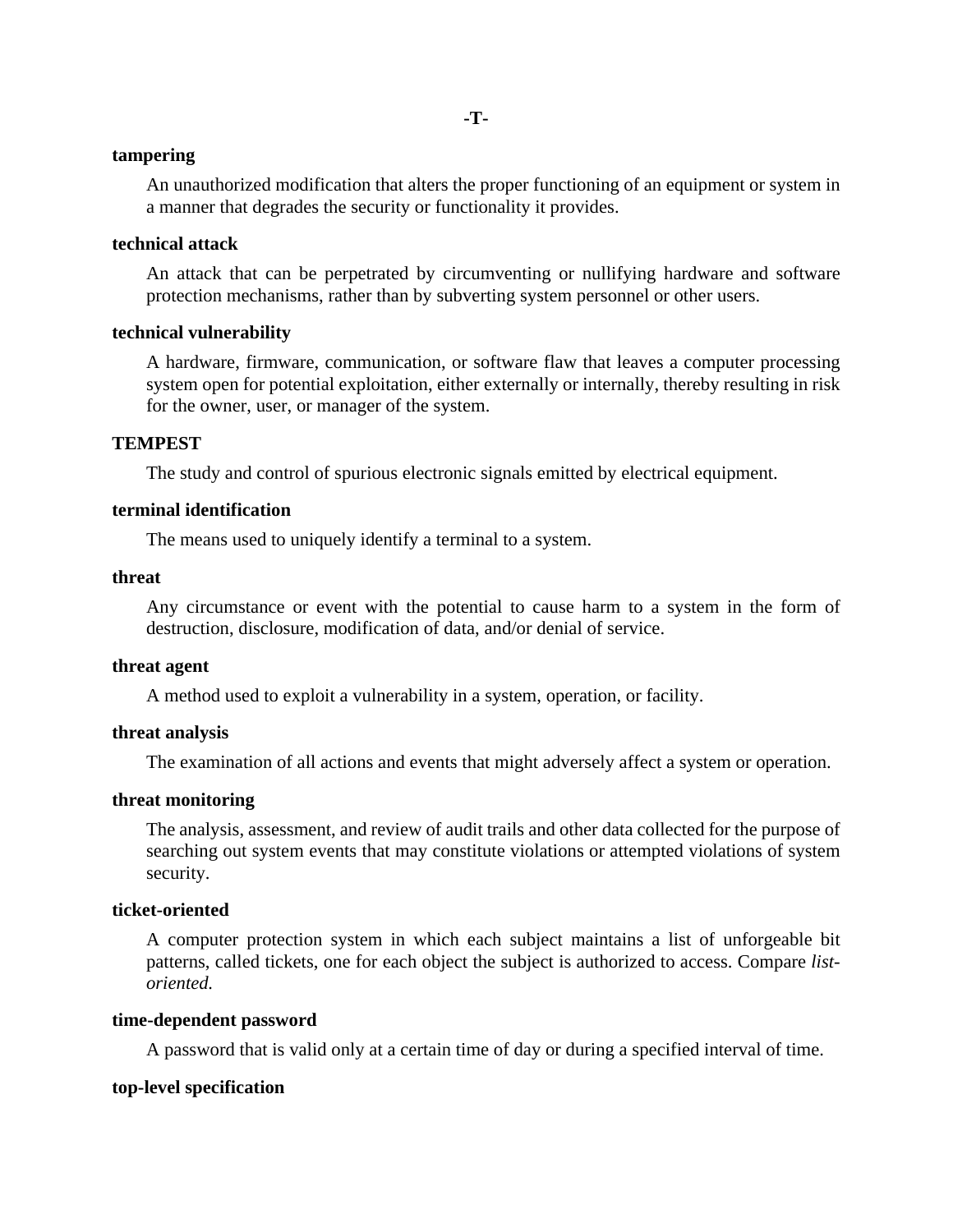A nonprocedural description of system behavior at the most abstract level; typically, a functional specification that omits all implementation details.

## **tranquility**

A security model rule stating that the security level of an object cannot change while the object is being processed by an AIS.

### **trap door**

A hidden software or hardware mechanism that can be triggered to permit system protection mechanisms to be circumvented. It is activated in some innocent-appearing manner; e.g., a special "random" key sequence at a terminal. Software developers often introduce trap doors in their code to enable them to reenter the system and perform certain functions. Synonymous with *back door*.

### **Trojan horse**

A computer program with an apparently or actually useful function that contains additional (hidden) functions that surreptitiously exploit the legitimate authorizations of the invoking process to the detriment of security or integrity.

## **trusted computer system**

A system that employs sufficient hardware and software assurance measures to allow its use for simultaneous processing of a range of sensitive or classified information.

### **Trusted Computing Base (TCB)**

The totality of protection mechanisms within a computer system, including hardware, firmware, and software, the combination of which is responsible for enforcing a security policy. A TCB consists of one or more components that together enforce a unified security policy over a product or system. The ability of a TCB to enforce correctly a unified security policy depends solely on the mechanisms within the TCB and on the correct input by system administrative personnel of parameters (e.g., a user's clearance level) related to the security policy.

### **trusted distribution**

A trusted method for distributing the TCB hardware, software, and firmware components, both originals and updates, that provides methods for protecting the TCB from modification during distribution and for detection of any changes to the TCB that may occur.

## **trusted identification forwarding**

An identification method used in networks whereby the sending host can verify that an authorized user on its system is attempting a connection to another host. The sending host transmits the required user authentication information to the receiving host.The receiving host can then verify that the user is validated for access to its system. This operation may be transparent to the user.

### **trusted path**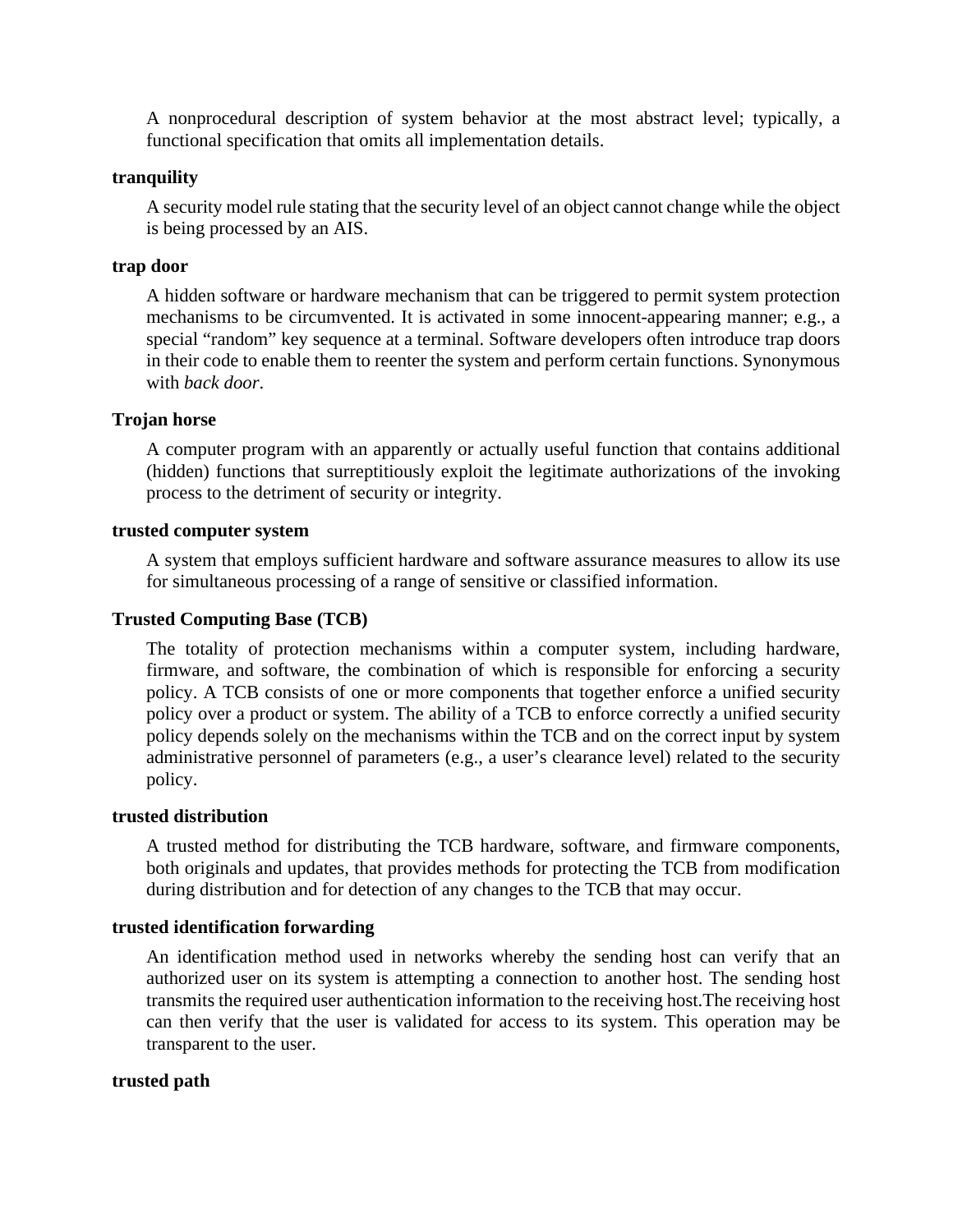A mechanism by which a person at a terminal can communicate directly with the TCB. This mechanism can only be activated by the person or the TCB and cannot be imitated by untrusted software.

## **trusted process**

A process whose incorrect or malicious execution is capable of violating system security policy.

# **trusted software**

The software portion of the TCB.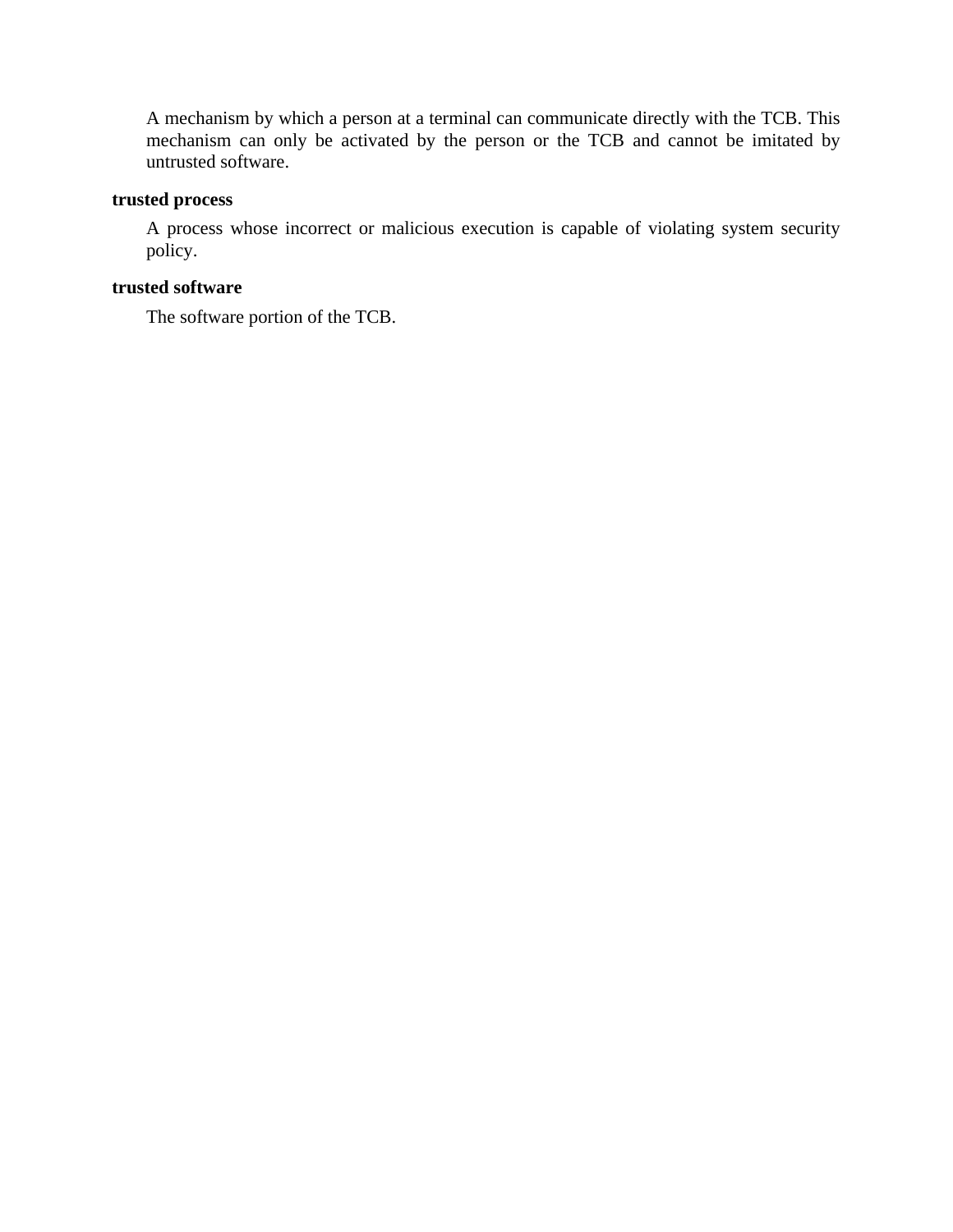**-U-**

### **untrusted process**

A process that has not been evaluated or examined for adherence to the security policy. It may include incorrect or malicious code that attempts to circumvent the security mechanisms.

#### **user**

Person or process accessing an AIS either by direct connections (i.e., via terminals), or indirect connections (i.e., prepare input data or receive output that is not reviewed for content or classification by a responsible individual).

## **user ID**

A unique symbol or character string that is used by a system to identify a specific user.

## **user profile**

Patterns of a user's activity that can be used to detect changes in normal routines.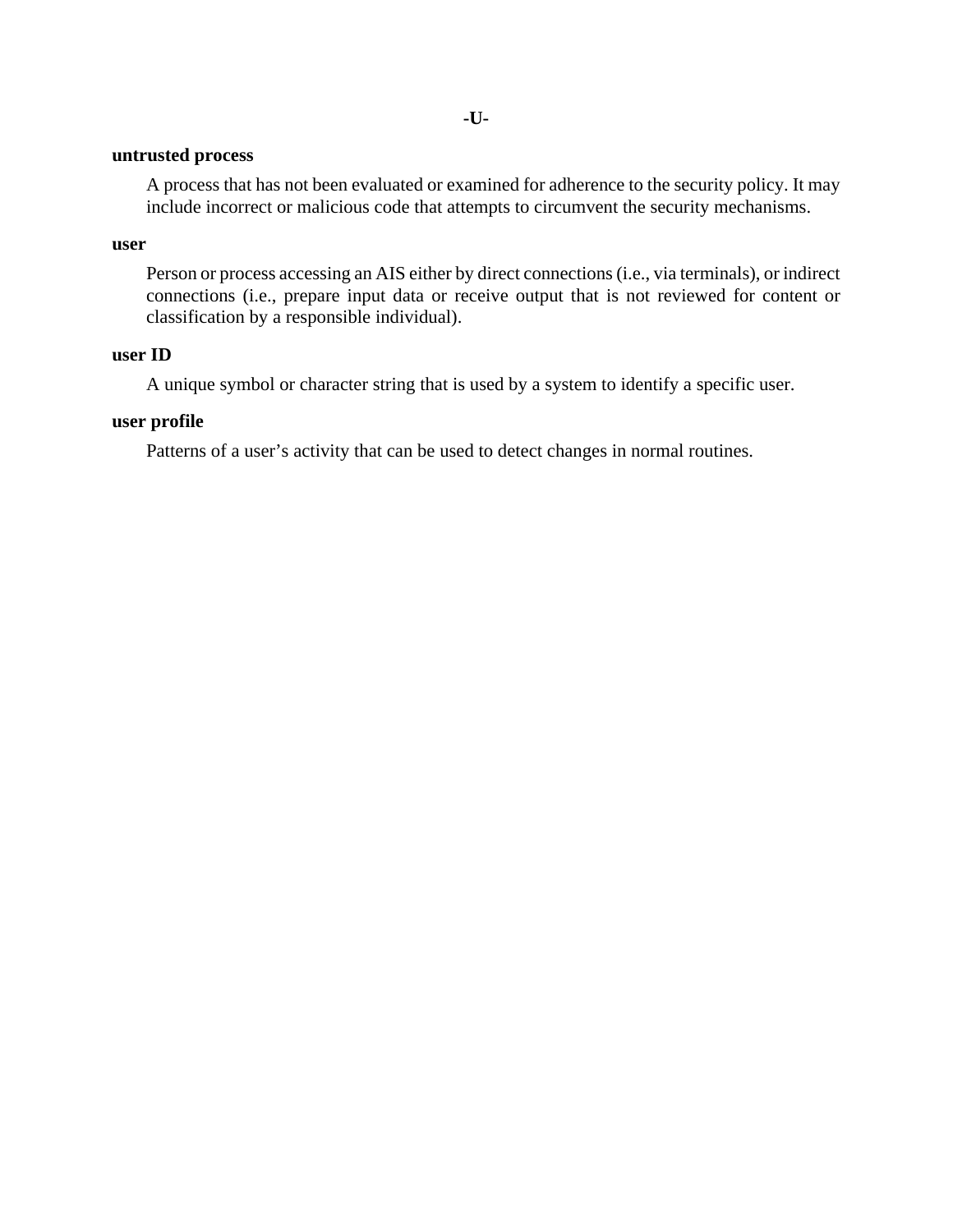## **verification**

The process of comparing two levels of system specification for proper correspondence (e.g., security policy model with top-level specification, top-level specification with source code, or source code with object code). This process may or may not be automated.

## **virus**

A self-propagating Trojan horse, composed of a mission component, a trigger component, and a self-propagating component.

## **vulnerability**

A weakness in system security procedures, system design, implementation, internal controls, etc., that could be exploited to violate system security policy.

## **vulnerability analysis**

The systematic examination of systems in order to determine the adequacy of security measures, identify security deficiencies, and provide data from which to predict the effectiveness of proposed security measures.

## **vulnerability assessment**

A measurement of vulnerability which includes the susceptibility of a particular system to a specific attack and the opportunities available to a threat agent to mount that attack.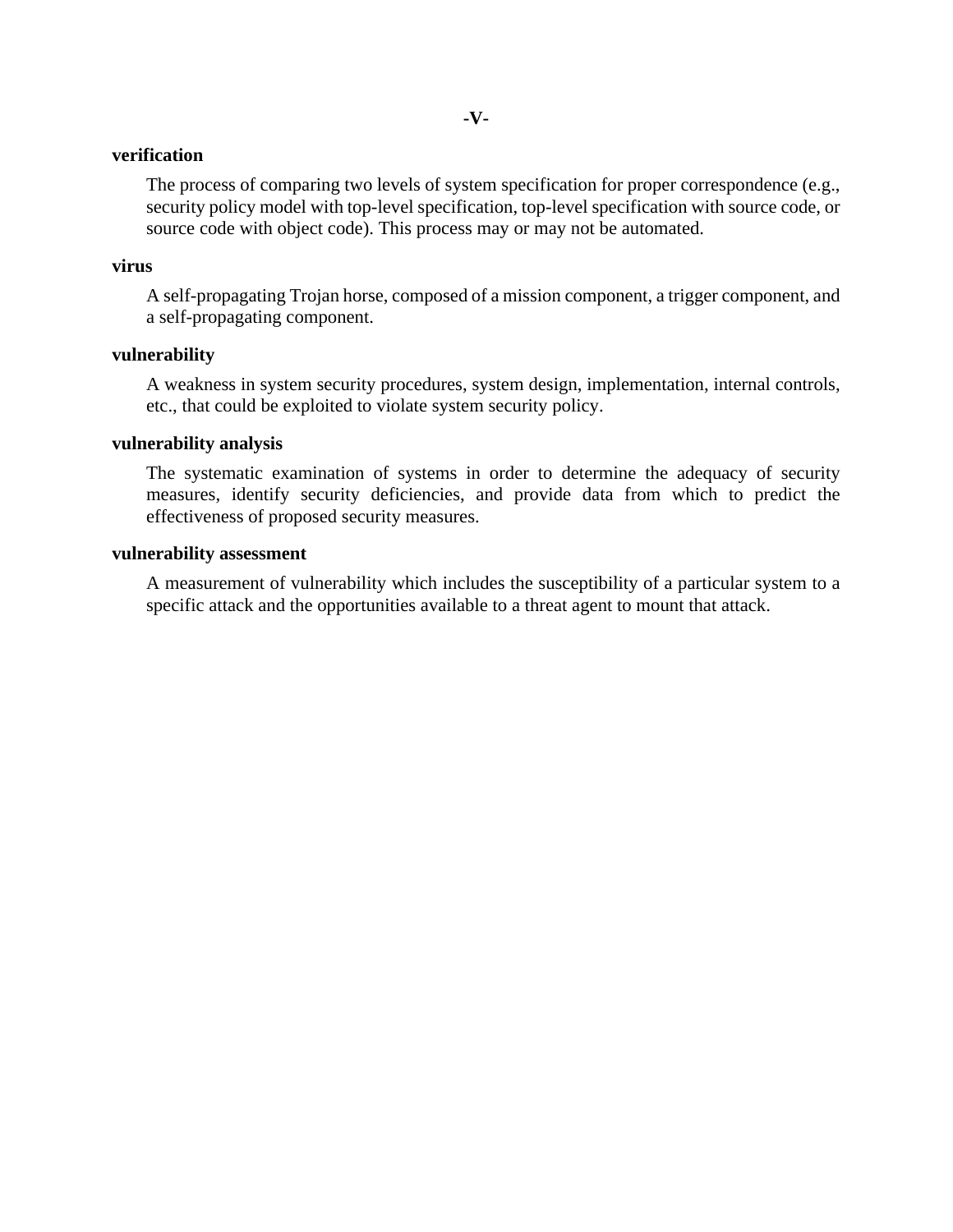## **work factor**

An estimate of the effort or time needed by a potential penetrator with specified expertise and resources to overcome a protective measure.

## **write**

A fundamental operation that results only in the flow of information from a subject to an object.

## **write access**

Permission to write to an object.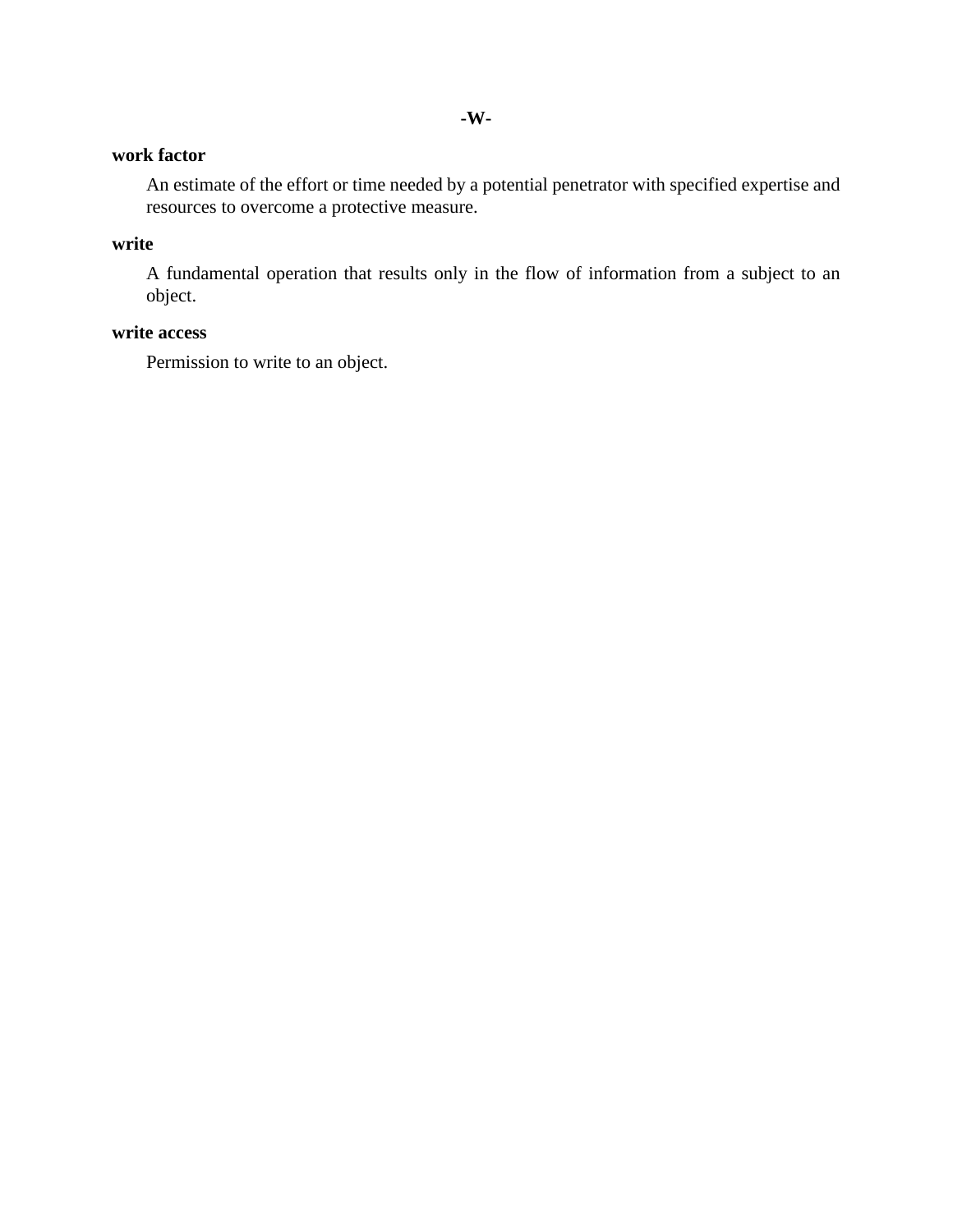This document contains no entries beginning with the letters "X," "Y," or "Z."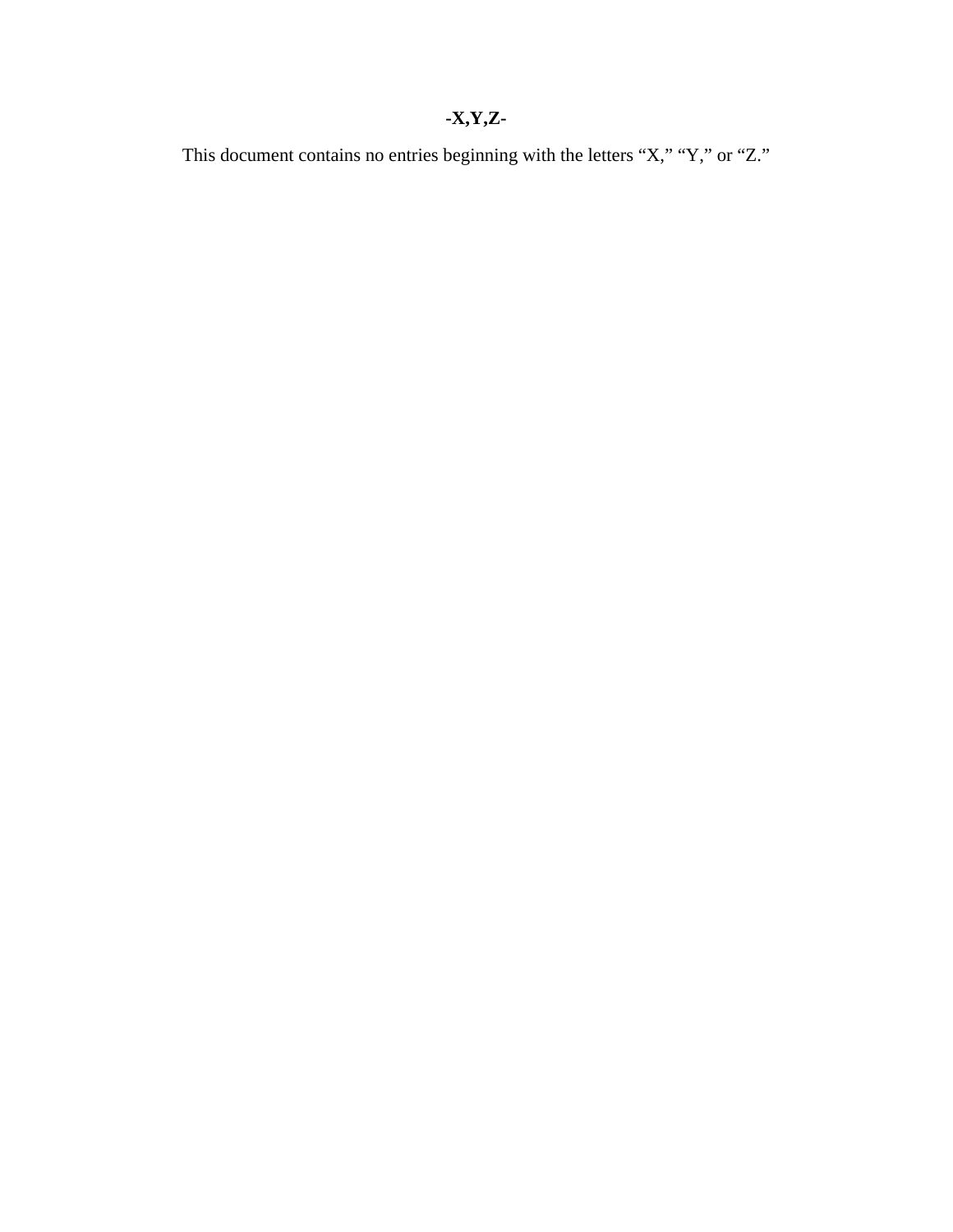## **REFERENCES**

Air Force Regulation 700-10, "Information Systems Security," 15 March 1985.

Army Regulation 380-380, "Automated Systems Security," 3 March 1985.

Department of Defense Computer Security Center, CSC-STD-002-85, "Department of Defense Password Management Guideline," 12 April 1985.

Department of Defense Computer Security Center, CSC-STD-003-85, "Computer Security Requirements --Guidance for Applying the Department of Defense Trusted Computer System Evaluation Criteria to Specific Environments," 25 June 1985.

Department of Defense Computer Security Center, CSC-STD-004-85, "Technical Rationale Behind CSC-STD-003-85: Computer Security Requirements--Guidance for Applying the Department of Defense Trusted Computer System Evaluation Criteria in Specific Environments, "25 June 1985.

Department of Defense Directive 5200.1-R, "Information Security Program Regulation," June 1986.

Department of Defense Directive 5200.28, "Security Requirements for Automated Information Systems," 21 March 1988

Department of Defense Directive 5200.28-M, "ADP Security Manual," January 1973.

Department of Defense Directive 5200.28-STD, "Department of Defense Trusted Computer System Evaluation Criteria," December 1985.

Department of Defense Directive 5215.1, "Computer Security Evaluation Center," 25 October 1982.

Department of Defense Directive 5230.25, "Withholding of Unclassified Technical Data from Public Disclosure," 6 November 1984.

Department of Defense Directive 7040.6, "Internal Control Systems," 24 March 1982.

Department of Defense Instruction 5215.2, "Computer Security Technical Vulnerability Reporting Program (CSTVRP)," 2 September 1986.

Department of Energy Order 5635.1A, "Control of Classified Documents and Information," 12 February 1988.

Department of Energy Order 5637.1, "Classified Computer Security Program," 29 January 1988.

Director of Central Intelligence Directive 1/16, "Security Policy for Uniform Protection of Intelligence Processed in Automated Information Systems and Networks," 19 July 1988. (SECRET)

Mitre Corp. Technical Report MTR-8201, "Trusted Computer Systems - Glossary," March 1981.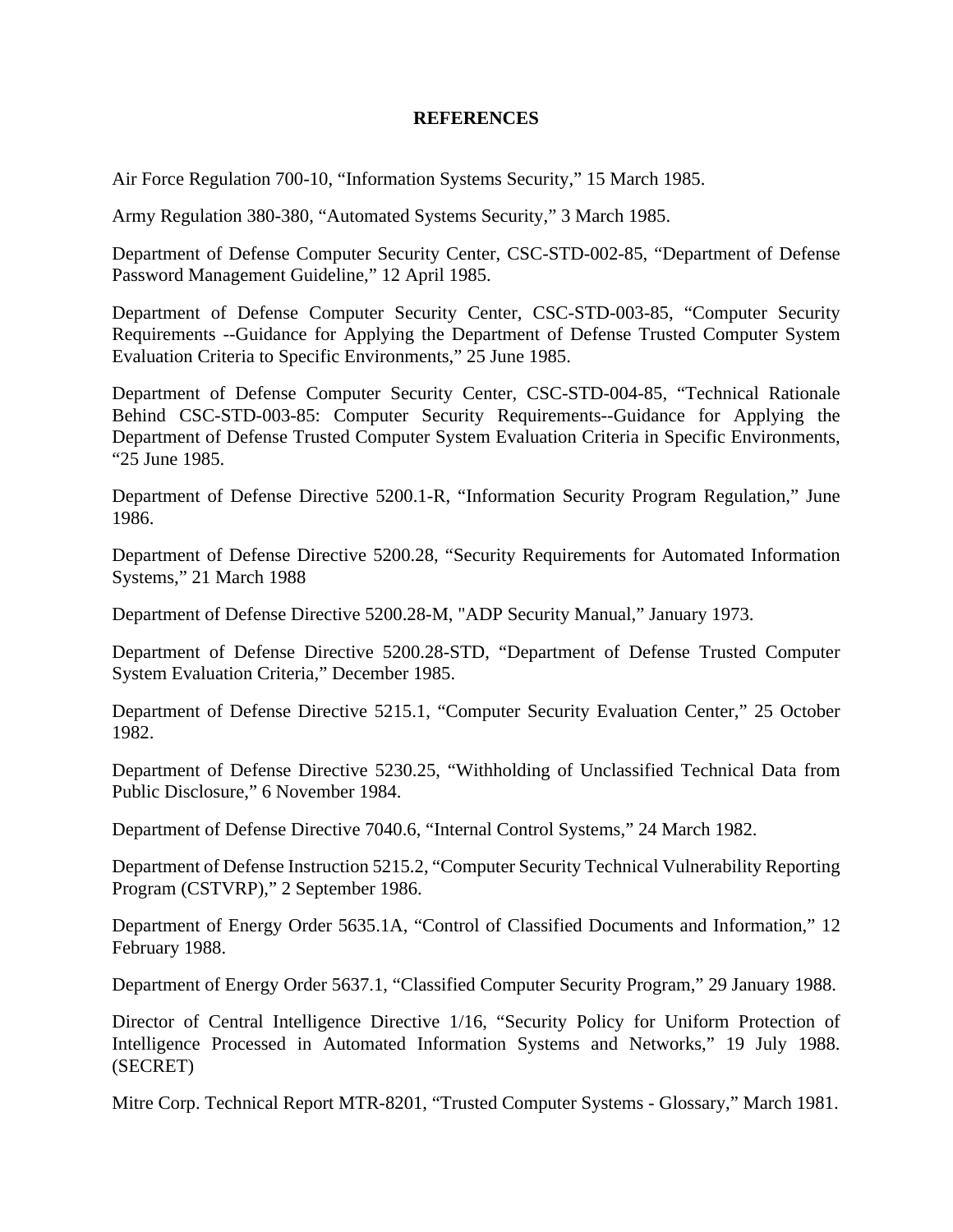National Security Decision Directive 145, "National Policy on Telecommunications and Automated Systems Security," 17 December 1984.

Office of Navy Operations Instruction 5239.1A, "Department of the Navy Automatic Data Processing Security Program," 8 March 1982.

Public Law 100-235, "Computer Security Act of 1987," 8 January 1988. Stein, Jess (ed.), "The Random House Dictionary of the English Language," Random House, 1982.